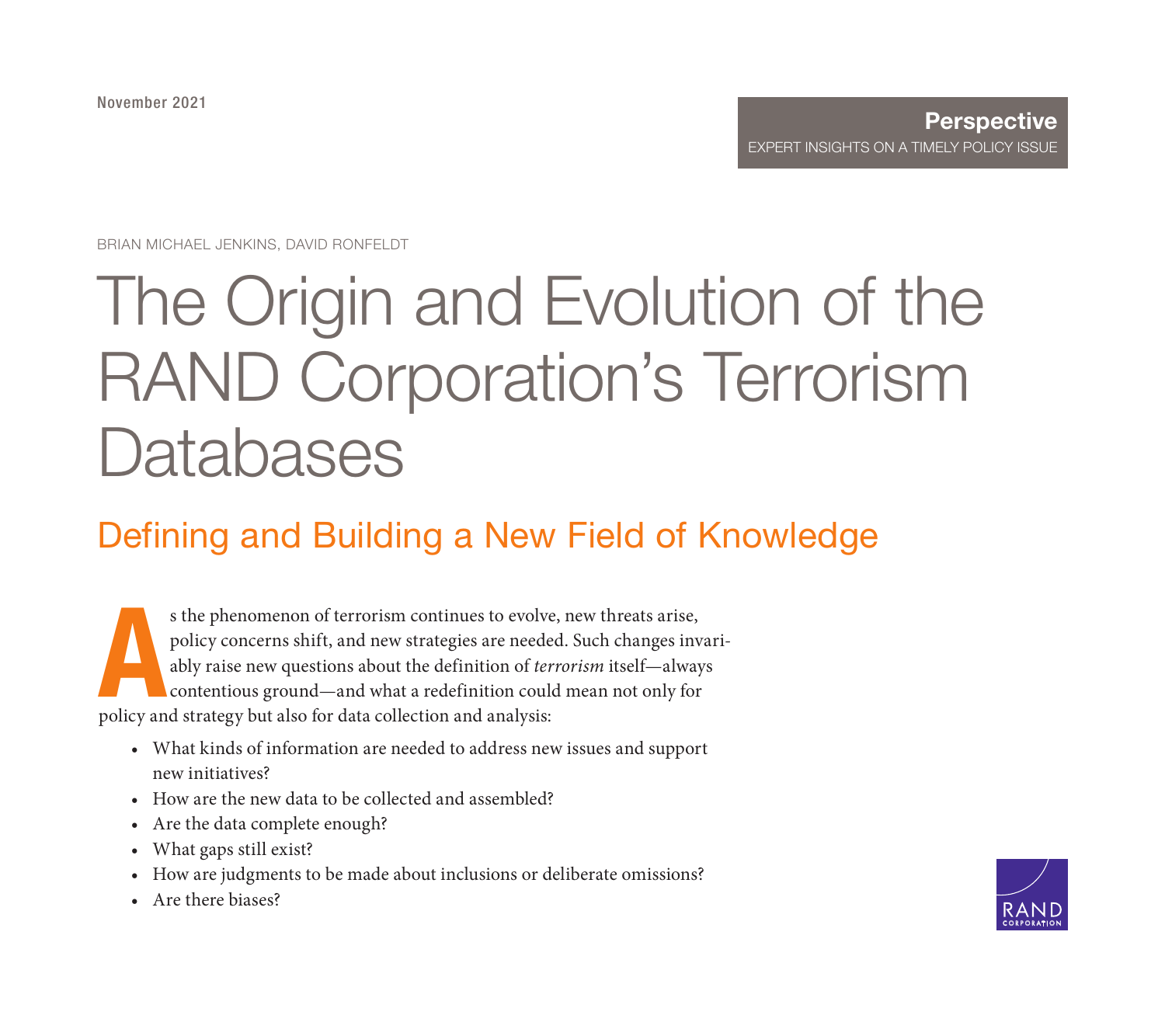Designing sound policy and strategy requires attending to such database-level questions.

In light of such concerns, in late 2020, the U.S. Department of Homeland Security (DHS) asked the RAND Corporation to assist in a review of DHS's needs for data on terrorism and targeted violence. Specifically, DHS's Science and Technology Directorate tasked the Homeland Security Operational Analysis Center, a federally funded research and development center that RAND operates for DHS, to review DHS needs for data on terrorism and targeted violence (Eyerman et al., 2021). As part of that inquiry, RAND drew on its own experience from more than a half century of research on terrorism, including RAND's creation of one of the first terrorism databases.

The questions asked in 2020—questions still being asked today—were not new territory. Many of these same issues came up decades ago, in the early 1970s, when RAND began developing its first terrorism database. It was not called a database then but was referred to as "A Chronology of Incidents of International Terrorism." It was soon supplemented with what became a second feature of RAND's emerging database: a series of case studies.

Collection began in 1972, immediately after RAND was asked by the U.S. Department of State and the U.S. Department of Defense to initiate a research project to

#### **Abbreviations**

| <b>CIA</b>  | Central Intelligence Agency              |
|-------------|------------------------------------------|
| <b>CODA</b> | Concept Organization and Development Aid |
| <b>DHS</b>  | U.S. Department of Homeland Security     |
| <b>IS</b>   | <b>Islamic State</b>                     |
| IT          | information technology                   |

examine the terrorism threat and respond to the government's specific policy concerns. As terrorists continued to pose a threat, RAND expanded its research in the late 1970s, and even more in the 1980s, in order to address additional policy issues, new target sets, evolving trends, and potential future threats. This effort has continued into the present.

Today, as the United States pivots from an almostexclusive focus on foreign-based terrorist groups to the challenges posed by domestic violent extremists, requirements for data collection and analysis face new difficulties. But some of the underlying methodological issues remain.

A review of RAND's early efforts to create a solid base of empirical data for terrorism research might, therefore, be instructive for looking ahead.

It is not our intention here to write a history of RAND's research on terrorism but rather to recount how we first defined the research domain, created the organization's terrorism chronology, and assembled a body of case studies to support its research efforts. Both of us were involved in this project from the beginning. We rely heavily on our own personal recollections, as well as revisits of selected older RAND publications that illustrate some of the issues discussed. Our recollections focus on the foundational phase of RAND research on terrorism in the 1970s and into the 1980s.

### In the Beginning: The Emergence of a New Mode of Conflict

When RAND's research on terrorism began in late 1972, terrorism was hardly a new phenomenon. Indeed, terrorist bombings and assassinations were first viewed as an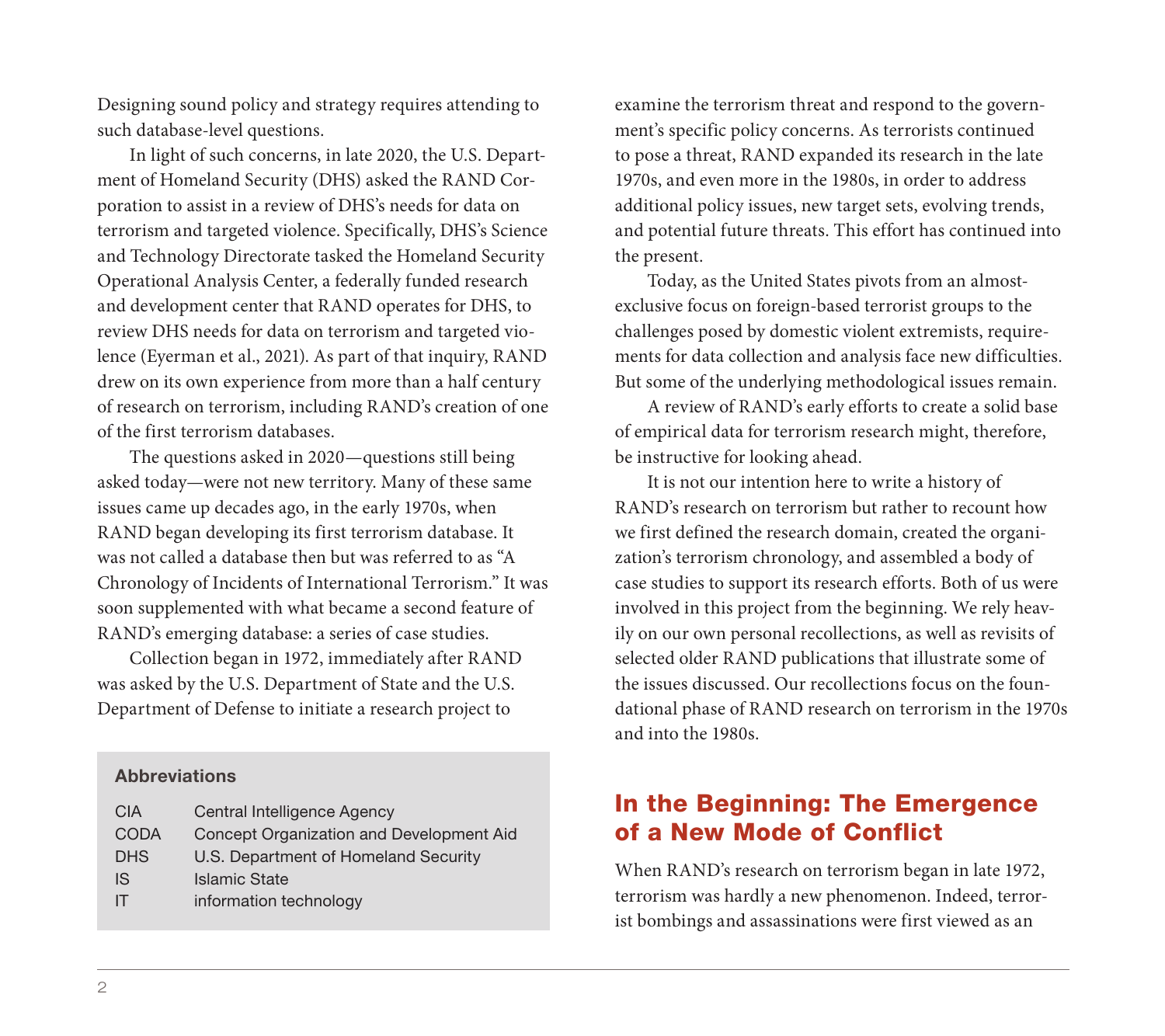international problem in the late 19th century. Long before then, Napoleon Bonaparte's minister of police Joseph Fouché referred to those behind an attempted assassination of Napoleon in 1800 as "terrorists." They were believed (as it turned out, wrongly)—to be diehard Jacobins, the extremists who, in 1793 and 1794, had been responsible for the "Reign of Terror"—the mass roundups and executions of those accused of being enemies of the French Revolution (North, 2019; see also Lignereux, 2012). And thus, the word terror first entered the political lexicon, although we can find acts of violence from long before that would meet today's definitions of terrorism.

Terrorism in its most recent form emerged in the late 1960s and early 1970s as urban guerrillas in Latin America, Palestinian organizations in the Middle East, and ideologically driven and separatist groups in Europe, Japan, and North America turned to assassinations, bombings, airline hijackings, kidnappings, and attacks on diplomats and executives of foreign corporations. Political extremists figured that these terrorist tactics would attract worldwide attention to themselves and their causes and enable them to coerce governments to alter policies, release comrades in prison, pay ransoms, or make other concessions.

Contemporary technology has provided terrorists not only with new targets but also with new capabilities. Commercial jet aircraft, besides being dramatic (and nationally labeled) targets, offered terrorists unprecedented mobility that allowed them to strike anywhere in the world. Television, radio, and the press afforded terrorists almostinstantaneous worldwide exposure. The exposures arising from modern society's increasing dependence on vulnerable technology afford terrorists opportunities to create greater disruption. At the same time, increasing access to

Events of the early 1970s, occurring in various parts of the world, suggested the emergence of international terrorism as "a distinct and significant new mode of armed conflict."

firearms, explosives, and the technology for small, compact bombs has increased terrorists' capacity for violence.

By the beginning of the 1970s, the United States had already dealt with a growing volume of bombings, airline hijackings, and kidnappings and killings of its diplomats abroad. These events, occurring in various parts of the world, suggested the emergence of international terrorism as "a distinct and significant new mode of armed conflict" (Jenkins, 1974; Jenkins, 1983, p. 8). On its own, RAND had initiated a reconnaissance effort in early 1972 while proposing that the U.S. government consider the implications of this trend for U.S. policy and strategy.

Two especially shocking events served to galvanize government attention. One was the Lod Airport massacre. The attack occurred at Tel Aviv's international airport on May 30, 1972, when three members of the Japanese Red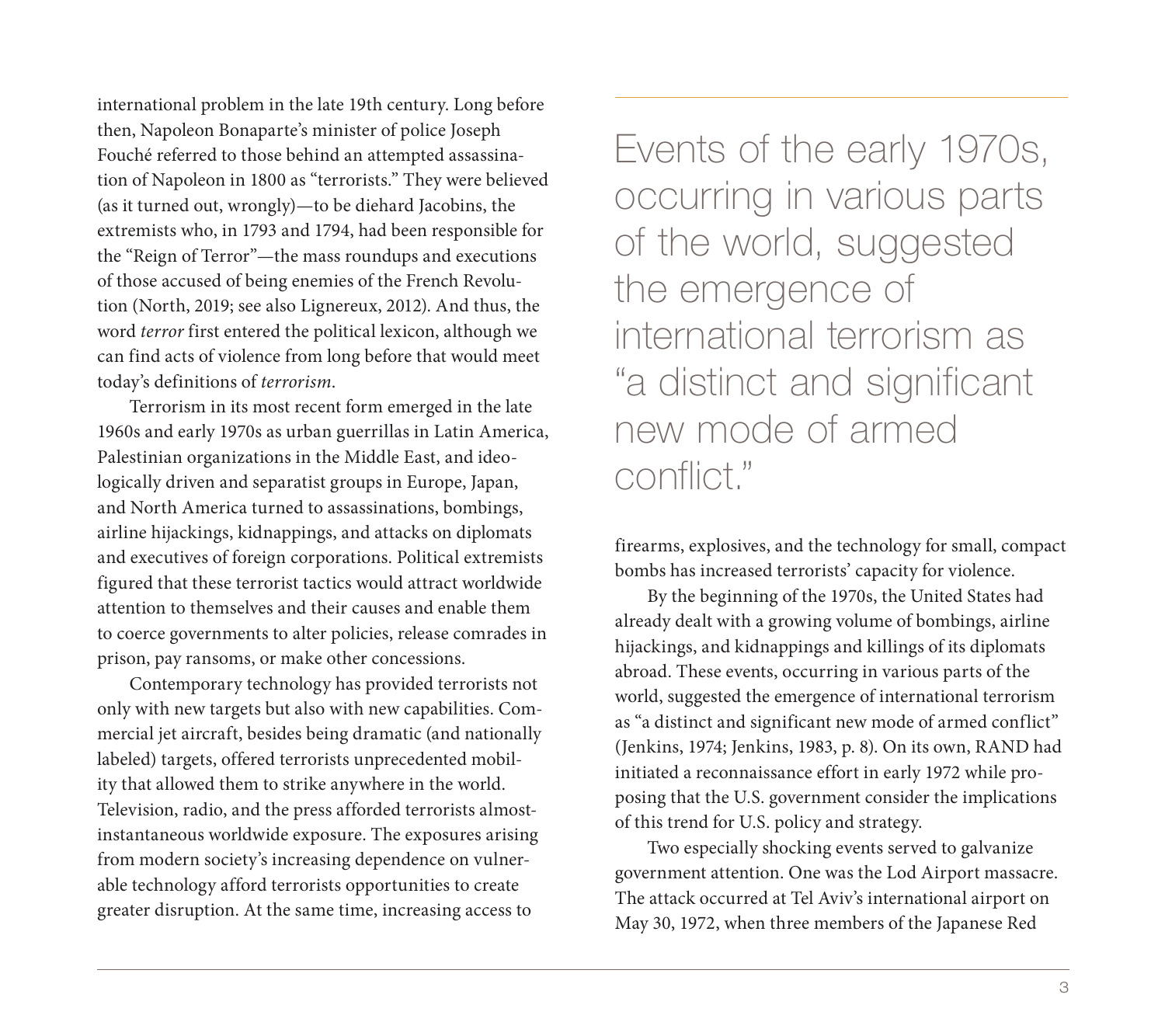Combating the new wave of attacks in the 1970s required international cooperation, which, in turn, required agreeing on a common definition of terrorism.

Army, which was allied with the Popular Front for the Liberation of Palestine, arrived on a flight from Rome, removed automatic weapons and hand grenades from their checked luggage, and opened fire on other arriving passengers, killing 26 and wounding 80. Most of the dead were Puerto Rican pilgrims on a visit to the Holy Land. The episode ended only when Israeli security forces shot and killed two of the attackers and seriously wounded the third. It was not simply the carnage that attracted attention; it was the complexity of the event. People asked, How is it that Japanese come to Israel to kill Puerto Ricans on behalf of Palestinians?

This was followed a few months later in 1972 by the Munich incident, which occurred during the Summer Olympics in Munich, where members of a Palestinian terrorist group, Black September, murdered two members of the Israeli team and took nine others hostage. The episode ended with a bloody shootout that resulted in the deaths of five terrorists and all the remaining hostages—with much of the incident televised and broadcast around the world.

These two events acted as a catalyst for governments around the world to pay more attention to international terrorism. In October 1972, President Richard Nixon created the Cabinet Committee to Combat Terrorism in order to better coordinate U.S. counterterrorism efforts abroad. Shortly after, the Departments of State (through its Office of External Research) and Defense (through its Advance Research Projects Agency) requested that RAND initiate a research program to inform and support government counterterrorism policy. Its purpose would be to provide the newly created Cabinet Committee and other departments and agencies directly concerned with the problem with a better understanding of the theory and tactics of terrorism, particularly because these could affect U.S. national security and the safety of U.S. government officials and other U.S. citizens abroad.1

#### Early Policy Concerns: Definitional Debates

In preliminary discussions with RAND staff, government officials identified an array of concerns. The Department of Defense was interested in how terrorist tactics might affect future wars. Officials at State were concerned about the spread and potential normalization of terrorist tactics.<sup>2</sup>

Like many governments in Europe and Latin America during the 1970s, Washington confronted domestic terrorism campaigns waged by a variety of ideological and other kinds of groups in their home countries. Although these local campaigns were considered reflections of the mounting global terrorism phenomenon, the U.S. government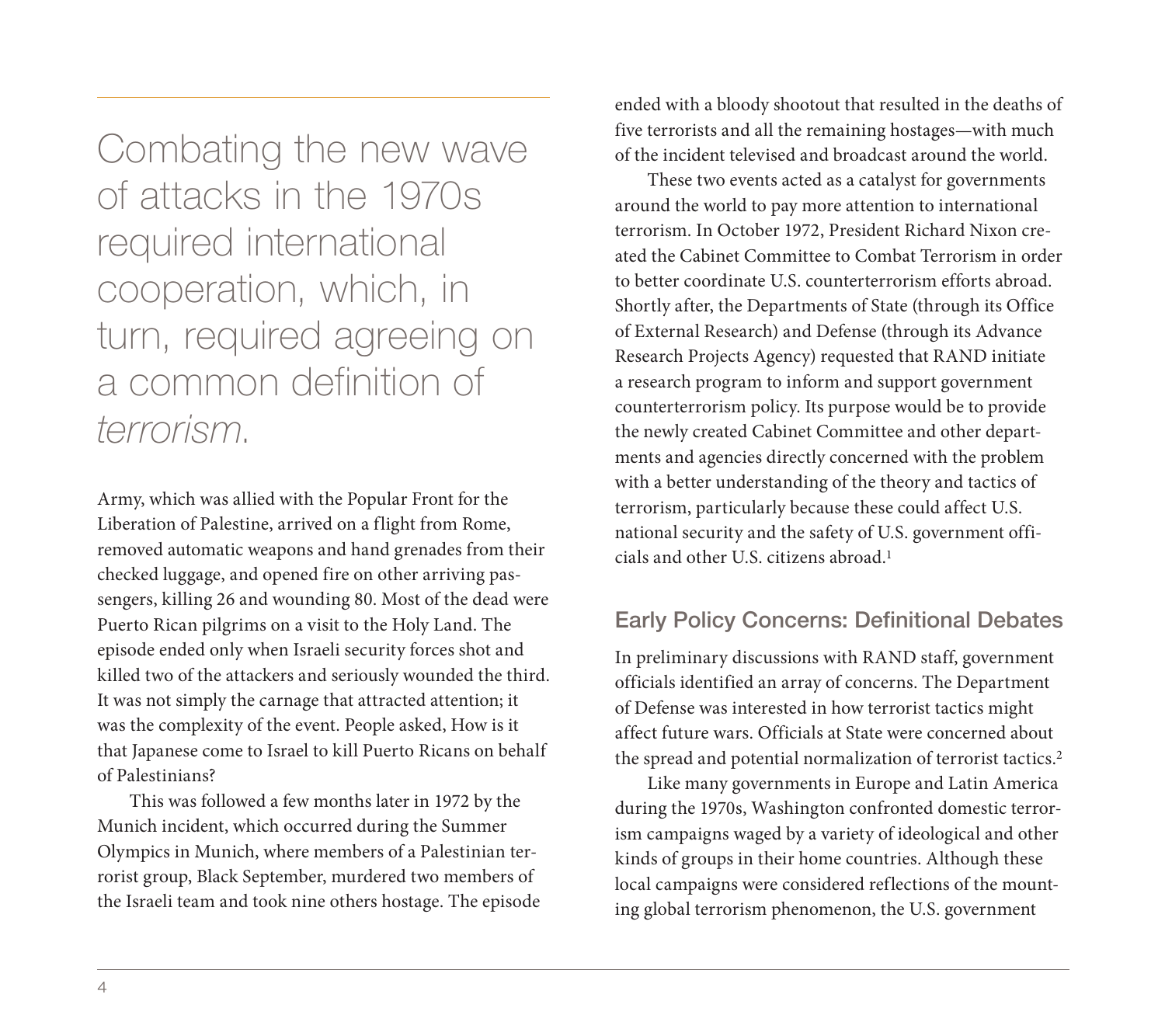did not consider its own law enforcement efforts, or those of other nations, to be an international matter. Incidents in which groups attacked their own government or residents in their own territory were matters for those governments.

But in some cases, this new wave of terrorism spilled over into the international domain, when terrorists attacked foreign diplomats or foreign corporations, went abroad to carry out attacks, or hijacked airliners and flew them to other countries. Such incidents created complex international political crises. Combating them required international cooperation, which, in turn, required agreeing on a common definition of terrorism. This proved difficult to achieve.

Terrorism is both a pejorative and emotive term that criminalizes certain forms of political violence as particularly heinous. Branding one's foes as terrorists therefore offers moral and political advantages. Governments of more-authoritarian countries tended to label all manifestations of political opposition as terrorism. Other governments recognized the legitimacy of political protest and even armed opposition under certain circumstances, but they sought to outlaw specific tactics—for example, taking hostages or attacking diplomats.

Meanwhile, governments of former colonies that had only recently gained their independence and whose leaders had, in some cases, been the targets of repressive colonial antiterrorism laws, saw things differently. They feared that outlawing terrorism might tarnish their own legitimacy and worried that new antiterrorism conventions could disadvantage allies who were still fighting against "colonial, racist and alien régimes" (Ad Hoc Committee on International Terrorism, 1973, p. 1). These governments sought

Terrorism is both a pejorative and emotive term. Branding one's foes as terrorists offers moral and political advantages.

exceptions on the basis of cause—as the saying went, one's terrorist was another's freedom fighter.

But that raised fears that allowing such exclusions would erode the rules of war that had been achieved over many centuries and could even legitimize terrorist tactics. Of concern to the United States and other governments were efforts led by a group of nonaligned countries to add Protocol I to the Geneva Conventions (Protocol Additional to the Geneva Conventions of 12 August 1949, and Relating to the Protection of Victims of International Armed Conflicts), broadening the definition of privileged combatant. The Geneva Convention limited privileged combatant to participants in interstate wars. The nonaligned nations, many of which were former colonies, wanted to extend the protection to those involved in internal conflicts (Mallison and Mallison, 1978). The Department of Defense was interested in this issue.

No one argued that participants in internal conflicts should not be protected against execution without due process, torture, or other forms of inhumane or degrading treatment. The question was whether such groups as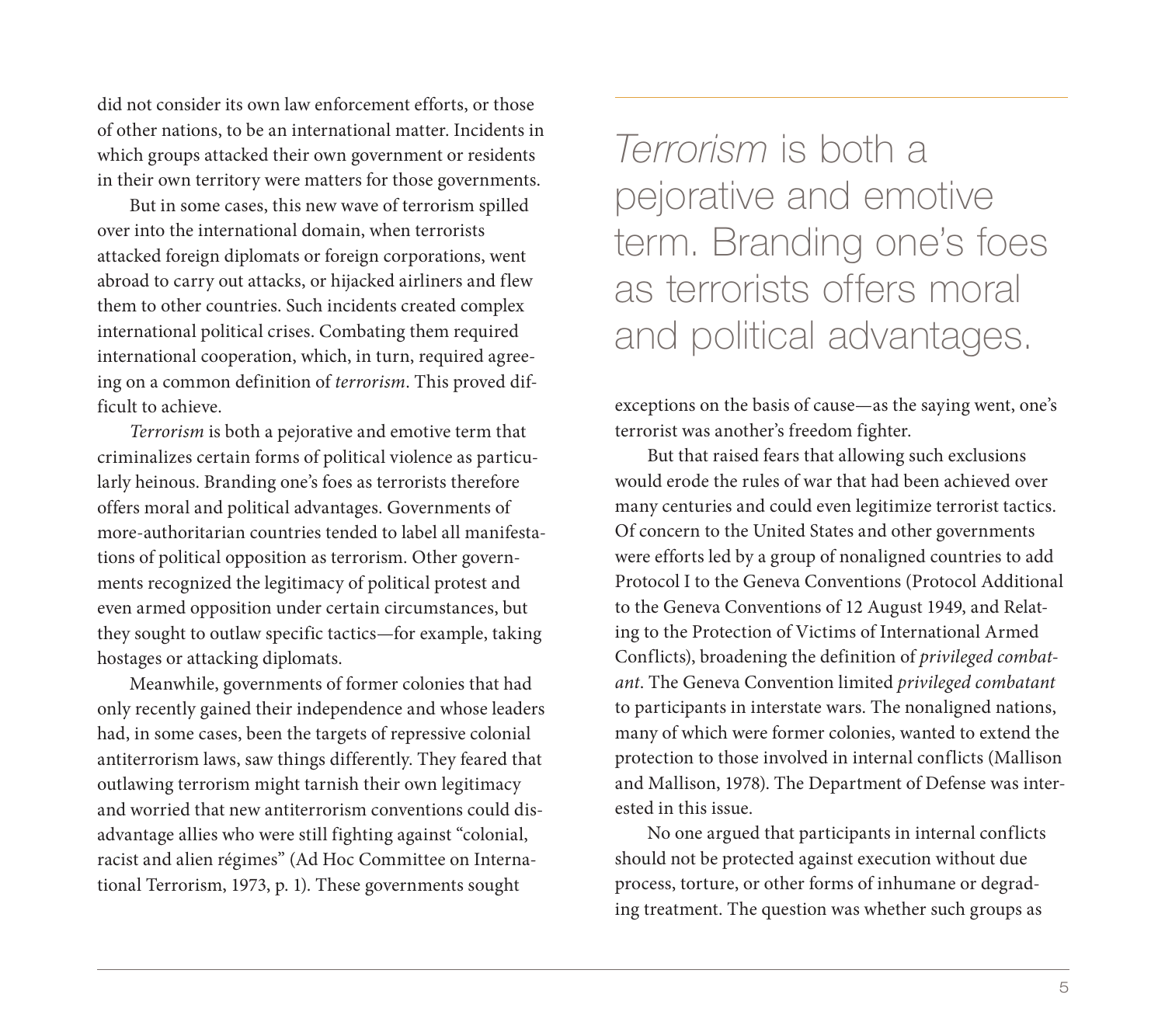# We sought to remove the definition of terrorism from politics altogether.

the Irish Republican Army, the Red Brigades in Italy, or the Red Army Faction in Germany should also be able to claim legitimate status as "combatants" privileged against criminal prosecution. And, if so, would this not lead to greater acceptance, even a kind of normalization, of terrorist tactics? Definition thus became a critical battleground. RAND offered no advice on the complex legal arguments, but the definition of terrorism became part of the battleground.

At the same time as U.S. officials sought RAND's assistance in addressing these broader issues, Department of State officials also wanted RAND to conduct research that would assist it in dealing with incidents in which Americans were held hostage by terrorists abroad. What tactics were most advisable in bargaining for human life? The White House, because it too had to deal with such incidents, conveyed its own concerns about this issue. Bargaining tactics raised knotty questions about U.S. policy for dealing with hostage situations—notably, whether to negotiate with terrorists. By the early 1970s, this had become a topic of intense debate among Department of State officials and Foreign Service officers.3 We return to this matter in "Foundational Points for Policy and Strategy" later in this Perspective.

### RAND Researchers Enter the Definition Debate

Reflecting these policy concerns, we immediately began by compiling a list of international-terrorist incidents. The objective was to simply define the domain of our research. Putting aside the polemics that dominated discussions of terrorism at the international level, when we talked about terrorism, what were we talking about? An empirical base was essential.

We sought to remove the definition of terrorism from politics altogether. Terrorism meant creating "fear and alarm," but the intentions of the perpetrators to produce psychological effects alone seemed insufficient as the basis for defining international terrorism. And, in any case, that particular attribute was not what drove the debate. Instead, governments argued about who the terrorists were, what they were trying to achieve, and the legitimacy of their tactics.

We concluded that it was essential to define international terrorism in terms of the quality of the act, not the identity of the perpetrators or the nature of their cause. Whereas terrorism in general can be defined as "a campaign of violence designed to inspire fear . . . generally carried out by an organization . . . devoted to political ends" (Jenkins, 1974, p. 2), we defined international terrorism as "acts of violence or campaigns of violence waged outside the accepted rules and procedures of international diplomacy and war" (Jenkins, 1974, p. 2).

Terrorist actions were "often designed to attract worldwide attention to the existence and cause of the terrorists . . . . [T]he violence is carried out for effect. The actual victim or victims of terrorist attacks and the target audi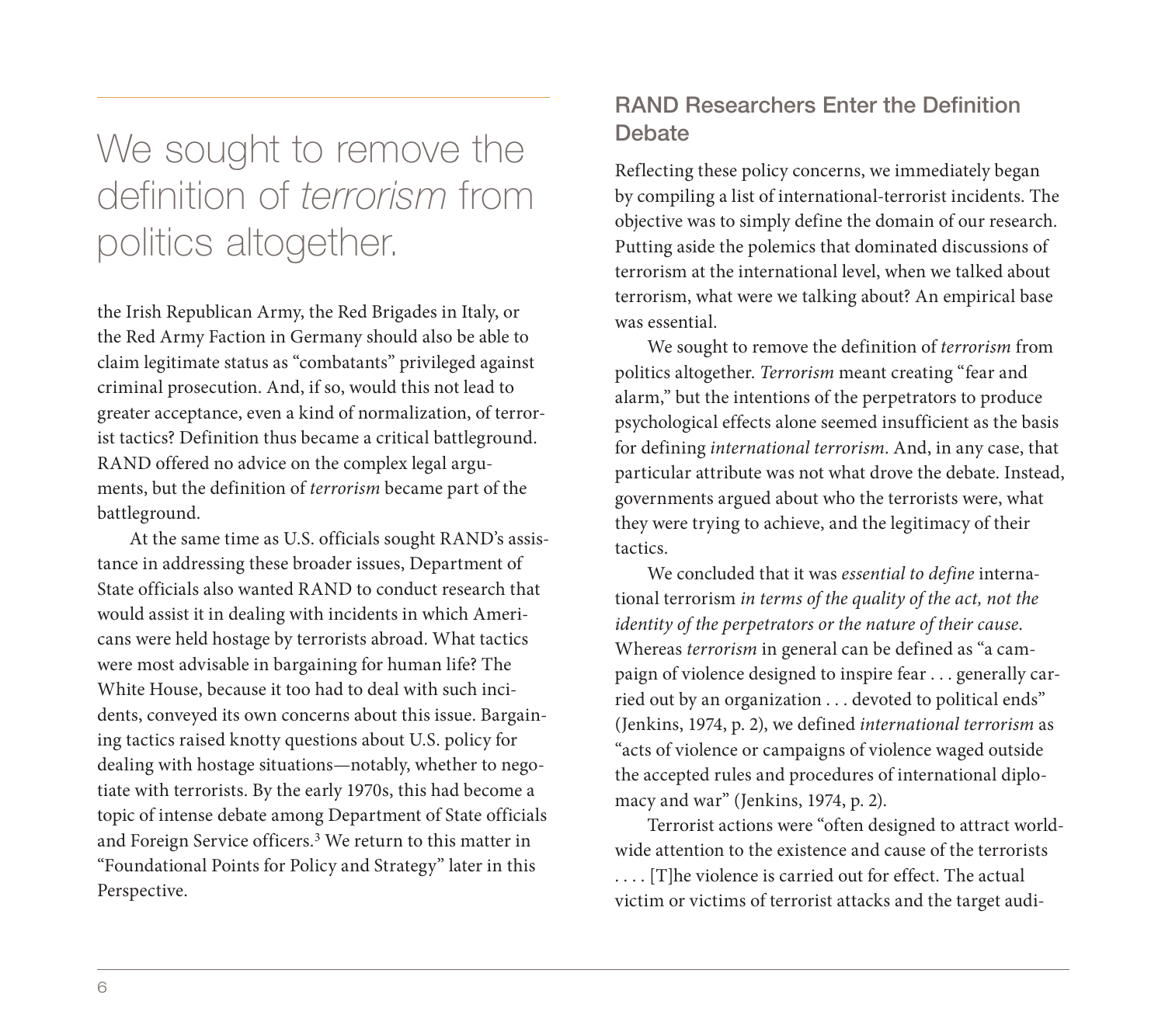ence may not be the same; the victims may be totally unrelated to the struggle" (Jenkins and Johnson, 1975, p. 3).

All terrorist attacks are crimes in the traditional sense—murder, kidnapping, or armed assault, for example. Many would also be violations of the rules of war, if a formal state of war existed. This violence or threat of violence is generally directed against civilian targets. The perpetrators often claim credit for their attacks. Terrorist acts are intended to produce effects beyond the immediate physical damage they cause (Jenkins, 1980b).

Because the primary policy concern at the time was the spillover of violence into the international community, we also required that the acts we included in our chronology have a clear international component. Our chronology would

include only those events in which guerrillas or terrorists went abroad to carry out their attacks, deliberately selected victims or targets that had connections with a foreign state—embassy personnel, diplomats, foreign businessmen, even tourists—in order to gain international publicity or greater political leverage over their local government, attacked lines of international commerce, or created international incidents by other means. In other words, the chronology includes only those incidents with clear international repercussions, those potentially involving two or more governments. It does not reflect the internal terrorism carried out by governments against their own citizens and by terrorists operating within their own country and against their own nationals. (Jenkins and Johnson, 1976, p. 1)

This gave us a list of objective criteria that could be applied to any act regardless of the ideology or ultimate We concluded that it was essential to define international terrorism in terms of the quality of the act, not the identity of the perpetrators or the nature of their cause.

political goals of the perpetrators. It would still demand judgment, of course, but the judgment would be based primarily on tactics, targets, and circumstances, not on political agendas. This way, our discussion of definition aimed to assist U.S. Department of State officials in international discussions, as well as to arm them with quantitative data.

We had an additional goal: to distinguish our research on terrorism from the purely polemical debate by emphasizing actual events. (To subtly underscore that RAND research was based on empirical data, we portrayed bar charts and trend lines in briefing slides and some reports as three-dimensional blocks instead of flat, two-dimensional depictions.)

Meanwhile, agreeing on a definition of terrorism remained beyond the reach of international diplomacy, but a measure of international consensus was ultimately achieved by avoiding a general definition of terrorism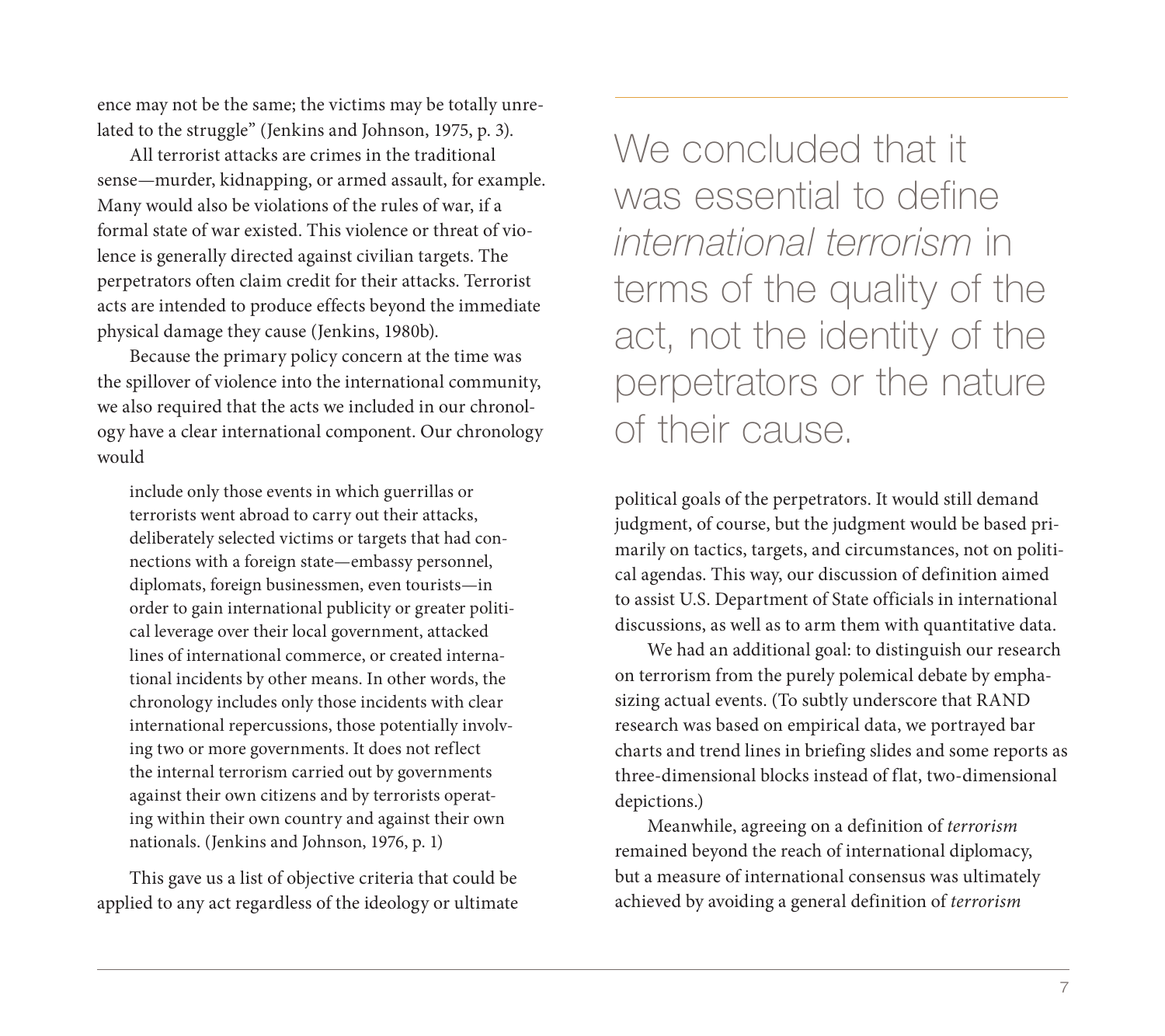altogether and focusing on specific tactics and target sets (much as we had decided to do). Although nations might differ on definitions of terrorism, they could sign on to international conventions aimed at halting airline hijackings and, later, sabotage of commercial airliners—a mutual concern to all. They could also agree to a new international convention that diplomats were not legitimate targets of violence. Over a period of years—actually nearly three decades—a corpus of international agreements was expanded tactic by tactic, target by target, to cover most of the terrorist repertoire.

# Database Development and Analysis: Early Phases (1970s–1980s)

With the research domain thus defined, we turned to data collection and analysis. Initially, this meant compiling a chronology of incidents, along with preparing detailed case studies of hostage incidents. That was our main focus during the foundational phase in the 1970s. Late in the 1970s and beyond, additional databases were developed as RAND's terrorism research addressed new concerns.

During these early years of terrorism research, RAND quickly became a leading source of authoritative analysis.4 A variety of reasons account for this—among them, the fact that events seemed to confirm our hunch that a wave of international terrorism was about to emerge as a new mode of conflict, the formation of a team of keen staff,<sup>5</sup> and a string of publications—several dozen in the 1970s. Another reason was the compilation of a pioneering database of terrorism incidents, along with gradual production of case studies of hostage incidents—early in a decade when hardly any other terrorism databases existed.

#### The RAND Chronology of Incidents

We did not initially refer to our chronology as a database, a term that would not gain currency until the late 1970s. The chronology we had begun was just that—a chronology. In its very first version, the information about terrorist incidents was recorded on 3- by 5-inch index cards kept in long wooden boxes similar to what one would find in a library at the time. In the 1980s, as its proportions grew and technology improved, it was moved onto RAND's mainframe computer, where it could be coded and subjected more easily to systematic quantitative analysis.

The chronology reflected the information available at the time, which was often limited. The chronology depended heavily on news media accounts, which was not that much of a shortcoming because major terrorist events received extensive coverage in the international news media and were easily noted. However, smaller-scale events in remote parts of the world were likely to be missed. To broaden our net, we scanned unclassified reports issued by the Foreign Broadcast Information Service. But we had no illusions that the chronology captured every event—in discussions with government officials, we described it as illustrative rather than comprehensive.

The chronology was first published in Brian Jenkins and Janera Johnson's International Terrorism: A Chronology 1968–1974 (Jenkins and Johnson, 1975). It provided an incident-by-incident listing, for a total of 507 incidents arranged in terms of geography, date, and group name.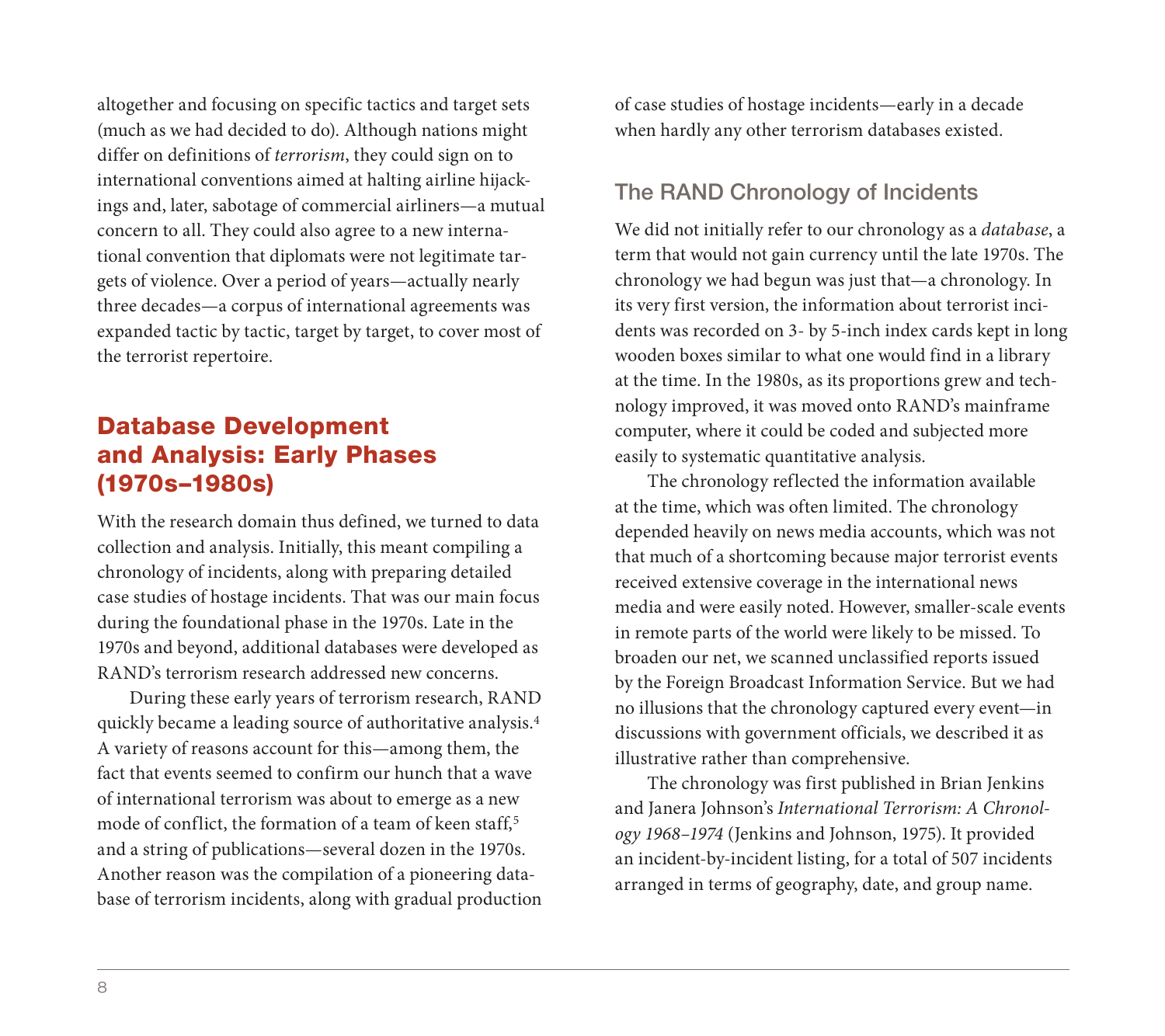In the chronology's very first version, the information about terrorist incidents was recorded on 3- by 5-inch index cards kept in long wooden boxes.

Later, in periodic supplements, the chronology grew to well over a thousand incidents (more than 1,500 by 1980).

We used this chronology to select and examine 77 international hostage episodes, mostly kidnappings and barricade-and-hostage situations. From this, we came up with a quantitative analysis of tactics and trends involving hostage-taking, as published in Brian Jenkins, Janera Johnson, and David Ronfeldt's Numbered Lives: Some Statistical Observations from 77 International Hostage Episodes (Jenkins, Johnson, and Ronfeldt, 1977).6

Another spin-off from the chronology provided an analysis of 48 incidents in which terrorist attacks sought to seize control of embassies and consulates—the buildings as well as their staffs. Of these 48, the terrorists were successful in 43 cases but unsuccessful in five cases. Our detailed analysis appeared in Brian Michael Jenkins's Embassies Under Siege: A Review of 48 Embassy Takeovers, 1971–1980 (Jenkins, 1981a).

#### Case Studies of Hostage Incidents

As mentioned previously, hostage issues were a major policy concern; our government sponsors wanted to know more about the theory and tactics of terrorist kidnapping and hostage-taking. The chronology helped us (and them) understand patterns and trends and explore policy alternatives, but deconstructing the dynamics of hostage situations and identifying possible bargaining tactics for obtaining the safe release of hostages required more-detailed case studies.

We embarked on a series of case studies of hostage situations, including U.S. and foreign officials who had been held hostage by terrorists.<sup>7</sup> The studies, which became the most-detailed accounts of these cases, were fashioned around published media accounts, reconstructions of embassy and other cable traffic, and extensive interviews with U.S. and other government officials who participated in the episodes, with officials of other governments, where possible, and, in many cases, with the hostages themselves.

The case studies followed a common format. Each discussed the political context in which the kidnappings or hostages seizures occurred, the local government's existing policies regarding hostage situations, developments within the government during the episode, the bargaining tactics employed, proposals and demands made and deadlines set by the parties, the disposition and activities of the local security forces, the terrorists' perceptions of the events, the means of communication, the use and role of public information and news media, the experiences of the hostages,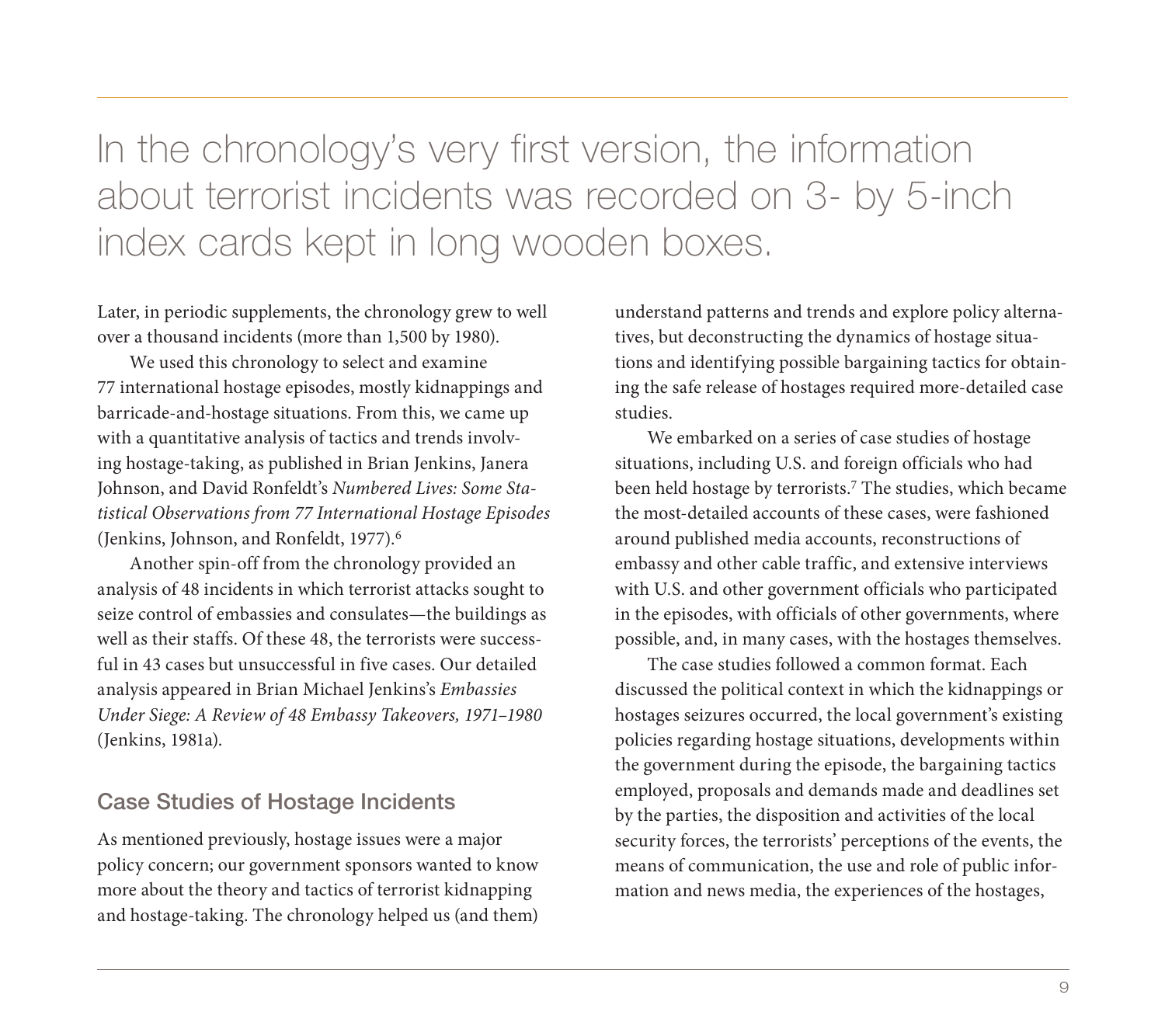and the outcome and aftermath of the episode. Each study included an analysis of the episode's policy implications.

The results of this research appeared in a series of briefings and published reports. Examples that received the most notice were Margaret Krahenbuhl's Political Kidnappings in Turkey, 1971–1972 (Krahenbuhl, 1977), David Ronfeldt's The Mitrione Kidnapping in Uruguay (Ronfeldt, 1987),<sup>8</sup> and Eleanor Wainstein's The Cross and Laporte Kidnappings, Montreal, October 1970 (Wainstein, 1977).

The case studies enabled us to provide overview observations and policy recommendations in reports and briefings. A general discussion of the hostages' experiences appeared in Brian Michael Jenkins's Hostage Survival: Some Preliminary Observations (Jenkins, 1976).

Our findings were then rolled into a major report about all our work on international terrorism up to then (1981): Gail Bass, Brian M. Jenkins, Konrad Kellen, and David Ronfeldt's Options for U.S. Policy on Terrorism (Bass, Jenkins, Kellen, and Ronfeldt, 1981). It reflected the findings and recommendations we had derived from both the chronology of incidents and the case studies of hostage situations.

#### Additional RAND Databases in This Phase

As research advanced into other areas, RAND added morespecialized databases to supplement the original two. One in particular extended from RAND research on terrorist incidents: In the late 1970s, the U.S. Department of Energy asked RAND for assistance in postulating the kinds of threats, in the form of incidents, that the department could use to design and assess measures to protect U.S. nuclear programs from terrorism (DeLeon et al., 1978). The request, which came through Sandia National Laboratories, reflected two sets of security concerns:

- One resulted from growing antinuclear protests at U.S. nuclear facilities involved in nuclear weapon fabrication. Officials feared that more-determined opponents of nuclear programs might break through barriers and other security systems to penetrate sensitive areas.
- The second concern reflected fears that terrorists might attempt to go nuclear—that is, steal nuclear weapons or fissile or other nuclear material to fabricate a crude nuclear bomb or dispersal device.

There was (fortunately for the world at large) no rich history of attacks on nuclear facilities to develop a database specifically about what kinds of adversaries engage nuclear targets, what attributes they possess, and what tactics they use. So we created a database of analogous events: nonnuclear incidents of industrial sabotage, high-value criminal heists, terrorist bombings and assaults, and wartime commando raids. The various arrays of adversaries and attack modes found in these nonnuclear events allowed us to explore likely (and unlikely) combinations of capabilities for which security offices should prepare (deLeon et al., 1978). We also examined the kinds of ideological, economic, and personal motivations that might lead to attacks. Findings were detailed in Motivations and Possible Actions of Potential Criminal Adversaries of U.S. Nuclear Programs (Bass, Jenkins, Kellen, Krofcheck, et al., 1980).

Later in the 1980s and 1990s, following government research requests, we also constructed separate chronologies for incidents involving chemical or biological weapons, plus a separate chronology of terrorism incidents in the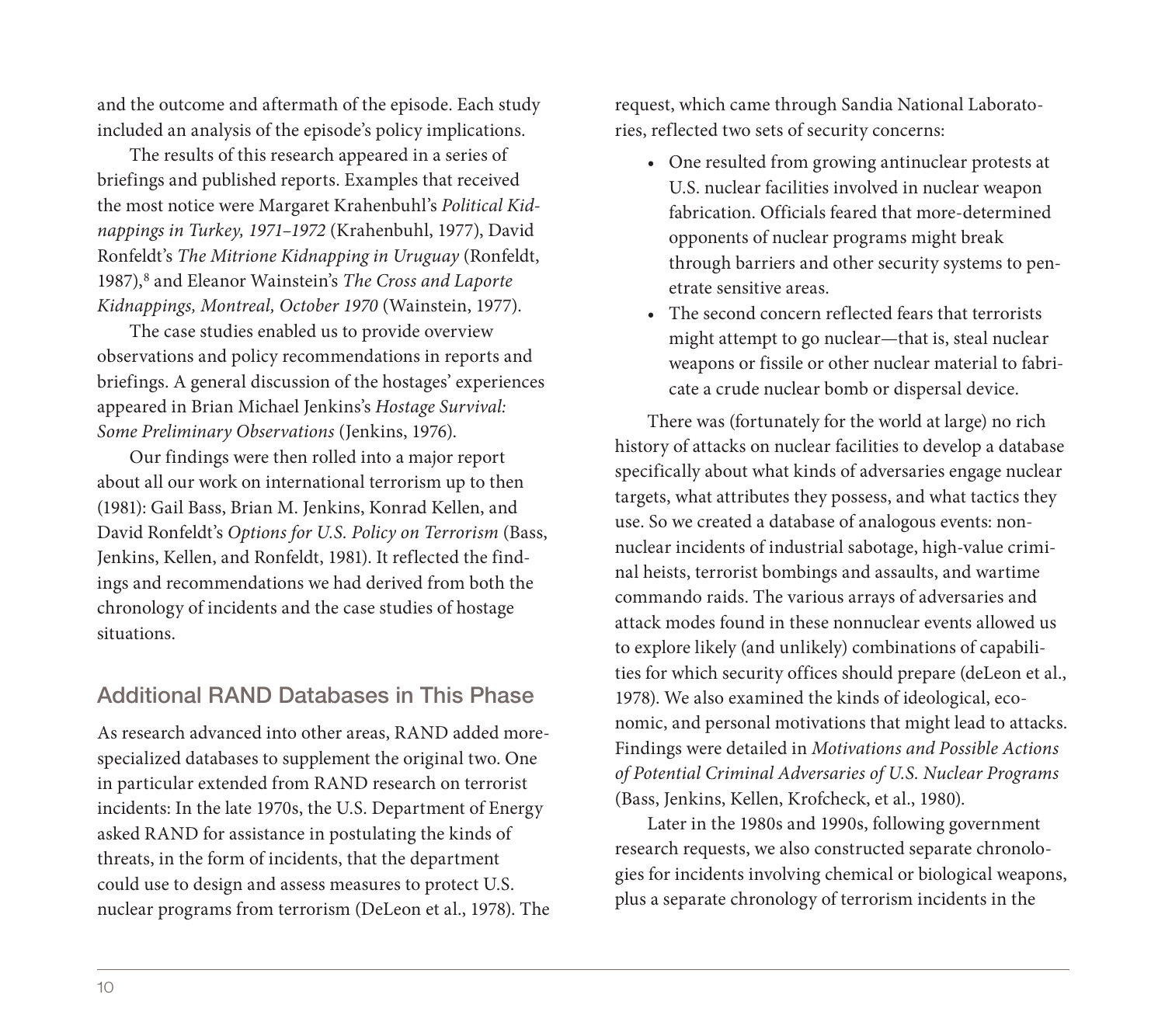In the late 1970s, the U.S. Department of Energy asked RAND for assistance in postulating the kinds of threats, in the form of incidents, that the department could use to design and assess measures to protect U.S. nuclear programs from terrorism.

United States. The resulting reports warned that, among other possibilities, threats from U.S. domestic right-wing groups might emerge.9

Although the work on nuclear terrorism began during the first decade of RAND research, it did not quite fit that phase, for it was not exactly about international terrorism. Nonetheless, this new topic, and the development of its specialized database, showed that RAND's foundational efforts were beginning to attract requests for additional research on new topics. Moreover, the work on nuclear terrorism delved, more systematically than any prior RAND terrorism research, into terrorists' evident ideological, economic, and political motivations, laying the groundwork for further work on this topic in later phases. New kinds of databases would have to be constructed to include more than the tactics and targets that had defined internationalterrorism research during the 1970s.

#### Bringing the Databases into the Computer Age

The growth of terrorism as a phenomenon occurred just as the digital information age began to emerge, bringing significant advances in computer technology. RAND's terrorism research program did not have the resources to support the infrastructure or expertise required to vault its efforts into the computer age. Nonetheless, it benefited from having access elsewhere in RAND to researchers who were on the cutting edge of information technology (IT). Fortunately, they became interested in using the terrorism chronology as a test bed for applying computerization to social science projects aimed at addressing practical policy problems.

In particular, RAND's information science researchers wanted to see how computerized heuristic modeling techniques could be applied to the analysis of terrorist events. At the time, 50 years ago, this was a highly experimental and advanced undertaking (Bowie, 2012, p. 17) and turned out to be "one of the earliest examples of the application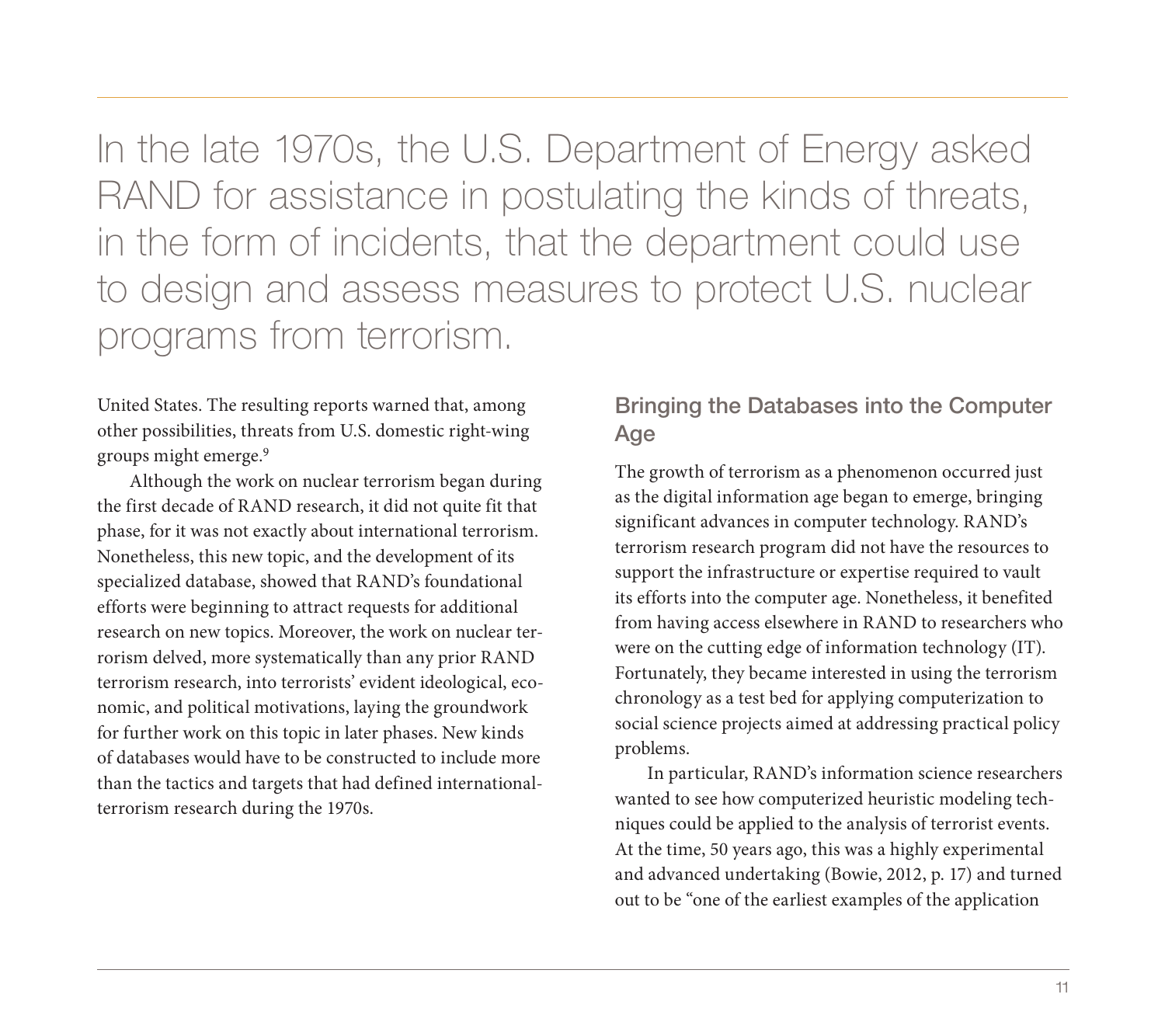of computing to terrorism research" (Bowie, 2012, p. 20). Although the experiment pointed the way for moresophisticated approaches to analysis that would come in the future, its immediate effect was to sharpen the skills of analyst-users when interacting with the prompts provided by the machines (Waterman and Jenkins, 1977).

William Fowler joined the terrorism research team at the end of the 1970s and took the lead in studying how computerization could further advance terrorism analysis. In 1980, his An Agenda for Quantitative Research on Terrorism (Fowler, 1980) showed how numeric databases could support the application of quantitative methods to terrorism analysis. Computerization not only facilitated the retrieval of data but could also enable the terrorism research team "to model or manipulate the data to form an empirical foundation for further quantitative research" (Bowie, 2012, pp. 24–25). This became a hallmark of RAND research in the field of terrorism.

Terrorism research further benefited from RAND's development of the Concept Organization and Development Aid (CODA), which was sponsored by the Air Force. CODA provided a data storage and retrieval system aimed at the specific needs of an individual researcher or small group of researchers (Dewar and Gillogly, 1984). CODA was adapted for the terrorism database in the early 1980s.

#### Foundational Points for Policy and Strategy

Looking back, we can see that compiling a chronology of incidents as a database, even before the case studies were done, enabled us to provide valuable empirical observations and implications to policymakers, at a time when most terrorism discussions were fraught with political biases and

polemics. Among our more-notable early findings were the following:

- Terrorism—specifically, the terrorist tactics of seizing hostages for bargaining or publicity purposes is far from being irrational, mindless, ineffective, or necessarily perilous.
- Terrorist hostage-takers tend to be deliberately calculating about the likely benefits, costs, and risks of different tactics (for example, whether to seize hostages for a barricade situation or to kidnap and take them into hiding).
- Many terrorists seemed satisfied with the extravagant public attention they could amass from hostage-taking, making it difficult to tell whether they were more interested in concessions to specific demands or in public recognition and front-page publicity.
- It was unclear whether a U.S. no-concession policy had much effect on the choice of U.S. officials as targets. (This became a particularly contentious RAND finding because the United States had, in March 1973, adopted a "no-negotiation, noconcession" policy in dealing with the abduction of U.S. officials abroad. We did not argue that such a policy was wrong—simply that there was little empirical evidence to support the assumptions on which the policy was based.)

The findings in this early phase endured as RAND research moved into later phases. We use the term phases with caution, however. There was clearly a foundational phase, but there was no clear defining line between it and subsequent "phases."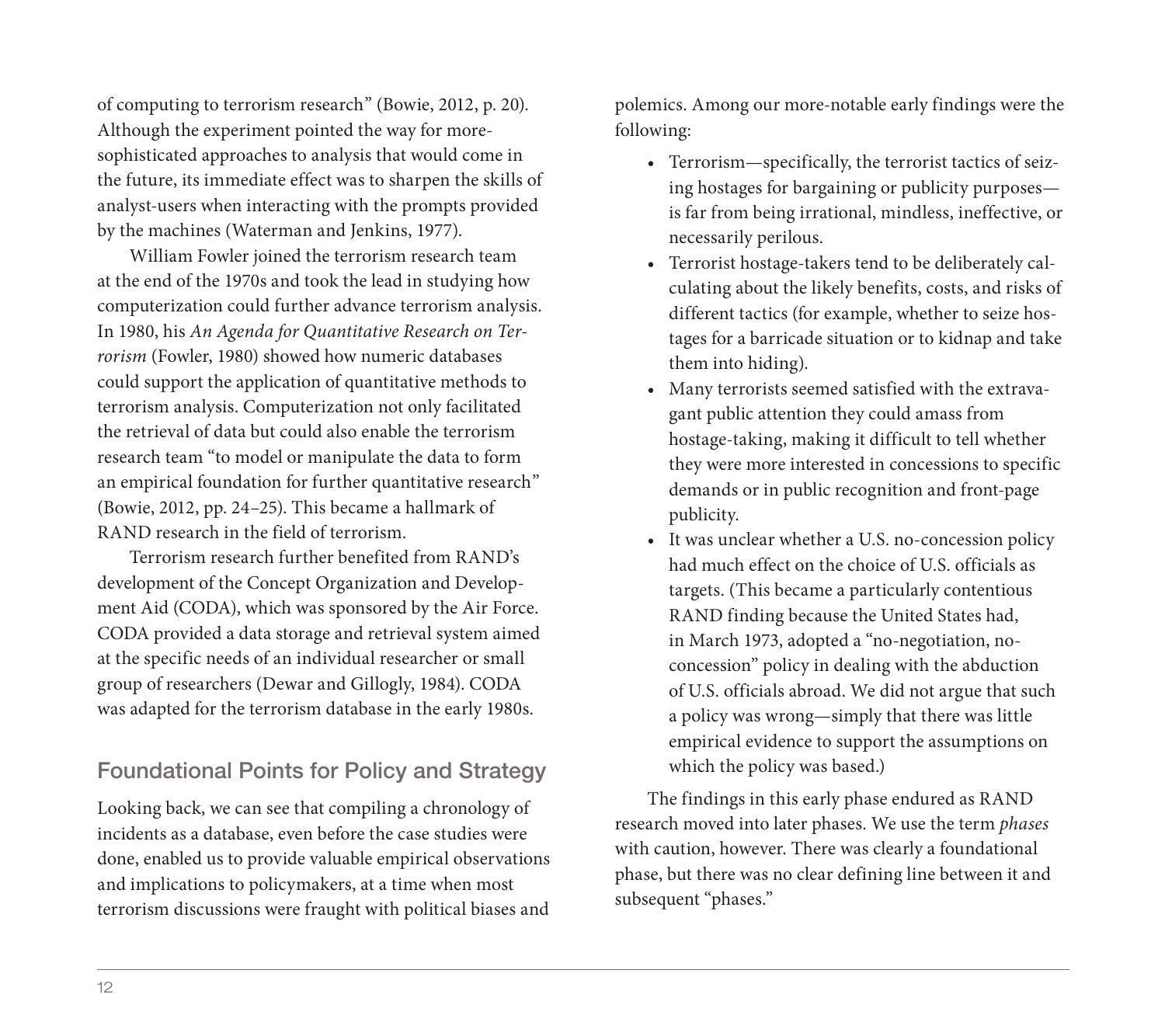Compiling a chronology of incidents as a database enabled us to provide valuable empirical observations and implications to policymakers, at a time when most terrorism discussions were fraught with political biases and polemics.

Next came a period, starting sometime in the 1980s, when terrorism itself morphed into a more dangerous, widespread, and sophisticated threat, organizationally as well as technologically. It was still focused primarily on geopolitical matters, but it was also starting to operate more in terms of ideological, cultural, religious, and other ideational concerns. This meant that policymakers and strategists would soon need to reconsider the definition of terrorism once again.

RAND's adaptations to this changing environment for terrorism research are addressed in the next section.

## Later Databases and Design Challenges (1980s and Onward)

The foundational phase of RAND research was characterized by a specific kind of threat: international terrorism. Terrorist groups at the time were mostly small and separate from each other, operating with limited resources, and pursuing agendas that were mostly about each one's particular country and government. Furthermore, the policy

environments in Washington and other capitols around the world generally prioritized geopolitical concerns in which international terrorism figured to a degree, but not nearly as much as Cold War matters.

That remained pretty much the case into the 1980s. Yet it was all going to change, although some of the changes were not until the 1990s.

In general, several terrorist groups grew larger and became more formally organized—even militarized. Some spread to other countries around the world. They interconnected more, quickly learning to use the new digital information and communication technologies showing up on the world's market. They started operating more like peerto-peer networks than like hierarchical ones (Arquilla and Ronfeldt, 2001). They increasingly wanted their actions to create ideational "soft power," as well as geopolitical "hard power," effects. Terrorism escalated as some groups became more violent, especially in Middle East areas where Hezbollah and later al Qaeda and the self-styled Islamic State (IS) operated.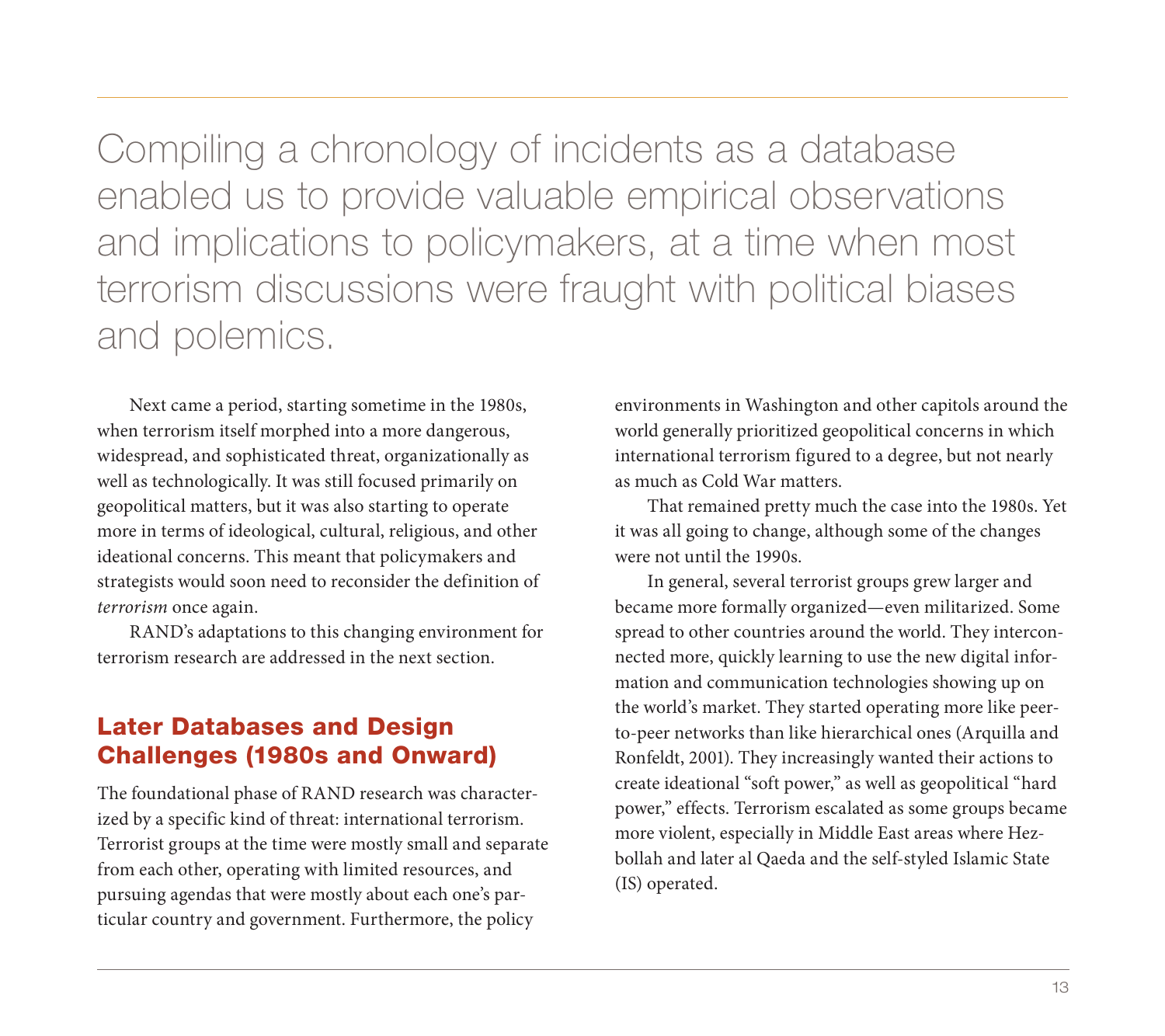In the 1970s, RAND terrorism research focused on incidents but then evolved to focus on terrorist groups, then on those who made up those groups, and finally on the mindsets of those people.

All this meant that governments had to face up to far more–dangerous threats to security. The primary concern of the United States in the early years of international terrorism was the spillover of terrorist tactics into the international domain. Americans were victims by happenstance or targeted because foreign groups sought to increase their leverage over local governments by kidnapping U.S. officials. However, later in the 1980s, and especially in the 1990s, political extremists and fanatics inspired by ideologies based on religion increasingly defined the United States as their principal foe. This required looking at hostile and potentially hostile groups that would attack the United States directly.

The seizure of the U.S. embassy in Tehran in 1979, the bombings of the U.S. embassy and U.S. Marine Corps barracks in Beirut and later Kuwait in the early 1980s, the

sabotage of Pan Am Flight 103 in 1988, and the massive bombings of American targets in Saudi Arabia and Africa in the 1990s were manifestations of this new development. The 1995 Oklahoma City bombing by Timothy McVeigh, the 9/11 attacks in 2001, and actions by homegrown jihadists in the 2000s underscored the fact that devastating attacks could also occur in the U.S. homeland.

These events obliged RAND to expand its databases beyond their original primary focus on incidents. Over time, from the 1970s onward, RAND terrorism research has evolved from being concerned initially with terrorists' actions (i.e., incidents), then with the types of groups that committed those actions, then with the attributes of people who made up those groups, and then with the nature of the mindsets that motivated and characterized those people. In a sense, RAND terrorism research began with a focus on "hard" matters (i.e., physical acts) and then added ever "softer" matters for analysis—the softest being the attributes of mindsets.

Each phase in that progression required a different kind of database and a more sophisticated analytical ability to use each individually, yet also to use them together (especially as the databases became computerized). Each step also required adjustments to the definition of terrorism that we used, not in a fundamental epistemological sense but in an operational sense.

Meanwhile, it should be noted, RAND itself was increasingly operating in a changing research environment, both nationally and internationally. Just as terrorism was proliferating, so were the number and variety of research efforts, programs, and databases, at home and abroad. This would afford RAND access to new expertise and new partnerships. But it would also prompt occasional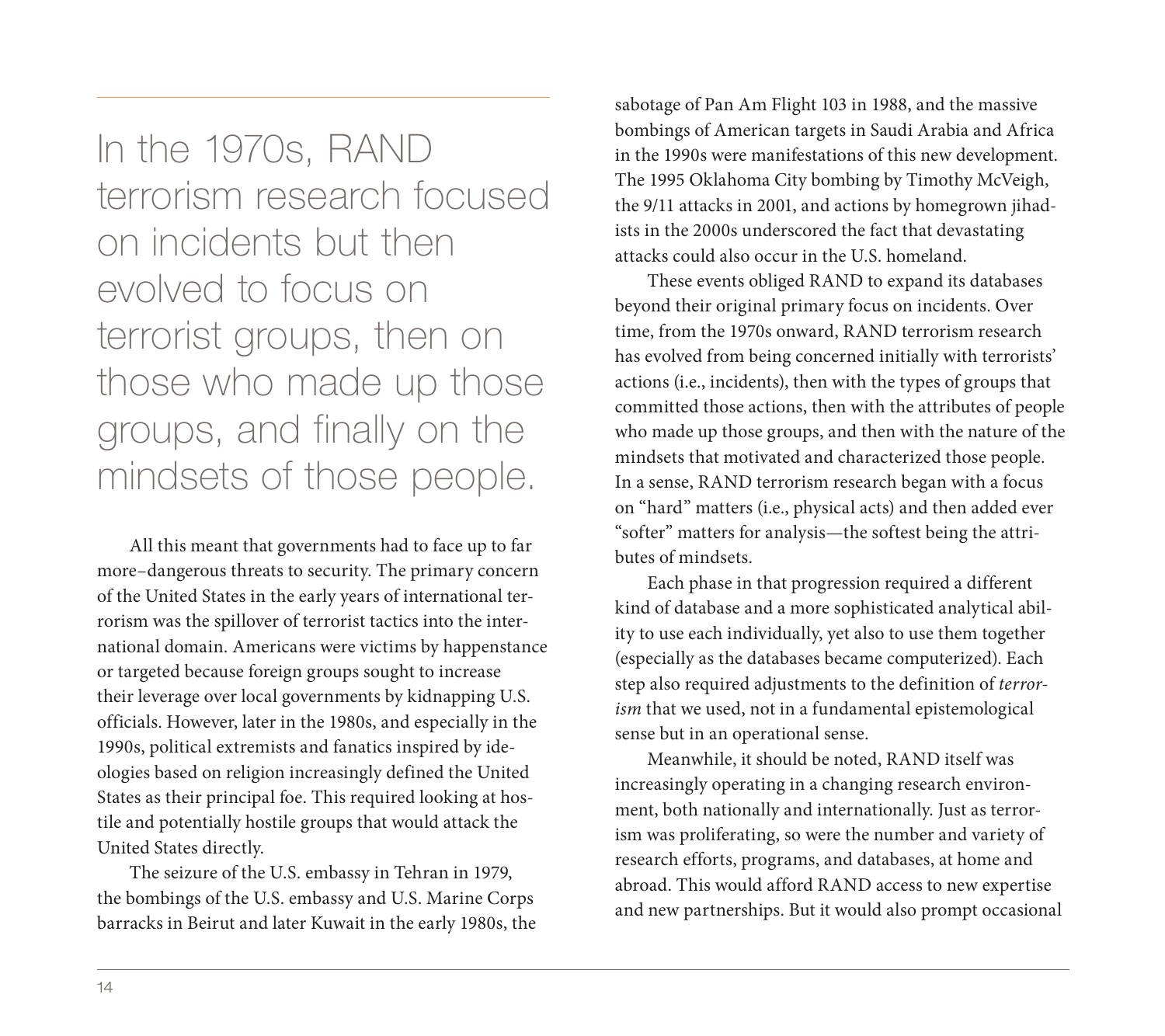outside criticisms of one aspect or another of the definitions and databases we developed.

#### Databases About Group Attributes Added in the 1980s

The RAND chronology might have been the first, but it certainly was not the only database on terrorism. Indeed, many databases were initiated in the 1970s, inside and outside government. Their criteria for inclusion varied according to their purpose. Although the RAND database focused on attacks that had an international component, other databases included all events, not just international ones; still others focused on specific target categories—such as attacks on diplomatic targets or attacks on U.S. citizens. Almost all of these early databases were incident-based.

At the time, U.S intelligence efforts remained focused primarily on Cold War issues. When it came to terrorism, the government was not so concerned about compiling information on foreign terrorist groups in general, although certain groups were of particular interest to the intelligence community because they posed a specific threat to U.S. citizens or interests. But from Washington's perspective, dealing with terrorist groups was the responsibility of foreign governments. That began to change in the 1980s.

The kidnapping of BG James Dozier, an American general assigned to a North Atlantic Treaty Organization installation in Italy, was a turning point. In 1981, Dozier was abducted by Italy's Red Brigades, a group that had already kidnapped, killed, or, in many cases, "kneecapped" Italian government officials and corporate executives. Its

most spectacular attack was the kidnapping and murder of a former Italian prime minister in 1978.

The Red Brigades, however, rarely attacked foreign targets, and, as a result, the chronologies maintained by U.S. government agencies contained only a handful of entries on the group.10 It is important to remember that this was the height of the Cold War, and the primary focus of U.S. intelligence agencies was still the Soviet threat. Collection of information on local terrorist groups was far down on the list of intelligence priorities.

General Dozier's kidnapping propelled an effort to assemble more information about the terrorist group, its leadership, and its modus operandi. The Central Intelligence Agency (CIA) asked RAND to quickly prepare a primer on the Red Brigades (Jenkins, 2008). Dozier was ultimately rescued by Italian commandos 42 days after his capture, but the incident pointed to the need for new databases and analyses of terrorist organizations, not just terrorist events.

To address the need for more-comprehensive information, the CIA created the Office of Global Issues in 1982 to examine international developments beyond Cold War matters, including terrorism. Subsequently, RAND was asked to develop an analytical framework for studying the characteristics of terrorist groups and to illustrate how that framework could be used to address broad questions about terrorists and their actions.

The team's report—A Conceptual Framework for Analyzing Terrorist Groups (Cordes, Jenkins, and Kellen, 1985)—examined 29 terrorist groups, according to 150 key attributes that were sorted into ten major categories:

- organization
- leadership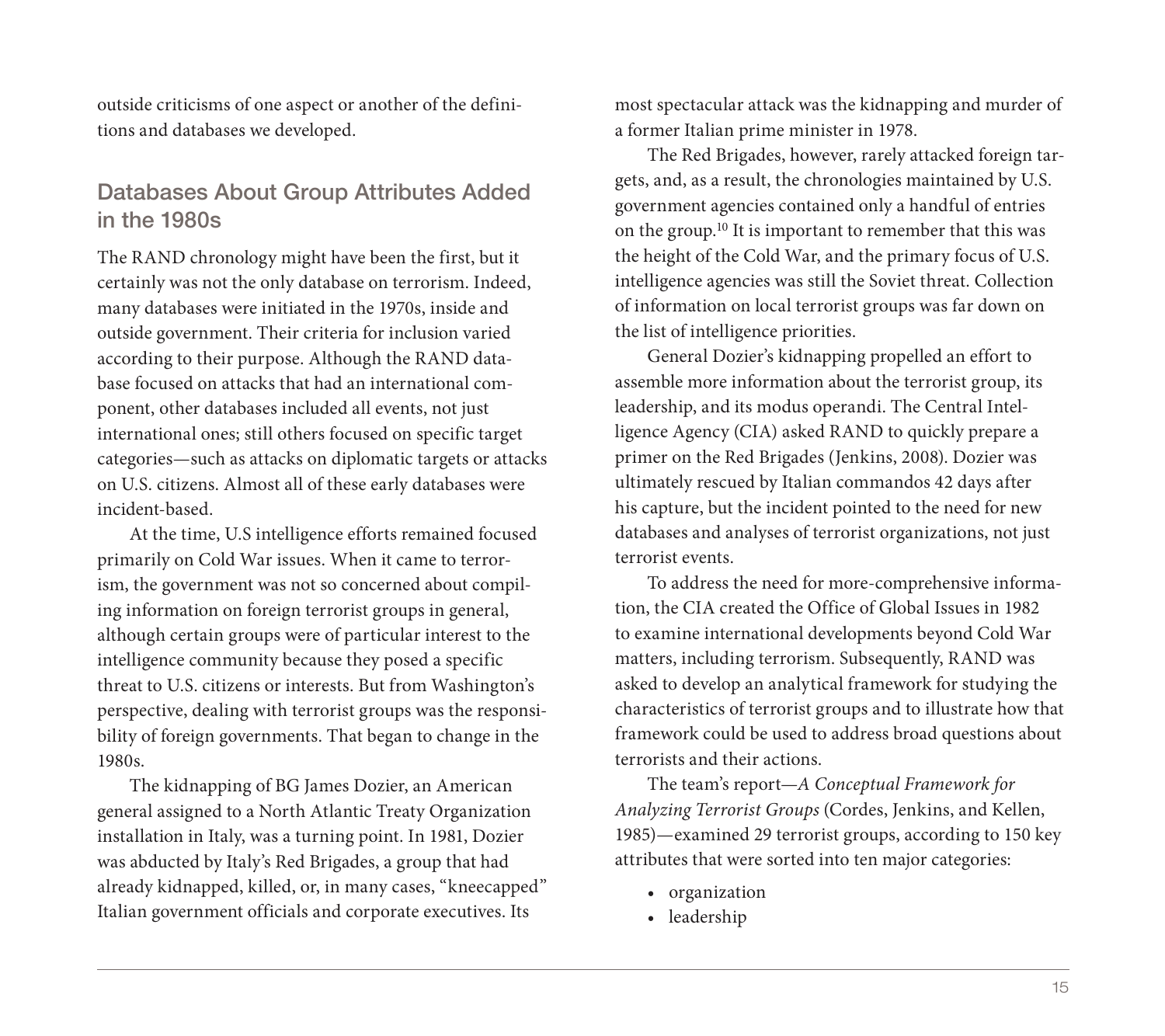- demography
- ideology, doctrine, and goals
- psychology, mindset, and decisionmaking
- funding and logistics
- operations and modus operandi
- communications
- external relations
- environment and government response.

Fortunately, IT had advanced significantly since RAND began its chronology on terrorist incidents in 1972. We were thus able to codify the data according to 281 specific computer-searchable attributes.

The purpose of this endeavor was to see how such a database might be constructed and used for analysis. Preliminary testing, which took the form of a series of case studies of individual groups, showed that it offered promise for comparing terrorist groups with each other and for assessing probabilities that a specific group might be more or less prone to perpetrating a particular kind of attack against an American target.

#### Databases Added About Individual **Attributes**

Application of the term terrorist presumes an understanding of the perpetrator's motive. People are complicated. As Jenkins and Johnson noted in 1975, "The borderline separating political motives from highly personal motives and purely criminal motives is not always clear" (Jenkins and

Johnson, 1975, p. 11). This is often still the case. Accordingly, in compiling the original incident chronology, we

tried to exclude those incidents where the motives were clearly personal profit, such as a hijacking in which the sole demands were cash ransom and a means of escape. Where all of the details of an incident were not known, it was included if it had the earmarks of an international terrorist incident. (Jenkins and Johnson, 1975, p. 11)

Even though there had always been some government interest in the "root causes" of terrorism (e.g., whether poverty or oppression gave rise to terrorist campaigns), the motivations of individual terrorists simply were not relevant to U.S. counterterrorism policies until the early 21st century. Although we wrote about terrorist motivations in the 1970s and 1980s, we did not systematically collect data on individual leaders or members of terrorist organizations (Kellen, 1979; Kellen, 1982). Indeed, doing so then probably would have been viewed by many in the United States as an inappropriate line of inquiry.

Elsewhere, research conditions were more amenable, especially in nations where governments confronted domestic terrorism campaigns. Why, for example, were western European countries, with democratic governments, advanced economies, and well-developed social security nets, plagued by terrorists, especially when eastern European countries had (and still have) almost no local terrorist threats? Did the answer lie in Europe's history? Was a proclivity toward extreme violence a reflection of ideological conviction, a particular personality type, or a form of mental disorder?

The government of Germany collected detailed information on members of the Red Army Faction to produce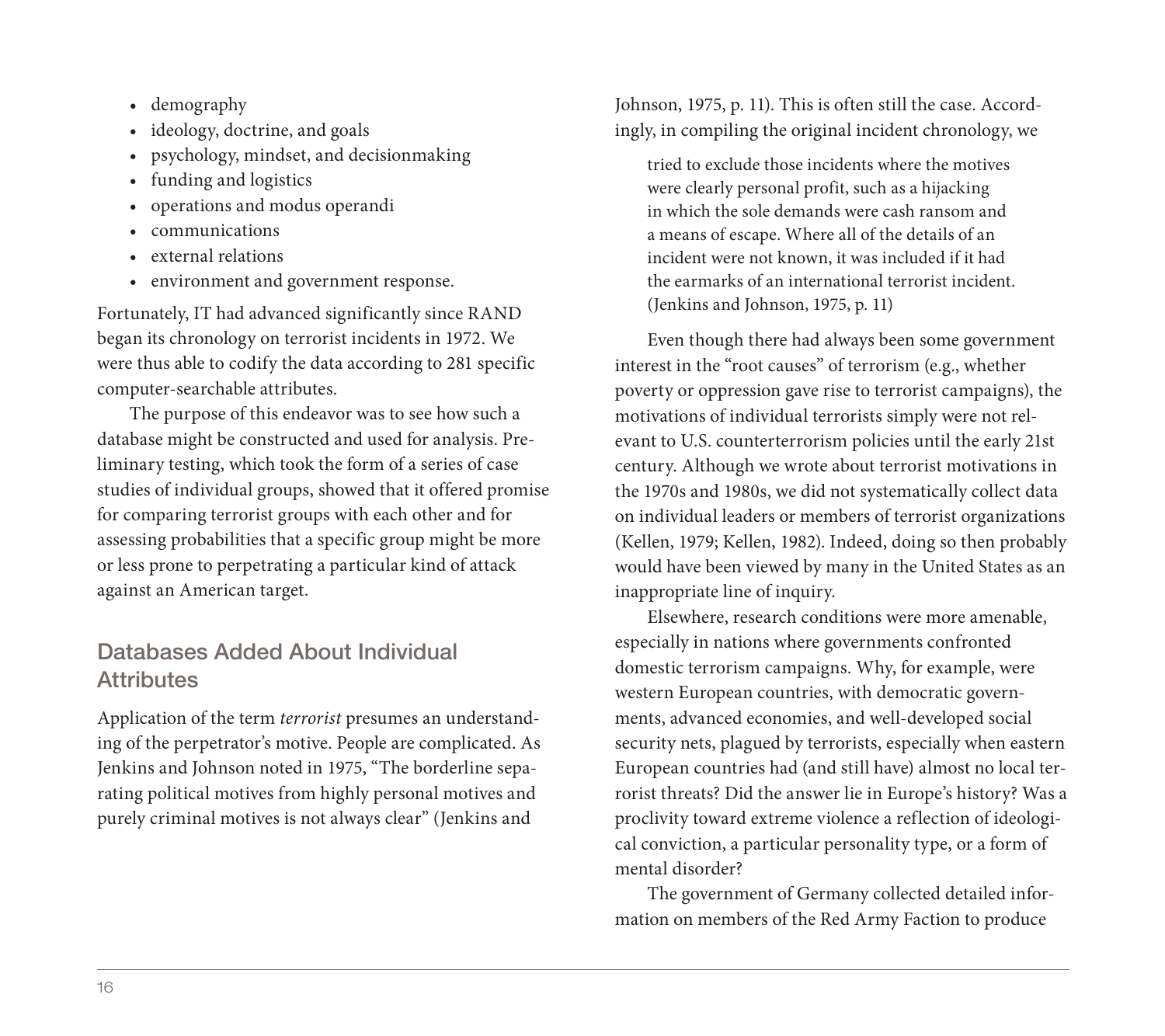a detailed four-volume study of their backgrounds and psychological profiles (Jäger, Schmidtchen, and Süllwold, 1981). Franco Ferracuti, a noted Italian psychiatrist and criminologist, compared the psychological profiles of leftand right-wing terrorists in Italy (Ferracuti and Bruno, 1985). Research later carried out by Ariel Merari in Israel examined in detail the backgrounds and psychological profiles of suicide bombers (Merari, 2010), and later, with Boaz Ganor, of individual assailants (Merari and Ganor, 2020).

The United States certainly was not immune to domestic terrorism. The decade of the 1970s saw terrorist (primarily, bombing) campaigns by an array of groups propelled by New Left and anti–Vietnam War sentiments notably, the Weather Underground, the Red Guerrilla Family, the Symbionese Liberation Army, and the New World Liberation Front. Continuing racial tensions were reflected in the terrorist campaigns of such groups as the Black Liberation Army and the George Jackson Brigade. The Ku Klux Klan and American Nazi Party continued to carry out killings in the name of white supremacism.

Anti-Castro Cuban émigré groups, such as El Poder Cubano and Omega 7, carried out bombings targeting countries and corporations doing business with Cuba. The Fuerzas Armadas de Liberación Nacional waged an intensive bombing campaign for independence for Puerto Rico. The Jewish Defense League and the Jewish Armed Resistance bombed Soviet diplomatic targets and businesses connected with the Soviet Union.

On its own, RAND initiated the compilation of a separate chronology to track domestic terrorist violence, while its sponsored research continued to focus on foreign terrorist threats.

On its own, RAND initiated the compilation of a separate chronology to track domestic terrorist violence, while its sponsored research continued to focus on foreign terrorist threats.

Then the 9/11 attacks fundamentally changed U.S. outlooks and policy concerns. Although al Qaeda was a foreign terrorist organization, the 9/11 operatives had entered and lived under cover in the United States for months before the attack.

The mass roundup and illegal detention of suspected al Qaeda infiltrators and accomplices immediately after 9/11 was an overreaction and uncovered no terrorists. But the possibility of infiltration by al Qaeda operatives from abroad, as well as the possible existence of a jihadist underground in the United States, increased efforts to identify would-be terrorists before they could carry out attacks. This led to increased coordination of U.S. intelligence activities, manifested by the creation of the National Counterterrorism Center and interagency pooling of data about terrorists' identities. Names and information about them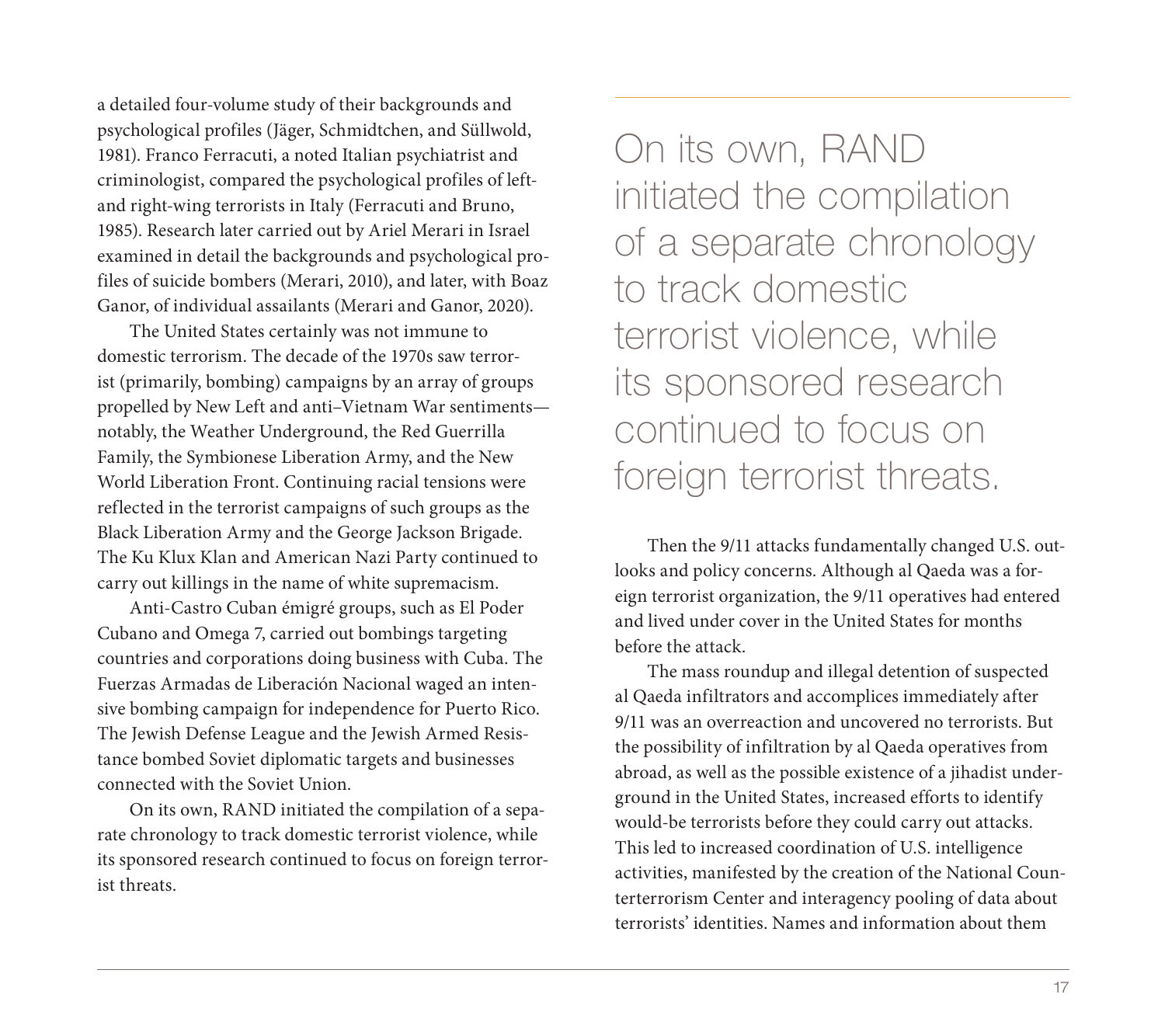Preventive programs required some knowledge about the process of radicalization and, if possible, the ability to identify those who might be on the path.

were shared in a central repository, the Terrorist Identities Datamart Environment; this was an intelligence community program, not a policy research database.

Al Qaeda's later efforts to actively inspire so-called homegrown jihadists and remotely recruit them to carry out acts of terrorism in the United States raised new policy concerns. Under intense public and political pressure to intervene before terrorists could assemble their forces and commit violent acts, U.S. authorities pushed upstream, asking whether they could intervene in order to stem radicalization and recruitment (increasingly self-recruitment) even before they engaged in terrorist plots.

Countries in Asia and the Middle East were already crafting programs for not only deradicalizing apprehended terrorists but also preventing individuals from radicalizing in the first place. These programs spread to Europe and, to a lesser extent, the United States in the 2010s. The notion that potential terrorists—"persons of concern"—could be identified and dissuaded from following a destructive (and self-destructive) path had great appeal. It was an attractive alternative to apprehension and incarceration.

Preventive programs required some knowledge about the process of radicalization and, if possible, the ability to identify those who might be on the path. Could research discern patterns of radicalization and recruitment to ter-

rorism? Could it identify indicators of radicalization, or even people who were most likely to be recruited to violence? How could the effectiveness of preventive programs be measured? What should be the metrics? These became topics of intensive research in the 2010s as al Qaeda and IS, which emerged after 2012 from the Syrian Civil War as al Qaeda's rival, both sought to remotely recruit followers and inspire homegrown terrorist attacks.

The Program on Extremism at George Washington University developed a database of Americans who traveled abroad to join IS (Meleagrou-Hitchens, Hughes, and Clifford, 2018). We produced several reports examining the individual characteristics and collective demographic profile of homegrown jihadist plotters and travelers (Jenkins, 2017; Jenkins, 2020a; Williams, Chandler, and Robinson, 2018). The Center for a New American Security, Peter Bergen and his colleagues at New America, and Charles Kurzman at the Triangle Center on Terrorism and Homeland Security have also compiled databases containing background information on American jihadists (Bergen and Sterman, 2021; Kurzman, 2021). Like the RAND database of homegrown jihadists, most of the individual-based databases include demographic data. Information about motivation remains anecdotal except where researchers have had the opportunity to systematically interview sub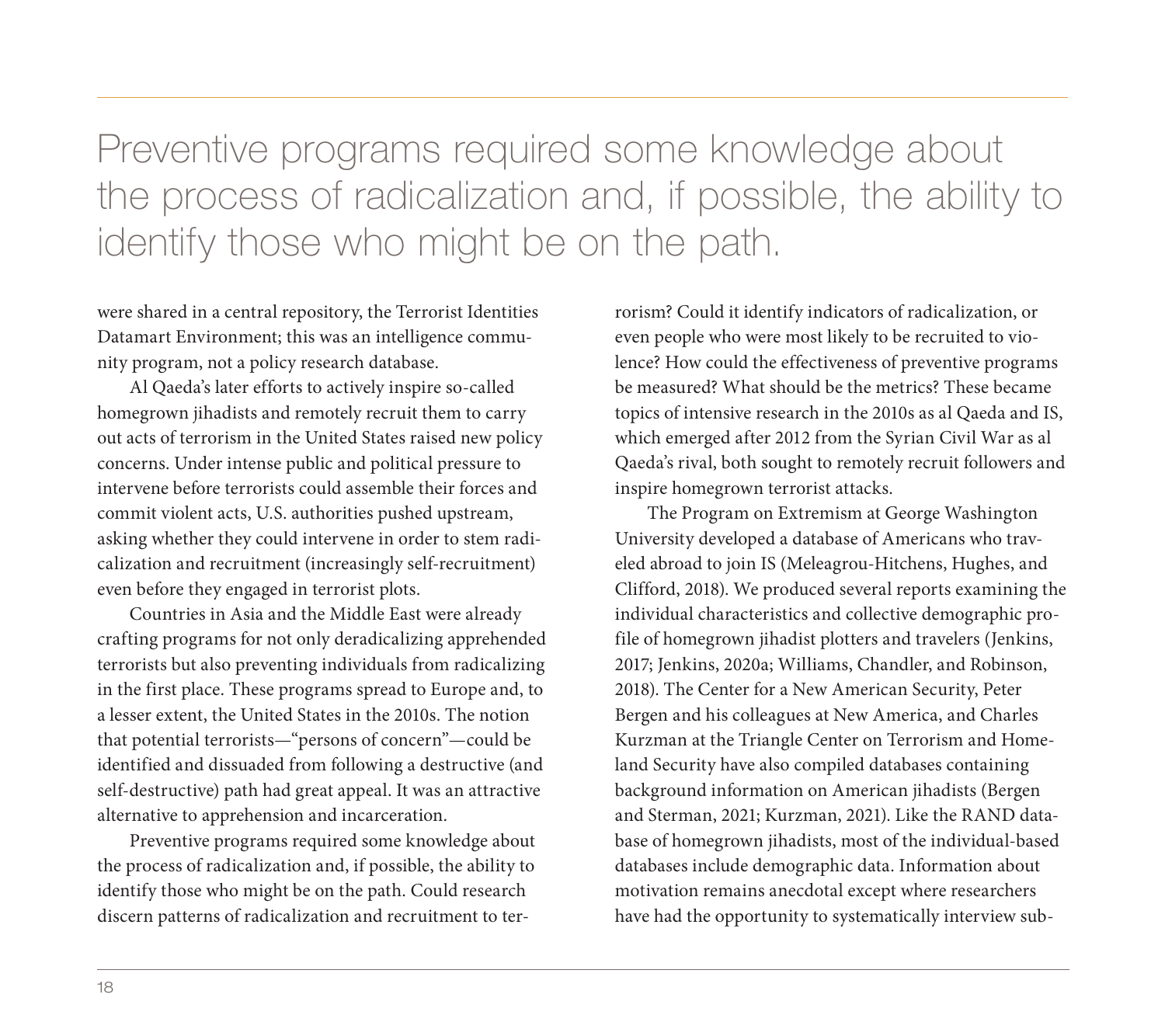jects and even persuade them to participate in standardized psychological tests. Generally, this has not happened in the United States.

#### Discussions (but Not Databases) About **Mindsets**

Team members were always aware that the nature and attributes of terrorist mindsets mattered and would be worthy of separate research and analysis. And the areas we wanted to explore would have required new databases. But we never had the opportunity to make a separate concerted effort to do so on this topic.

Nonetheless, several RAND publications and one event are noteworthy regarding our interests in mindset analysis. Brian Jenkins called early attention to the topic's significance in his paper The Terrorist Mindset and Terrorist Decisionmaking: Two Areas of Ignorance (Jenkins, 1979). He urged further research, in part because "we cannot say with confidence that we have penetrated the terrorist's mind" (p. 1). David Ronfeldt and William Sater, drawing from historical data about dynamite terrorism a century earlier, produced a report titled The Mindsets of High-Technology Terrorists: Future Implications from a Historical Analog (Ronfeldt and Sater, 1981). In addition to identifying types of mentalities that might be attracted to hightechnology weaponry, the authors warned that "[t]he most dangerous mindset would probably emphasize a combination of vengeful punishment and millennial destruction" (p. vi)—a warning pertinent today.

In 1980, RAND hosted the International Conference on Terrorism and Low-Level Conflict, with invitees from around the world (Jenkins, 1982). Its "Session 2: Terror-

"The most dangerous mindset would probably emphasize a combination of vengeful punishment and millennial destruction."

ist Mindsets and Their Implications" substantiated that new research was advisable but also cautioned that it could prove analytically and methodologically sticky to accomplish, partly because of the lack of advanced models for mindset analysis. The session's summary, written by Konrad Kellen and David Ronfeldt, concluded rather cagily that, "in the end, the mindsets of the sympathizing audience and the government officials who must respond to the terrorist threat may be equally significant for the course and conduct of terrorism" (Jenkins, 1982, p. 68)—yet another point from past RAND analyses that might apply today.

The conceptual framework we proposed in 1985 for analyzing terrorist groups included a category for attributes about "psychology, mindset, and decisionmaking" (Cordes, Jenkins, and Kellen, 1985), as noted earlier—but without much elaboration. Later RAND publications would also discuss mindset matters, especially in regard to al Qaeda's and IS's behaviors in the Middle East and elsewhere in the 1990s and 2000s. But these discussions still remained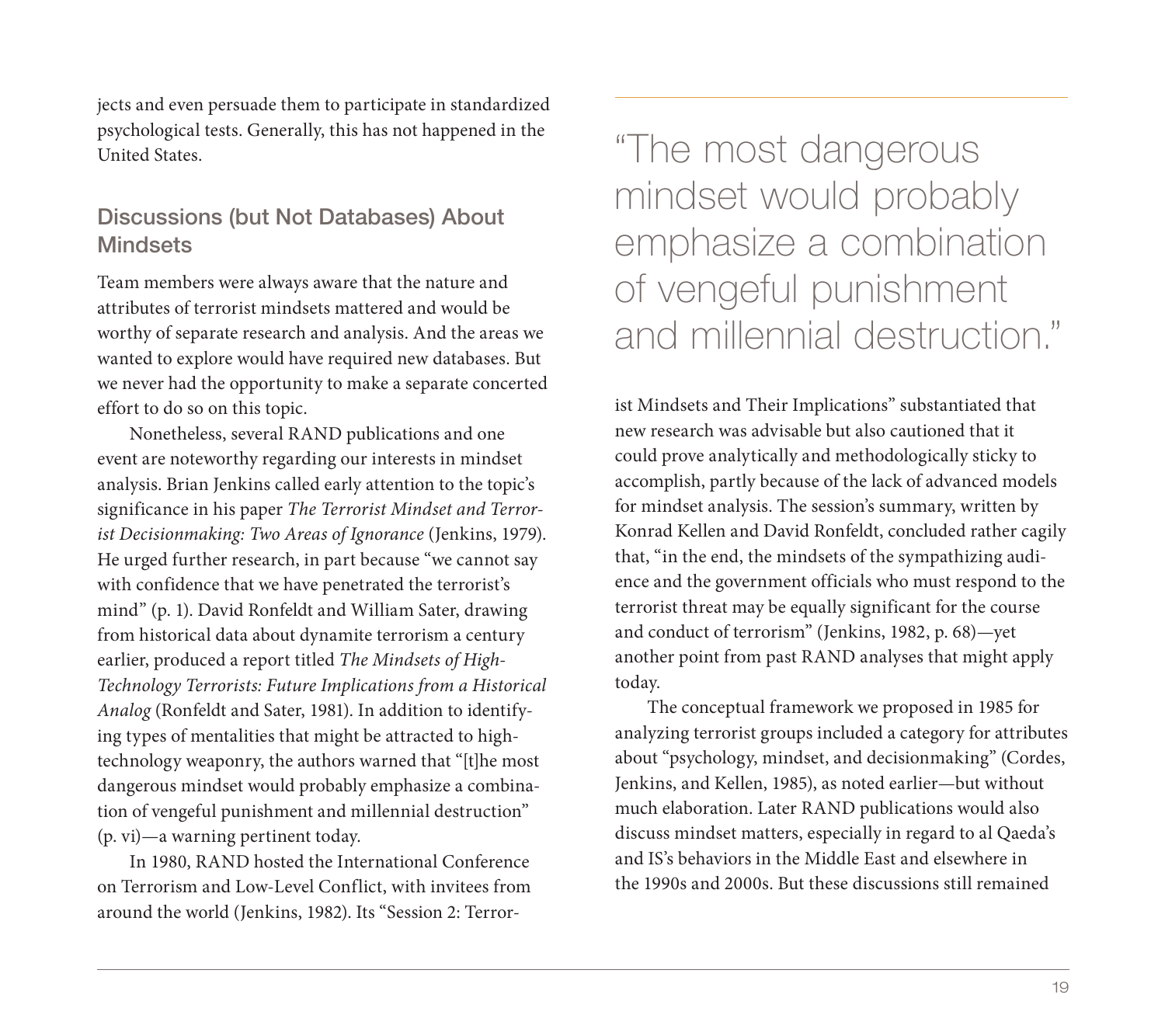embedded within the frameworks for the databases about groups and individuals.

Looking ahead, we sense that mindsets are reemerging as a topic for database construction, research, and analysis. Research projects at RAND and elsewhere have made considerable progress on this topic,<sup>11</sup> but, in our view, databacked research and analysis are still insufficient, as is an analytical framework, for advancing this area of inquiry.12

#### Updating RAND's Definition of Terrorism

Against this background—the progression in RAND database development from incidents to groups to individuals and prospectively to mindsets—the operational definition that RAND research used went through some modifications. Throughout, we knew that terrorism in general depended on creating fear and alarm. But, as discussed earlier, we also knew that international terrorism was a much narrower phenomenon—database entries for RAND's earliest chronology of incidents were subject to a definition that was strictly about the nature and circumstances of the terrorist attack.

Although this definitional stance has endured as RAND research progressed through the phases noted earlier, it has added new kinds of databases along the way. We also refined and clarified the operational scope of our definition somewhat. Accordingly, Karen Gardela and Bruce Hoffman's write-up for The RAND Chronology of International Terrorism for 1986 (Gardela and Hoffman, 1990) defined terrorism as follows:

In Rand's continuing research on this subject, terrorism is defined by the nature of the act, not by the identity of the perpetrators or the nature of the

cause. Terrorism is violence, or the threat of violence, calculated to create an atmosphere of fear and alarm. These acts are designed to coerce others into actions they would otherwise not undertake or refrain from taking actions they desired to take. All terrorist attacks are crimes. Many would also be violations of the rules of war, if a state of war existed. This violence or threat of violence is generally directed against civilian targets. The motives of all terrorists are political, and terrorist actions are generally carried out in a way that will achieve maximum publicity. The perpetrators are members of an organized group, and unlike other criminals, they often claim credit for their acts. Finally, terrorist acts are intended to produce effects beyond the immediate physical damage they cause: long-term psychological repercussions on a particular target audience. (Gardela and Hoffman, 1990, p. 1)

As for specifically international terrorism, its definition then read as follows:

This study of trends in terrorism is concerned with international terrorism, defined here as incidents in which terrorists go abroad to strike their targets, select victims or targets that have connections with a foreign state (e.g., diplomats, foreign businessmen, offices of foreign corporations), or create international incidents by attacking airline passengers, personnel, and equipment. It excludes violence carried out by terrorists within their own country against their own nationals, and terrorism perpetrated by governments against their own citizens. (Gardela and Hoffman, 1990, p. 1)

This is essentially the definition that RAND terrorism research continues to use today.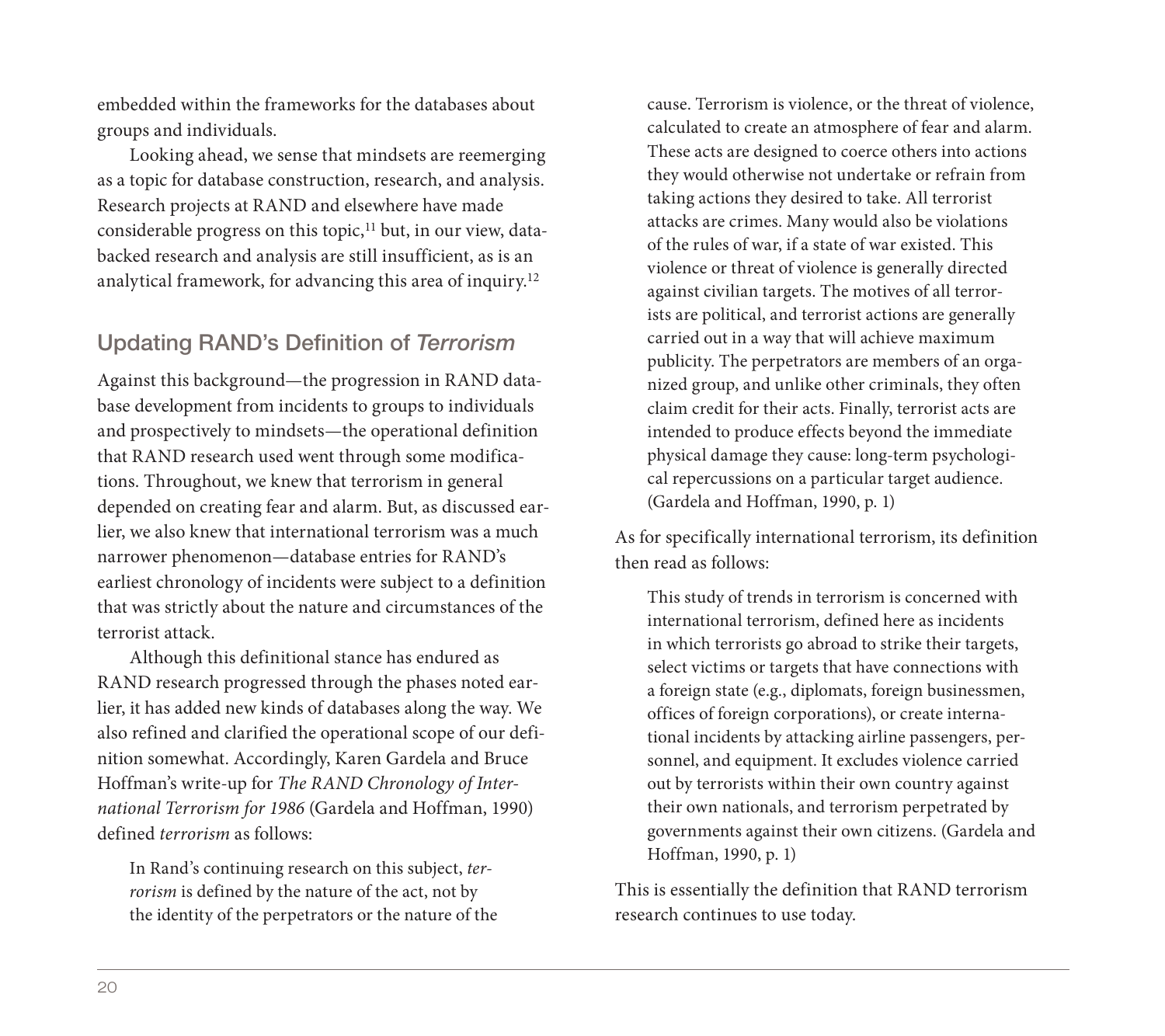# Looking Back: Achievements, Challenges, Limitations, and **Criticisms**

A 1983 analysis of terrorism literature described the RAND chronology of international terrorism as "one of the most analyzed databases" (Reid, 1983), while another review of the early period in terrorism research noted that "[t]he RAND Chronology developed by Brian M. Jenkins and his associates has been the prototype for most other chronologies of incidents" (Schmid and Jongman, 1984, p. 252).

These observations were gratifying, but, in our view, the biggest benefit of the chronology was that it enabled us to conduct policy-relevant research supported by the weight of empirical evidence. It helped move policy debates out of the realm of purely political posturing.

Discussions with Department of State officials, along with their continued encouragement of the research, indicated that they viewed RAND's efforts to define the domain of international terrorism as helpful in their efforts to build the consensus that was a prerequisite to international cooperation. Without accepting the parameters of our definition, officials in other nations were

interested consumers of the research that derived from the chronology.

Ultimately, and partly because of influences stemming from RAND research, international cooperation was achieved not on the basis of a universally agreed-on definition, but on defining specific tactics and targets sets on which agreement could be gained. For example, although they differed on the definition of terrorism, the nations of the world could agree that hijackings and sabotage of commercial airliners had to be discouraged. And not surprisingly, the world's diplomats could agree that diplomats were not legitimate targets. Little by little, a slice at a time, the continued diplomatic effort gradually created a corpus of international conventions that covered most of what terrorists did. Subsequently, the United Nations was able to denounce terrorism and engage in internationally supported efforts by referring to the body of existing conventions as a definition.

The biggest benefit of the chronology was that it enabled us to conduct policy-relevant research supported by the weight of empirical evidence. It helped move policy debates out of the realm of purely political posturing.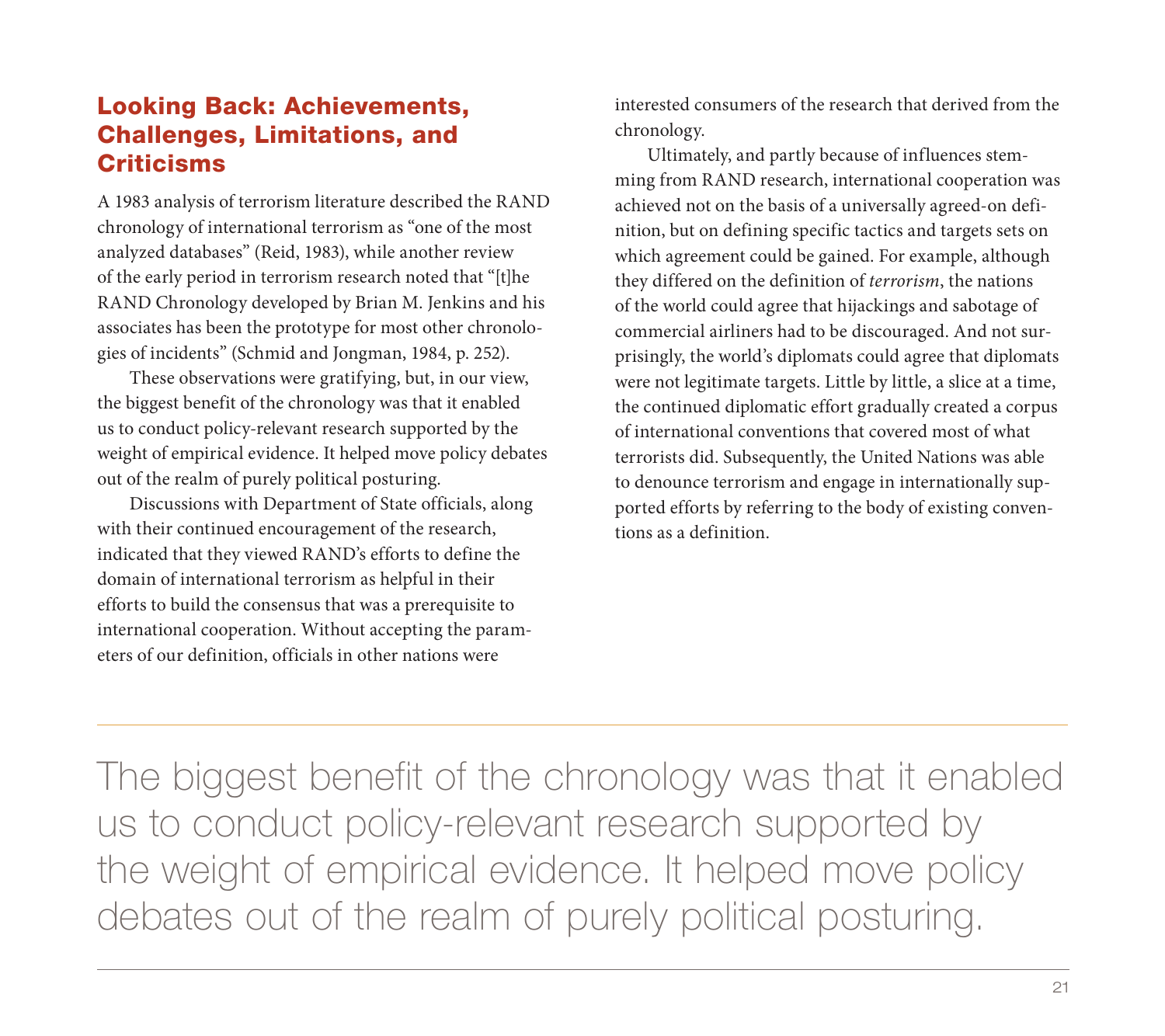### Maintaining and Sustaining RAND's Database

Securing the funds necessary to keep the chronology up to date was a chronic problem. Government funding for research on terrorism in general tended to be episodic. U.S. government agencies sought research assistance in the wake of spectacular attacks that raised new concerns, but funds dried up when terrorism was out of the news. Unlike the Cold War, nuclear proliferation, or other top nationalsecurity issues, terrorism lacked long-term traction and tenure.

Thus, after RAND's initial startup, subsequent research projects were often narrowly defined with limited funds to address a specific topic. Agencies sought to benefit from the existence of RAND's database but without contributing to its long-term maintenance. RAND addressed this problem by "taxing" each project a small amount for its use of the database, but most of the necessary "bridge funding" to maintain the chronology between projects came from RAND's own funds.

Even within RAND, the terrorism research projects had to compete for not only funds but also computer space as the chronology was computerized. (This was back in an earlier period when storage space on computers was extremely limited and therefore a precious commodity.) According to Karen Treverton, who was then in charge of the databases, the growing terrorism database had the highest costs for storage of any data set on the RAND server. To solve the problem, we had to persuade RAND's skeptical IT department to acquire a Sun Microsystems stand-alone server/computer system (a high-end piece of hardware at the time). Our backers in IT intervened,

explaining that the CODA software they had developed specifically for the terrorism database required a Sun—it made a critical difference in our ability to pull statistics. Once the new system was in place, we started receiving so many requests for information from government agencies that RAND considered the idea of charging a fee to fulfill their requests.13

Internal RAND support could go only so far. RAND sought, in the long run, to save the chronology by combining forces with the Centre for the Study of Terrorism and Political Violence at the University of St Andrews in Scotland and later with the National Memorial Institute for the Prevention of Terrorism in Oklahoma City, a nonprofit organization supported by federal grants after the 1995 bombing of the federal building in Oklahoma City. In 2009, RAND resumed responsibility for the chronology, renaming it the RAND Database of Worldwide Terrorism Incidents. The return of the database to RAND was accompanied by a description of its contents, including how the information was coded—in a sense, the outline of a user's guide, although it did not specify how coding decisions were made. RAND maintained the database until 2009.

The funding issue was not unique to RAND. Funding uncertainty inhibits long-term data-collection efforts, which means that new research projects often begin anew, leaving behind valuable history in abandoned databases.

#### Maintaining Consistency

Maintaining consistency in data collection is always challenging. Narrative accounts allow analysts to describe individual events, employing the full vocabulary of the language. In contrast, databases require precise boundar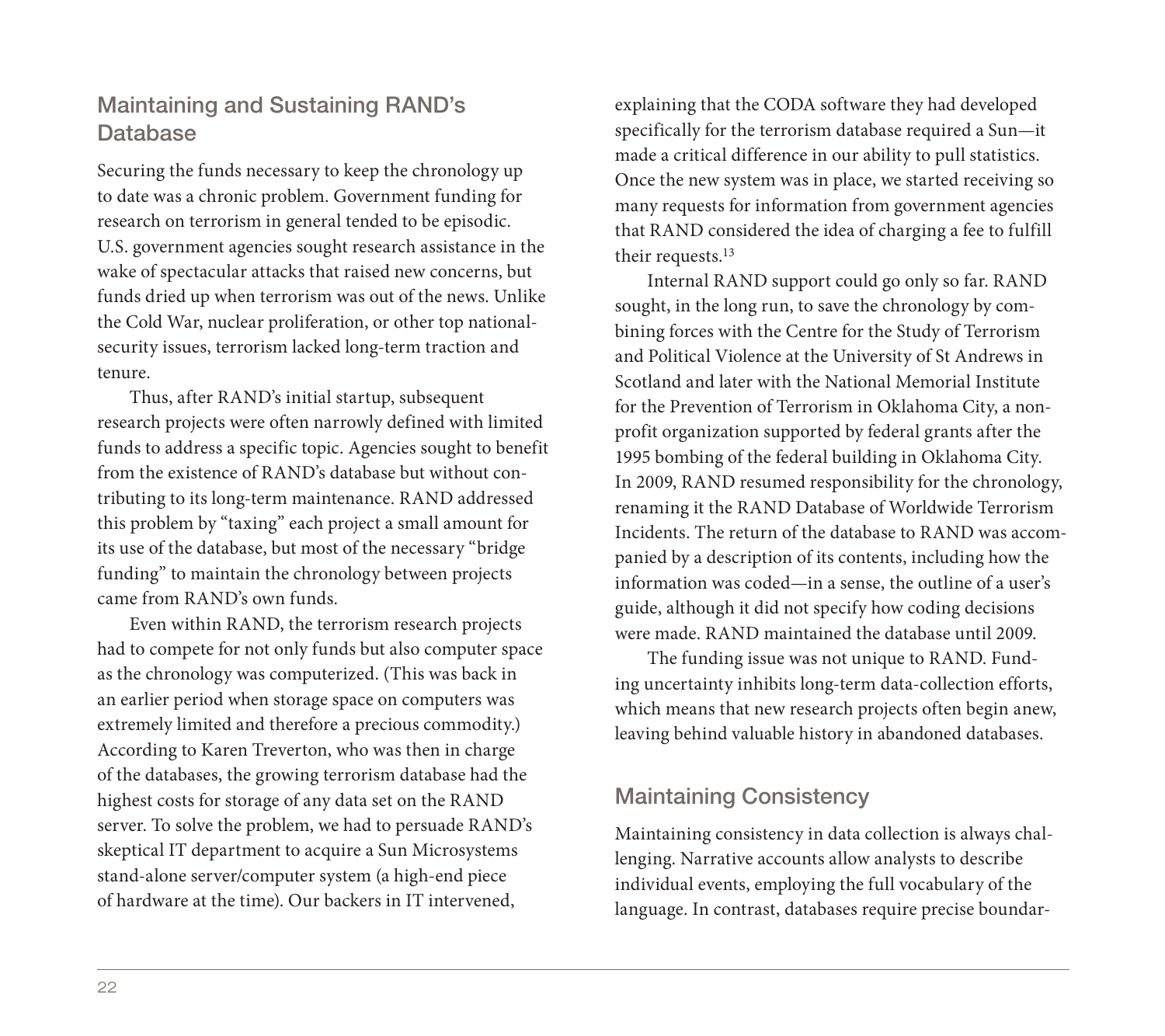ies for inclusion and categorization. As RAND's William Fowler pointed out, "The problem is one of balancing the desire to be comprehensive with the necessity for rigor and relevance of the data" (Fowler, 1981, pp. 19–20). There is always tension between striving for analytical rigor and not wanting to become mired in punctilious purism or exclude potentially useful information or outlier events that could become trends. Databases used for basic research strive for rigorous definitions consistently applied. Databases used for making intelligence estimates or for examining broader policy questions might not want to dismiss data that lie at the edge or outside the selection criteria.

We dealt with this issue in a variety of ways. One was to create new databases to explore different domains without cluttering up the international-terrorism chronology. Over time, the adjudication process—always a collective effort—became more formalized. From the beginning, we informed readers that the chronology included some cases that looked like terrorism but for which the motives of the perpetrators were unclear and not necessarily political. But then we would set these problematic events aside when we focused on issues for which these cases might not be relevant to the research question.

When the computerized database was later made accessible to the public, the more-problematic events were excluded from the public version but remained in separate files at RAND. (RAND also maintained a hard file for every entry in the chronology, in which newspaper accounts and other print material, not easily computerized, were stored and updated as additional information became available.)

We strove for consistency, all the while realizing that this was more of a goal rather than something that could be

Our efforts at consistency made the database "one of the most reliable sources on terrorist attacks."

guaranteed. It made the database "one of the most reliable sources on terrorist attacks" (Dugan et al., 2008, p. 15).<sup>14</sup>

#### Responding to Criticisms of RAND's Incident Chronology

Challenges invariably arise in any effort to create databases about complex phenomena, such as terrorism. Our definition of international terrorism meant that decisions to include or exclude an event were straightforward in perhaps 90 percent of the cases. Judgments were required in the remaining cases. Comparing RAND's chronology with other contemporary databases showed similar degrees of variation. The judgments were often informal, but not casually made. This leads us to one self-criticism: We did not document each such decision; in retrospect, we probably should have.

Limiting the chronology to international incidents made sense from a policy perspective, but the limited scope made it more perilous to support broader conclusions about terrorism in general. As noted in the foreword to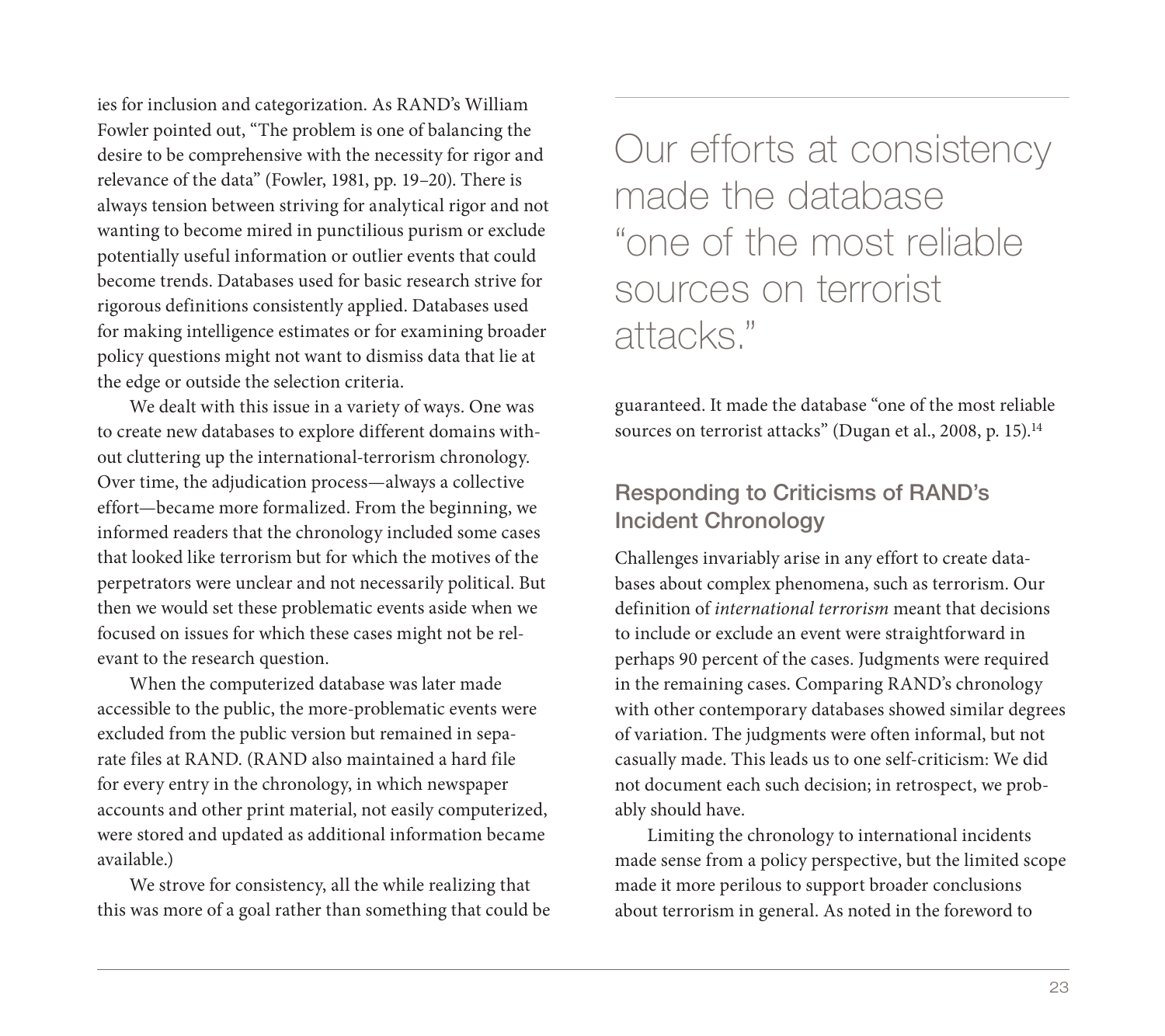Our chronology was explicitly limited to international incidents and therefore omitted government actions directed at their own populations and carried out in their own countries. Where governments sent assassins or carried out abductions abroad, they were included in the RAND database.

Lesser et al., Countering the New Terrorism (Lesser et al., 1999),

One has to remember that international terrorist incidents constitute only a narrowly defined component of all terrorist incidents, which in some cases comprised all of the political violence taking place in a country . . . but in other cases comprised only a small component of a much larger conflict. In civil war situations, like that in Lebanon [in the 1970s and 1980s], separating incidents of terrorism from the background of violence and bloodshed was both futile and meaningless. Measuring the volume of international terrorism—the thickness of a thin crust atop a very deep pie—would tell us little about the root causes of terrorism or the nature of societies that produce terrorism. (Jenkins, 1999, p. vii)

Identifying and isolating incidents of terrorism in conflict zones, where there are high levels of ongoing violence, remained a challenge. Was it relevant to measure terrorism in the middle of a war? The concern is not simply that some incidents might be missed in the fog of war. It is also that high levels of terrorism during some armed conflicts could dramatically increase the number of incidents and overwhelm all other statistics in the database, thereby distorting conclusions.

Some outsiders criticized the RAND chronology of international terrorism as ideologically biased because it did not include incidents of state terrorism or government terror (e.g., disappearances, murders by death squads, or torture of prisoners that sought to eliminate or intimidate opponents of a government). This clearly was not our intention. As stated in a discussion of definitional problems, "Governments, their armies, their secret police may also be terrorists. Certainly, the threat of torture is a form of terrorism designed to inspire dread of the regime and obedience to authorities" (Jenkins, 1980b, p. 3).

As we pointed out in a 1980 report, there were few incidents of state terror in our chronology, not because it was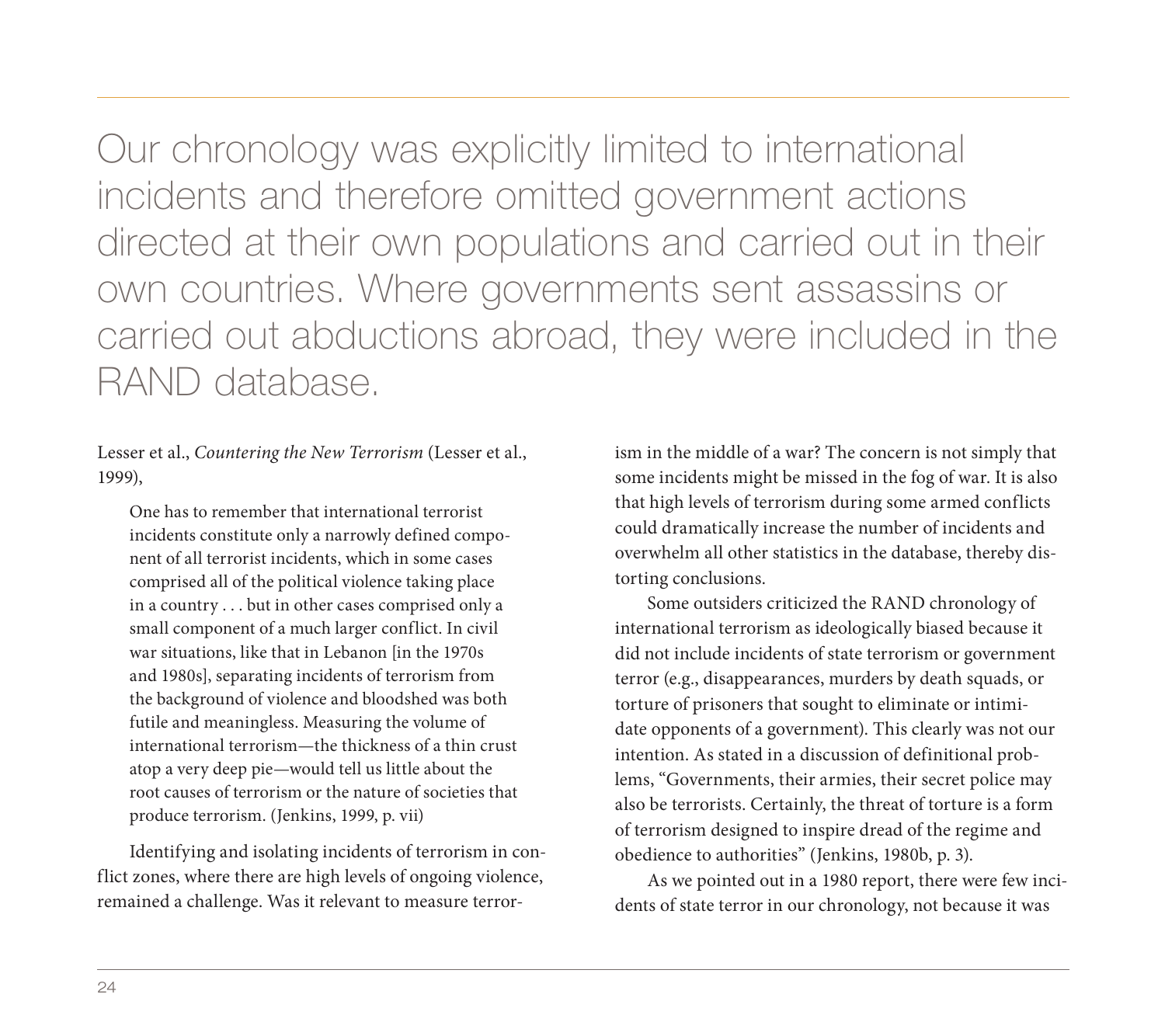"considered less heinous, but because such terrorism tends to be internal rather than international" (Jenkins, 1980b, p. 3). Our chronology was explicitly limited to international incidents and therefore omitted government actions (as well as those committed by nongovernment groups) that were directed at their own populations and carried out in their own countries. Where governments sent assassins or carried out abductions abroad, they were included in the RAND database.15

There were also outside criticisms that our chronology was biased against far-left groups. The perceived "bias," however, was simply a reflection of the fact that most of the groups responsible for the actions in Latin America and Europe in the late 1960s and 1970s were carried out by groups that subscribed to a variety of Marxist ideologies.16 The chronology did, in fact, include international incidents involving far-right extremist groups; there simply were fewer of them operating internationally at the time. Events were the focus. We did not include or exclude events based on ideology. Ideological assessments are precisely what we were trying to avoid. Moreover, later RAND research did indeed attend to far-right extremism.

In terms of completeness, we never had illusions that RAND research was capturing all the incidents that occurred, although we were confident that the chronology included all the major events. We were aware of the likelihood that the volume of incidents would increase over time as collection efforts improved, largely owing to increased reporting and advances in IT.

This created a different methodological challenge: how to separate actual growth in the number of incidents from apparent growth resulting from improved reporting. To do so, we would compare the trajectory of overall growth

in the number of incidents with the trajectory of growth in the number of incidents that caused fatalities. Improved reporting might catch lower-level incidents, but it was unlikely that larger-scale incidents with multiple fatalities would have been missed in earlier collection efforts. Events with fatalities or multiple fatalities would be less affected by improved reporting. Not only did the comparisons confirm that terrorism actually was increasing in volume; the increased number of incidents with multiple fatalities indicated that terrorists were also escalating their violence.

The worst incidents of terrorism in the 1970s caused in the tens of fatalities. In the 1980s, this ascended to the hundreds of fatalities. The 9/11 attacks in 2001 brought it to the thousands of fatalities. However, instead of ascending another order of magnitude to the tens of thousands, as many in the dark shadow of 9/11 anticipated, the deadliest events in the 2000s and 2010s reverted to pre-9/11 levels.

#### Frequent Pressures to Push Definitional **Boundaries**

So long as the term terrorism carries moral weight and emotive power, pressures can arise to push definitional boundaries for political purposes. In our case, such pressures did sometimes appear, not so much as specific criticisms of our chronology or other terrorism databases but rather as attempts to alter our definition. Some countries argued that our database should include all terrorist attacks as defined by their governments. Doing so would have required RAND to broaden its definition of terrorism to encompass any act of violence carried out by foes of a particular government. In contrast, other countries wanted to be perceived as peaceable kingdoms, without internal dis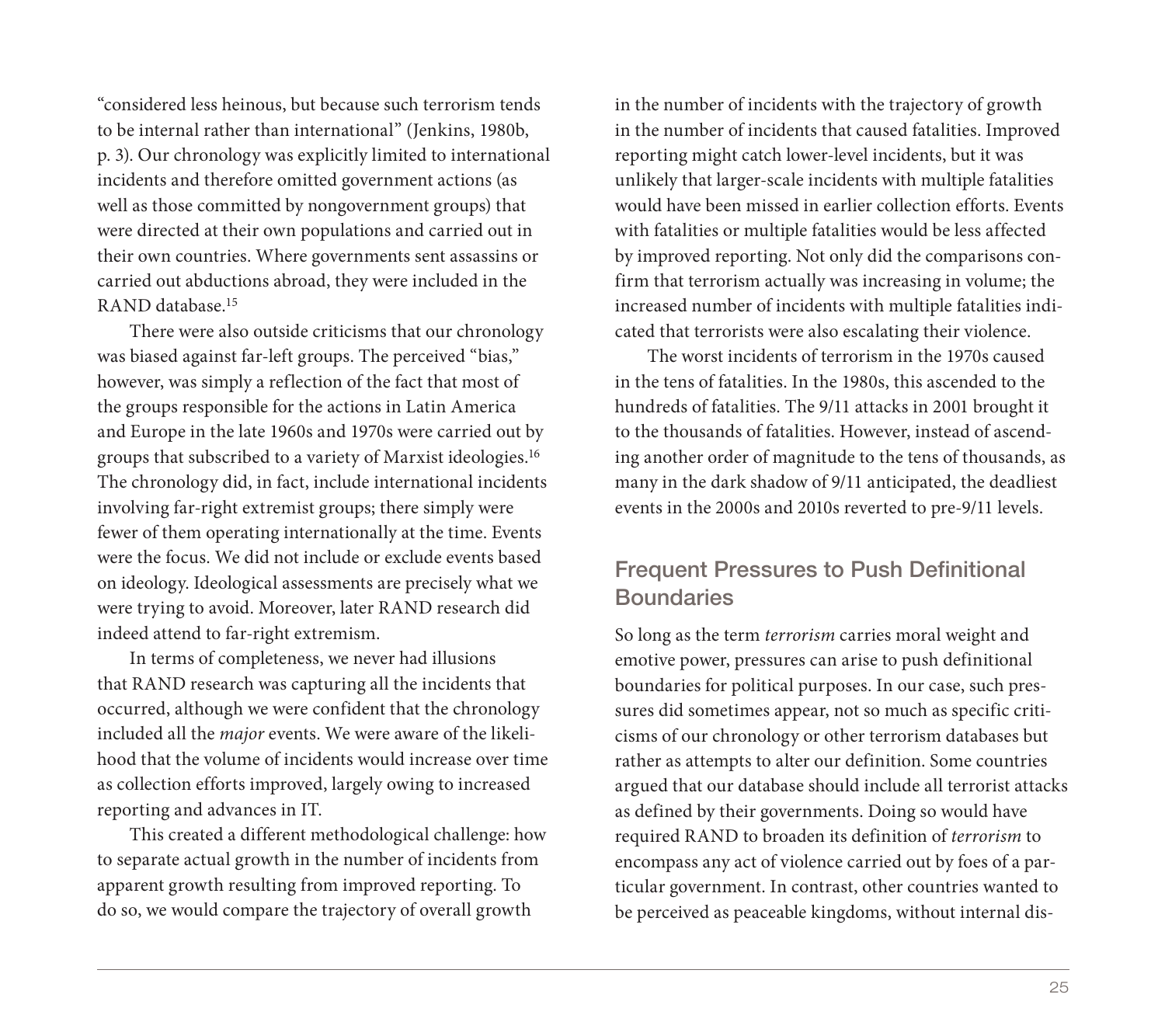sidence, and objected to actions within their borders being described as terrorism. RAND held fast against both kinds of politicized effort to alter the definition we used.

As databases proliferated elsewhere over the years, RAND aimed to keep control over the data it used to support its research. Accordingly, the organization kept maintaining its own chronology in spite of the creation of government databases dealing with terrorism. Unlike government databases, some of which were understandably unavailable to the public, the RAND chronology was transparent and accessible. Besides, we were aware of pressures from international diplomacy and domestic politics to influence government statistics, and we wanted to keep independent control over our data. An issue of concern was the government's habit of reclassifying past incidents or extending the definition (e.g., "break-in theft"), thereby expanding the database.<sup>17</sup>

For example, a controversy arose in 1981 when it was reported that the statistics on terrorism reported by the U.S. government would be expanded to include terrorism threats, in addition to actual acts of violence. This applied exclusively to U.S. government databases, not the RAND chronology—for a variety of reasons, we did not include prospective threats. In particular, we knew how seemingly minor changes in criteria can have significant effects.

Although a threat of violence fits within the definition of terrorism, threats themselves are slippery to assess and therefore hard to count: If authorities raiding a terrorist hideout discover dozens of scenarios for possible terrorist attacks, is each of these a distinct threat? Or must threats be communicated, and to whom? How is their credibility to be judged? Bomb threats—by terrorists and terrorist pretenders—are a common occurrence. Should each be

counted as a terrorist incident? The fact that a threat is voiced does not mean that it qualifies for inclusion in a RAND database about incidents.

Indeed, Ambassador Anthony Quainton, director of the Department of State's Office for Combatting Terrorism from 1978 to 1981, observed that including threats in terrorism databases "would approximately double the number of terrorist incidents counted by the United States in the last 12 years" (Pluchinsky, 2020, pp. xxxii–xxxiii). A New York Times article discussing the potential inclusion of threats noted that Democrats in Congress feared that this proposal was motivated by the Reagan administration's desire to adopt a more aggressive foreign policy (Mohr, 1981). As one critic of this shift put it, CIA analysts were being pushed to expand the definition of terrorism to include "all acts of violence intended to impact a wider audience" (Pluchinsky, 2020, p. xxxiii).

Today, political pressures to expand or delimit the concept of terrorism might be about to rise anew as one domestic political actor or another aims to designate this or that far-right or far-left extremist group as terrorist.

### Looking Ahead: Lessons Learned and Their Future Implications

The global phenomenon of terrorism continues. Tracking it will require continual collection efforts aimed at identifying new trends and tactics and learning how best to counter them. Homegrown jihadists still pose a threat; therefore, databases to support preventive and deradicalization programs will have to continue. At the same time, growing concern in both North America and Europe about threats posed by domestic violent extremists is raising new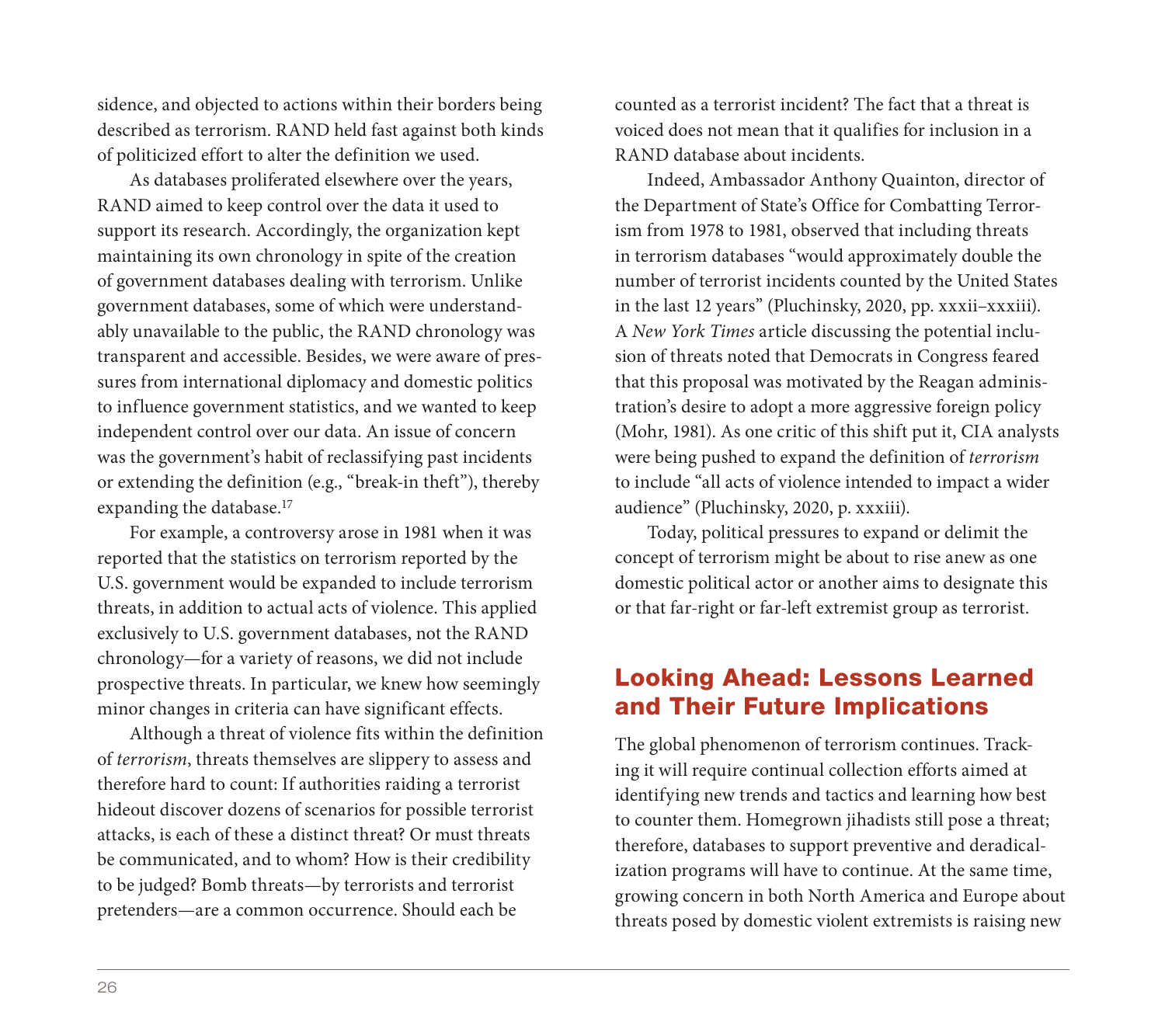The global phenomenon of terrorism continues. Tracking it will require continual collection efforts aimed at identifying new trends and tactics and learning how best to counter them.

policy issues, which, in turn, will require the creation of new databases. This informal history of RAND's work illuminates some lessons learned and cautionary implications for building databases to support government (and other) policy needs in this ever-evolving environment:

- The content and structure of databases reflect policy concerns prevailing at the time of their initiation. If and as circumstances and policy concerns change over the life of a database, modifying it to reflect the new concerns might be necessary. This, in turn, could give rise to difficult questions about how much of the data requires modification while continuing to maintain valid statistics that allow comparisons with the past.
- Criticisms of omissions or biases in a database could reflect the fact that, over time, the original reason for the database has been forgotten, leaving subsequent users in the dark about why certain cases or contents were included or excluded or, alternatively, leading them to misunderstand results in light of new concerns. User guides that document the original purpose of a database and decision criteria are essential to prepare.
- Databases reflect data-collection capabilities at the time. Improvements in collection capabilities due to technological advances or higher levels of interest, especially incident-based databases for which the data source is the news media, could raise questions about whether a phenomenon is actually increasing or whether an apparent increase reflects enhanced collection capabilities or the amount of attention being paid to the problem.
- To meet new policy concerns, new databases will be required in many cases. This, in turn, will require defining the phenomenon of concern. Analysts will have to be wary of actors inside and outside government who might seek to alter or broaden a definition in efforts to advance their own particular agendas. Even slight changes in criteria can create the appearance of dramatic growth. Achieving a common understanding of the definition of terrorism was always difficult; it remains so, especially where views of what should be counted as terrorism shift or remain contested over time (Smart and Schell, 2021).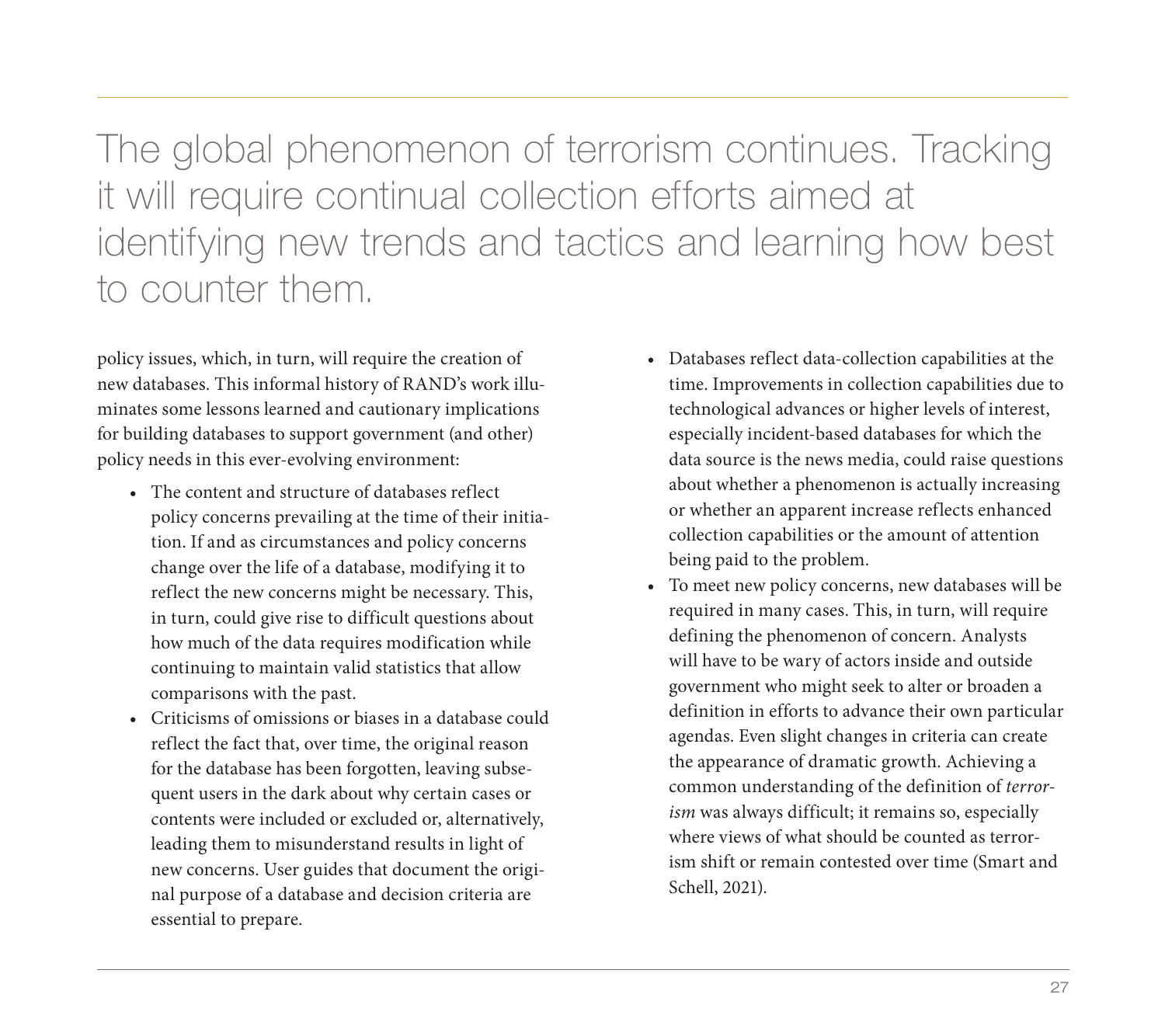- Although protecting certain information is essential, government databases should strive for as much transparency as possible. In the past, government officials have made broad—and occasionally misleading—claims based on inaccessible data. Statistics and other data derived from opaque sources lack credibility and provoke suspicion.
- Past RAND terrorism research ran the gamut from focusing first on the attributes of terrorist actions, then on the groups committing those actions, then on the individuals making up those groups, and later on the mindsets motivating those groups and individuals. It seems clear that terrorism analysts will have to continue attending to all these dimensions, perhaps especially to the nature of mindsets.

Terrorism research, like terrorism itself, continues to be a contentious area in which policy decisions—even those about the use of the term terrorism—are matters of intense debate. Attempts to define the phenomenon objectively and dampen the polemics have never entirely succeeded. In many respects, the increase—or, one should say, the resurgence—of ideologically driven domestic terrorism in the current politically polarized environment has only intensified the arguments. In some respects, the field seems to be back where it began, faced with real threats but unable to agree on how to legitimately address them. Yet, even as researchers must continue to heed the lessons learned from past efforts, they should also prepare to adapt to what could turn out to be a very different environment for strategy and policy in the years ahead.

#### **Notes**

<sup>1</sup> Personal recollection of discussions between Brian Jenkins and officials at the Advanced Research Projects Agency and Department of State, November–December 1972.

2 Personal recollection of discussions between Brian Jenkins and officials at the Advanced Research Projects Agency and Department of State, November–December 1972.

3 See the preface to Krahenbuhl, 1977; see also Miller, 1976. However, Miller was incorrect in writing that the Department of State asked RAND to review U.S. hostage policy seven months after the March 1973 Khartoum incident. There was a growing debate in the Department of State over its policy, dating back to the kidnapping and subsequent murder of Dan Mitrione in Uruguay in July 1970. The kidnapping of the U.S. ambassador and consul general in Haiti in January 1973, shortly after RAND began its research on terrorism, added further urgency. By the time the U.S. ambassador and deputy chief of mission were held hostage and murdered in Sudan in March 1973, RAND's research on hostage situations had already begun.

4 As a poignant aside, dim in our memories, we recall the nascent database being helpful in a court trial sometime in 1973 or 1974, when we had barely started compiling an incident chronology. Brian received a call from an attorney about an elderly woman who had been kidnapped by two amateur ransom-seekers. The woman was released and the kidnappers caught, and a trial ensued in which the kidnappers and their attorney alleged that the hostage was actually in on the whole thing—even helped plot it. Their so-called evidence—much to the consternation of the victim, her husband, and their attorney—was that she had been very nice, agreeable, and compliant during her brief captivity. By then, we had compiled a small number of incidents in which all hostages had "cooperated" with their captors, probably including the 1973 Stockholm syndrome incident that was barely known at the time, maybe also the 1973 Leonhardy kidnapping in Mexico. Brian could not go to testify and asked David to go, which he did after double-checking with not only Brian but also demographer-statistician Peter Morrison about how reliably our little database assured that hostages cooperating with captors was quite normal. Following Peter's confirmation, David flew back and assured the victim, her husband, and her lawyer about all this. He then testified in court while inadvertently shuffling bits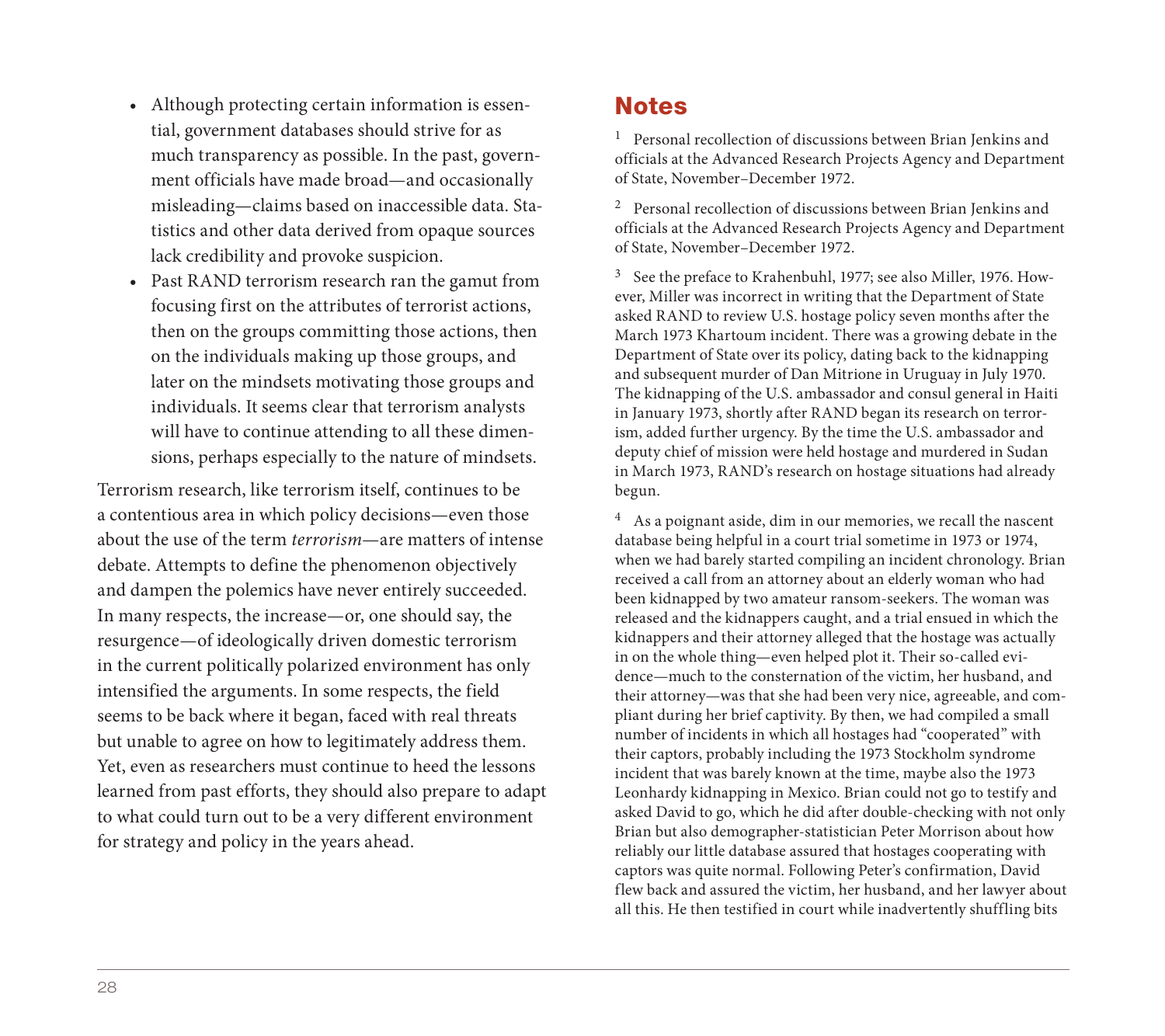of paper that (he was later told) seemed to intimidate the kidnappers' lawyer from questioning his testimony. It helped convict them, to the immense relief and thankfulness of the victim and her husband. This was, of course, not an official RAND activity, but it was an early energizing success for our new undertaking, albeit just a footnote.

5 RAND staff who worked on developing and analyzing the RAND chronologies, case studies, and other databases during the 1970s and 1980s included Brian Jenkins, first as project leader and later as program director; Gail Bass, Bonnie Cordes, Peter DeLeon, William Fowler, Karen Gardela, Bruce Hoffman, Janera Johnson, Mario Juncosa, Konrad Kellen, Margaret Krahenbuhl, Joseph Krofcheck, Marvin Lavin, Sue Ellen Moran, Joyce Peterson, Geraldine Petty, Susanna Purnell, Robert Reinstedt, Daniel Relles, David Ronfeldt, William Sater, Ralph Strauch, Peter Tripodes, Eleanor Wainstein, and Sorrel Wildhorn. Janet DeLand, and Bernadine Siuda also provided needed support. In retrospect, it might be noteworthy that the terrorism program and its projects evidently offered women more employment, research, and publication opportunities, as researchers and research assistants, than any other national-security program at RAND at the time (1970s and 1980s). We did not realize this at the time and were surprised when incidental thanks appeared subsequently.

 $6$  Numbered Lives garnered enough public interest that it became one of the more cited and reprinted writings from the terrorism project.

 $7$  Text in this section is drawn partly from the preface of Margaret Krahenbuhl's Political Kidnappings in Turkey, 1971–1972 (Krahenbuhl, 1977). Also helpful was the preface of David Ronfeldt, The Mitrione Kidnapping in Uruguay (Ronfeldt, 1987).

<sup>8</sup> We do not know the extent to which these case studies might have served research elsewhere. But we do know that the Mitrione report, after being declassified and publicly released in 1987, and then posted on George Washington University's Digital National Security Archive website in 2010, proved useful as a source for Pablo Brum's The Robin Hood Guerrillas: The Epic Journey of Uruguay's Tupamaros (Brum, 2014).

9 An early—and the best—example is Hoffman, 1988.

<sup>10</sup> Personal recollection of discussions between Jenkins and officials in Washington, D.C., December 1981.

<sup>11</sup> See, for example, Atran, Sheikh, and Gomez, 2014; Brown et al., 2021; Disley et al., 2012; Gunaratna and Hussin, 2018; Kruglanski, Bélanger, and Gunaratna, 2019; Pape, 2006; and Sageman, 2017.

12 For an approach to mindset analysis that would rest on analyzing people's space, time, and agency cognitions, see Ronfeldt, 2018.

13 Personal correspondence with Karen (Gardela) Treverton, one of the original members of RAND's terrorism research team, April 30, 2021.

<sup>14</sup> This report was prepared under a grant from the U.S. Department of Justice in 2008 by researchers from the University of Maryland and the RAND Corporation when the two institutes were collaborating to develop the Global Terrorism Database.

15 Human Rights Watch, Amnesty International, and other organizations concerned with government abuse of human rights issue annual and country reports, which are based on data collection. It would be interesting to see how they handle data, but that assessment lies beyond the purview of this report.

16 Urban guerrilla groups in Latin America were inspired by the Cuban Revolution and could be described as Marxist or Maoist, although some were Trotskyists or anarcho-syndicalists. Groups in Europe and Japan, such as the Red Army Faction in Germany, the Red Brigades in Italy, the Grupos de Resistencia Antifascista Primero de Octubre in Spain, and the Japanese Red Army, were Marxistoriented. Even such groups as the Provisional Wing of the Irish Republican Army were Marxist. The Basque separatists Euskadi Ta Askatasuna in Spain adopted an increasingly Marxist outlook. Some of the Palestinian organizations were purely nationalist, while others were Marxists, as were most of the national liberation movements of the 1960s and 1970s. Many of the groups in the United States were products of so-called New Left and anti–Vietnam War sentiments.

<sup>17</sup> This is discussed in Reid, 1997.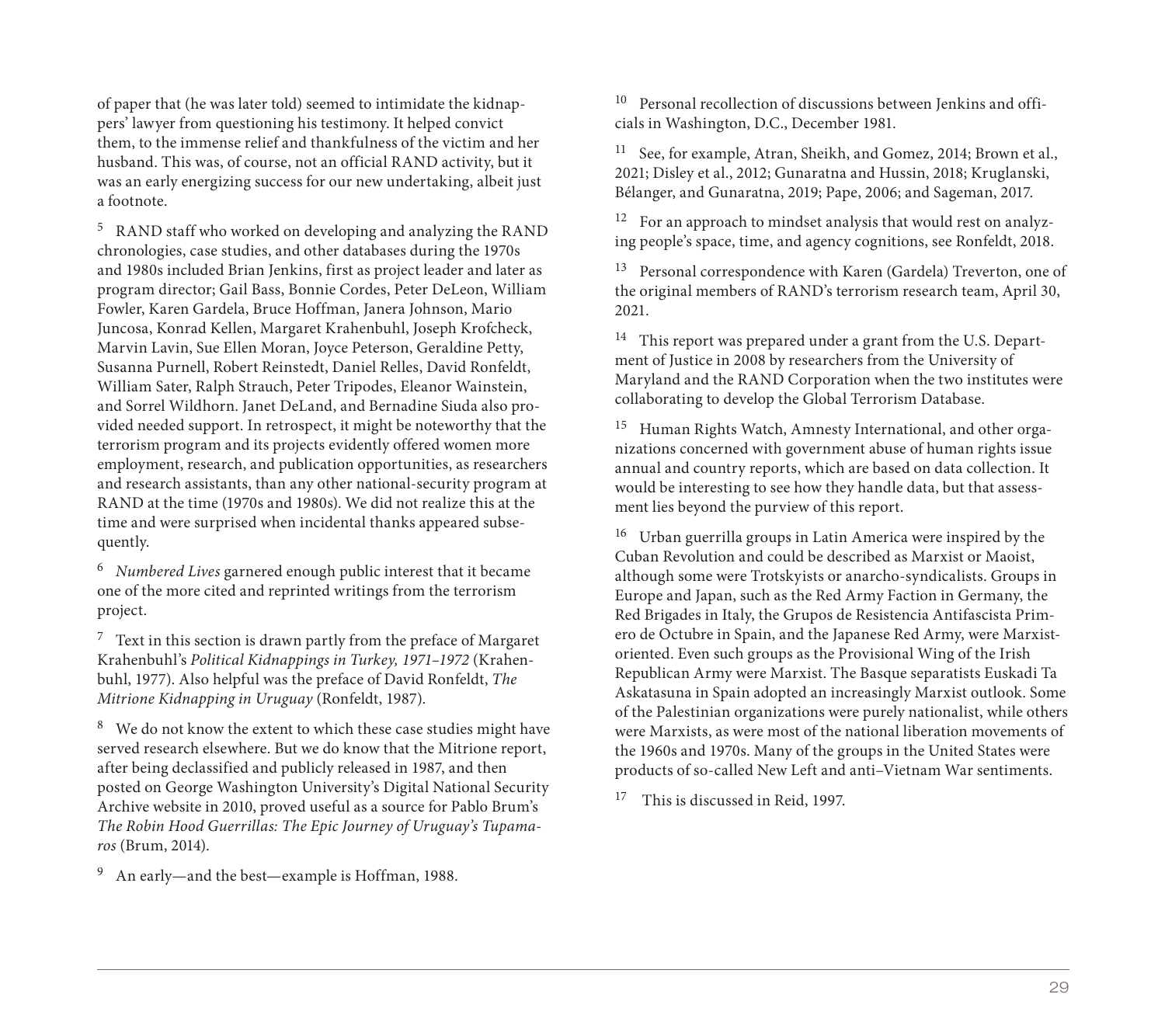# **Bibliography**

Ad Hoc Committee on International Terrorism, United Nations General Assembly, [Report of the Ad Hoc Committee on In](https://www.rand.org/pubs/reports/R2764.html)ternational Terrorism, New York, A/9028, 1973. As of October 22, 2021: https://digitallibrary.un.org/record/ 725218?ln=en#record-files-collapse-header

Arquilla, John, and David Ronfeldt, Networks and Netwars: The Future of Terror, Crime, and Militancy, Santa Monica, Calif.: RAND [Corporation, MR-1382-OSD, 2001. As of Octobe](https://www.rand.org/pubs/reports/R2554.html)r 22, 2021: https://www.rand.org/pubs/monograph\_reports/MR1382.html

Atran, Scott, Hammad Sheikh, and Angel Gomez, "Devoted Actors [Sacrifice for Close Comrades and Sacred Cause,"](https://www.newamerica.org/in-depth/terrorism-in-america/) Proceedings of the National Academy of Sciences, Vol. 111, No. 50, December 16, 2014, pp. 17702–17703.

Bass, Gail, and Brian Michael Jenkins, A Review of Recent Trends in [International Terrorism and Nuclear Incidents Abroad](https://research-repository.st-andrews.ac.uk/handle/10023/3641), Santa Monica, Calif.: RAND Corporation, N-1979-SL, April 1983. As of October 15, 2021:

https://www.rand.org/pubs/notes/N1979.html

[Bass, Gail, Brian M. Jenkins, Konrad Kellen, and David Ronfeldt, with](https://www.universiteitleiden.nl/binaries/content/assets/customsites/perspectives-on-terrorism/2017/issue-4/0620174-terrorism-events-data-an-inventory-of-databases-and-data-sets-1968-2017-by-neil-g.-bowie.pdf)  Joyce E. Peterson, Options for U.S. Policy on Terrorism, Santa Monica, Calif.: RAND Corporation, R-2764-RC, 1981. As of October 15, 2021: https://www.rand.org/pubs/reports/R2764.html

Bass, Gail, Brian Jenkins, Konrad Kellen, Joseph Krofcheck, Geraldine Petty, Robert Reinstedt, and David Ronfeldt, Motivations and Possible Actions of Potential Criminal Adversaries of U.S. Nuclear Programs, Santa Monica, Calif.: RAND Corporation, R-2554-SL, February 1980. As of October 15, 2021:

https://www.rand.org/pubs/reports/R2554.html

Bergen, Peter, and David Sterman, Terrorism in America After 9/11, New America, last updated September 10, 2021. As of August 30, 2017: https://www.newamerica.org/in-depth/terrorism-in-america/

Bowie, Neil Gordon, The Application of Database Technologies to the Study of Terrorism and Counter-Terrorism: A Post 9/11 Analysis, doctoral thesis, University of St. Andrews, 2012. As of October 15, 2021: https://research-repository.st-andrews.ac.uk/handle/10023/3641

———, "Terrorism Events Data: An Inventory of Databases and Data Sets, 1968–2017," Perspectives on Terrorism, Vol. 11, No. 4, August 2017, pp. 50–72. As of October 15, 2021:

https://www.universiteitleiden.nl/binaries/content/assets/customsites/ perspectives-on-terrorism/2017/issue-4/

0620174-terrorism-events-data-an-inventory-of-databases-and-data -sets-1968-2017-by-neil-g.-bowie.pdf

———, "30 Terrorism Databases and Data Sets: A New Inventory," Perspectives on Terrorism, Vol. 12, No. 5, October 2018, pp. 51–61. As of October 15, 2021:

[https://www.universiteitleiden.nl/binaries/conte](https://www.rand.org/pubs/reports/R3183.html)nt/assets/customsites/ perspectives-on-terrorism/2018/issue-5/bowie.pdf

, "A New Inventory of 30 Terrorism Databases and Data Sets," Perspectives on Terrorism, Vol. 14, No. 1, February 2020, pp. 54–65.

Bowie, Neil G., and Alex P. Schmid, "Databases on Terrorism," in Alex P. Schmid, ed., [Routledge Handbook of Terr](https://www.rand.org/pubs/reports/R3151.html)orism Research, London: Routledge, 2011, pp. 294–340.

Brown, Ryan Andrew, Todd C. Helmus, Rajeev Ramchand, Alina I. [Palimaru, Sarah Weilant, Ashley L. Rhoades, and Liis](https://www.rand.org/pubs/testimonies/CT338.html)a Hiatt, Violent Extremism in America: Interviews with Former Extremists and Their Families on Radicalization and Deradicalization, Santa Monica, Calif.: RAND Corporation, RR-A1071-1, 2021. As of October 15, 2021: https://www.rand.org/pubs/research\_reports/RRA1071-1.html

Brum, Pablo, [The Robin Hood Guerrillas: The Epic Journey o](https://www.rand.org/pubs/research_reports/RR1118.html)f Uruguay's Tupamaros, Charleston, S.C.: CreateSpace, 2014.

Cordes, Bonnie, Bruce Hoffman, Brian M. Jenkins, Konrad Kellen, Sue Moran, and William Sater, Trends in International Terrorism, 1982 and 1983, Santa Monica, Calif.: RAND Corporation, R-3183-SL, 1984. As of [October 15, 2021:](https://www.rand.org/pubs/reports/R2225.html) 

https://www.rand.org/pubs/reports/R3183.html

Cordes, Bonnie, Brian M. Jenkins, and Konrad Kellen, with Gail Bass, Daniel Relles, William Sater, Mario Juncosa, William Fowler, and Geraldine Petty, A Conceptual Framework for Analyzing Terrorist Groups, Santa Monica, Calif.: RAND Corporation, R-3151, 1985. As of July 15, 2021:

https://www.rand.org/pubs/reports/R3151.html

Cragin, Kim, Understanding Terrorist Motivations, Santa Monica, Calif.: RAND Corporation, CT-338, 2009. As of October 15, 2021: https://www.rand.org/pubs/testimonies/CT338.html

Cragin, Kim, Melissa A. Bradley, Eric Robinson, and Paul S. Steinberg, What Factors Cause Youth to Reject Violent Extremism? Results of an Exploratory Analysis in the West Bank, Santa Monica, Calif.: RAND Corporation, RR-1118-CMEPP, 2015. As of October 15, 2021: https://www.rand.org/pubs/research\_reports/RR1118.html

deLeon, Peter, Brian Jenkins, Konrad Kellen, and Joseph Krofcheck, Attributes of Potential Criminal Adversaries of U.S. Nuclear Programs, Santa Monica, Calif.: RAND Corporation, R-2225-SL, 1978. As of October 15, 2021:

https://www.rand.org/pubs/reports/R2225.html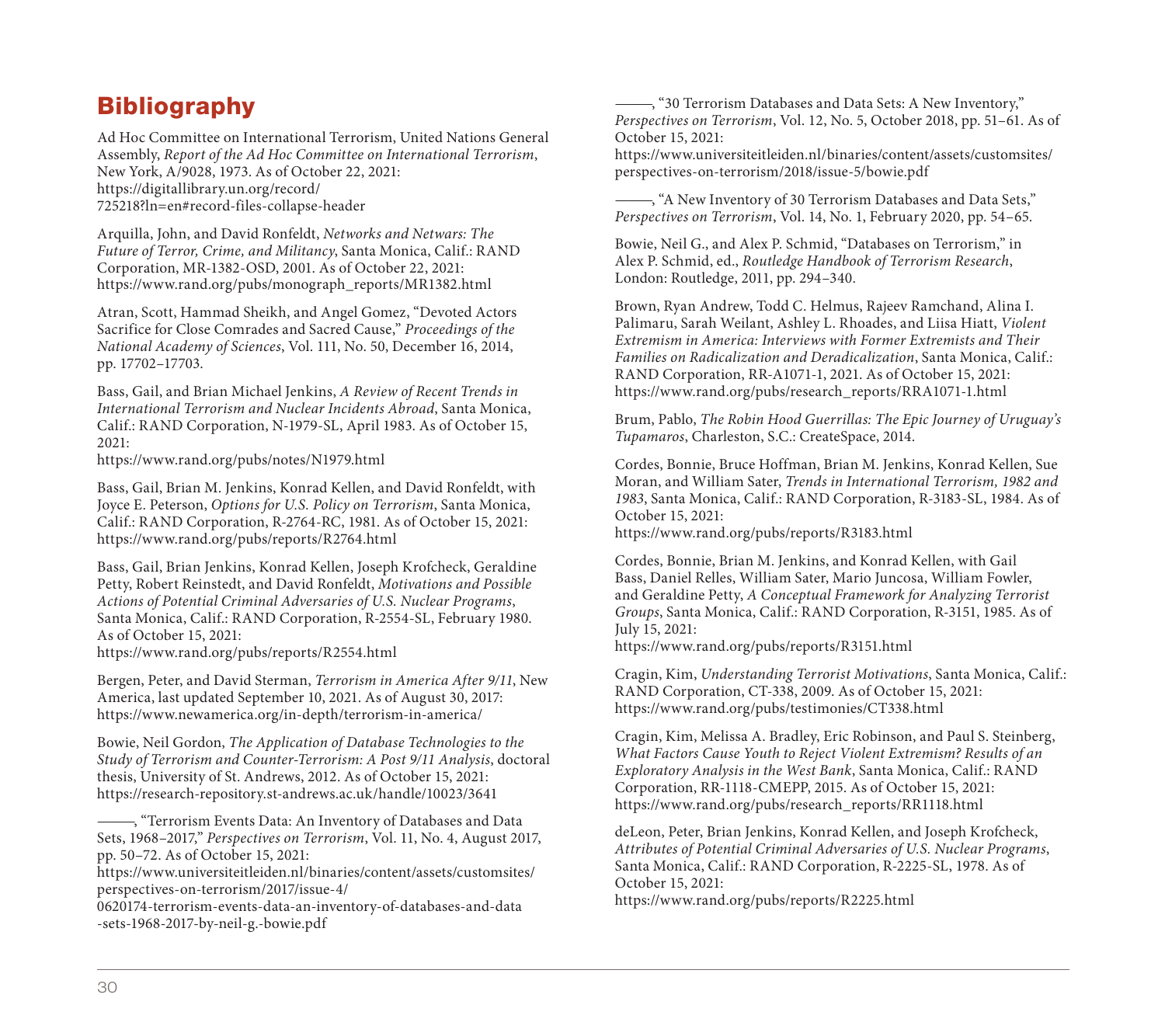Dewar, James A., and James J. Gillogly, CODA: A Concept Organization [and Development Aid for the Research Environment](https://www.rand.org/pubs/research_reports/RRA1203-1.html), Santa Monica, Calif.: RAND Corporation, P-7035, 1984. As of October 15, 2021: https://www.rand.org/pubs/papers/P7035.html

Disley, Emma, Kristin Weed, Anaïs Reding, Lindsay Clutterbuck, and Richard Warnes, Individual Disengagement from Al Qa'ida–Influenced Terrorist Groups: A Rapid Evidence Assessment to Inform Policy and Practice in Preventing Terrorism, Santa Monica, Calif.: RAND Corporation, TR-785-HO, 2012. As of October 15, 2021: [https://www.rand.org/pubs/technical\\_reports/T](https://www.rand.org/pubs/papers/P6591.html)R785.html

Dugan, Laura, Gary LaFre, Kim Cragin, and Anna Kasupski, Building and Analyzing a Comprehensive Open Source Data Base on Global Terrorist Events, reporting on U.S. Department of Justice–funded research by the University of Maryland and the RAND Corporation, [March 2008. As of October 15, 2021:](https://www.rand.org/pubs/notes/N1503.html)  https://www.ojp.gov/ncjrs/virtual-library/abstracts/

building-and-analyzing-comprehensive-open-source-data-base-global

Eyerman, Joe, Richard H. Donohue, Nathan Chandler, and Tucker Reese, [A Review of Public Data About Terrorism](https://www.rand.org/pubs/reports/R3890.html) and Targeted Violence to Meet U.S. Department of Homeland Security Mission Needs, Homeland Security Operational Analysis Center operated by the RAND Corporation, RR-A1203-1, 2021. As of October 15, 2021: https://www.rand.org/pubs/research\_reports/RRA1203-1.html

Ferracuti, Franco, and Francesco Bruno, "A Psychiatric Comparative Analysis of Left and Right-Wing Terrorism in Italy," in P. Pichot, P. Berner, R. Wolf, and K. Thau, eds., Psychiatry, Boston: Springer, 1985, pp. 399–405.

Fowler, William W., An Agenda for Quantitative Research on Terrorism, Santa Monica, Calif.: RAND Corporation, P-6591, 1980. As of October 15, 2021:

https://www.rand.org/pubs/papers/P6591.html

———, Terrorism Data Bases: A Comparison of Missions, Methods, and Systems, Santa Monica, Calif.: RAND Corporation, N-1503-RC, 1981. As of July 15, 2021:

https://www.rand.org/pubs/notes/N1503.html

Gardela, Karen, and Bruce Hoffman, The RAND Chronology of International Terrorism for 1986, Santa Monica, Calif.: RAND Corporation, R-3890-RC, 1990. As of July 15, 2021: https://www.rand.org/pubs/reports/R3890.html

Gunaratna, Rohan, and Sabariah Hussin, eds., Deradicalisation and Terrorist Rehabilitation: A Framework for Policy-Making and Implementation, Abingdon-on-Thames, UK: Routledge, 2018.

Hoffman, Bruce, The Prevention of Terrorism and Rehabilitation of Terrorists: Some Preliminary Thoughts, Santa Monica, Calif.: RAND Corporation, P-7059, 1985. As of October 15, 2021: https://www.rand.org/pubs/papers/P7059.html

, Terrorism in the United States During 1985, Santa Monica, Calif.: RAND Corporation, P-7194, 1986. As of October 15, 2021: [https://www.rand.org/pubs/papers/P7194.html](https://www.rand.org/pubs/research_reports/RR2647.html)

-, Recent Trends and Future Prospects of Terrorism in the United States, Santa Monica, Calif.: RAND Corporation, R-3618, 1988. As of October 15, 2021:

https://www.rand.org/pubs/reports/R3618.html

, "The Confluence of International and Domestic Trends in [Terrorism and the Threat to Civil Aviation,"](https://www.rand.org/pubs/papers/P5261.html) Terrorism and Political Violence, Vol. 9, No. 2, Summer 1997, pp. 1–15.

Hoffman, Bruce, and Donna Kim Hoffman, "The RAND–St Andrews [Chronology of International Terrorism, 1994,"](https://www.rand.org/pubs/papers/P5627.html) Terrorism and Political Violence, Vol. 7, No. 4, Winter 1995, pp. 178–229.

, "The RAND-St. Andrews Chronology of International Terrorist Incidents, 1995," [Terrorism and Political V](https://www.rand.org/pubs/papers/P5969)iolence, Vol. 8, No. 3, Autumn 1996, pp. 87–127.

Jackson, Brian A., Ashley L. Rhoades, Jordan R. Reimer, Natasha Lander, Katherine Costello, and Sina Beaghley, Practical Terrorism Prevention: Reexamining U.S. National Approaches to Addressing the Threat of Ideologically Motivated Violence, Homeland Security Operational Analysis Center operated by the RAND Corporation, RR-2647-DHS, 2019. As of October 15, 2021:

https://www.rand.org/pubs/research\_reports/RR2647.html

Jäger, Herbert, Gerhard Schmidtchen, and Lilo Süllwold, with Lorenz Böllinger, Lebenslaufanalysen, Opladen: Westdeutscher Verlag, 1981.

Jenkins, Brian M., International Terrorism: A New Kind of Warfare, Santa Monica, Calif.: RAND Corporation, P-5261, 1974. As of October 15, 2021:

https://www.rand.org/pubs/papers/P5261.html

, Hostage Survival: Some Preliminary Observations, Santa Monica, Calif.: RAND Corporation, P-5627, 1976. As of October 16, 2021: https://www.rand.org/pubs/papers/P5627.html

, RAND's Research on Terrorism, Santa Monica, Calif.: RAND Corporation, P-5969, 1977. As of October 15, 2021: https://www.rand.org/pubs/papers/P5969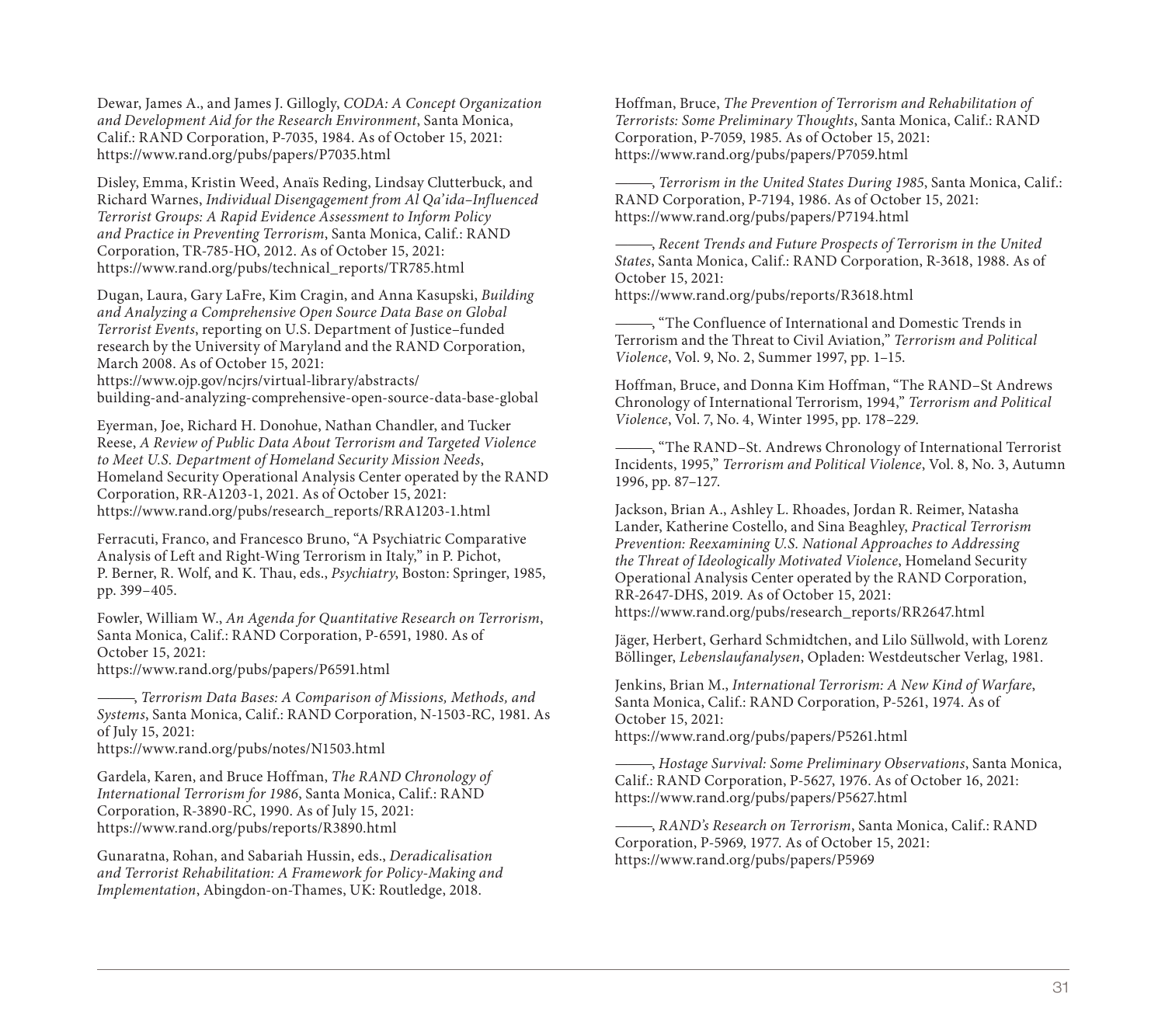———, The Terrorist Mindset and Terrorist Decisionmaking: Two Areas of Ignorance[, Santa Monica, Calif.: RAND Corpo](https://www.rand.org/pubs/reports/R2714.html)ration, P-6340, 1979. As of October 15, 2021:

https://www.rand.org/pubs/papers/P6340.html

-, [Terrorism in the United States](https://www.rand.org/pubs/reports/R3009.html), Santa Monica, Calif.: RAND Corporation, P-6474, 1980a. As of October 15, 2021: https://www.rand.org/pubs/papers/P6474.html

-, [The Study of Terrorism: Definitional Prob](https://www.rand.org/pubs/reports/R3302.html)lems, Santa Monica, Calif.: RAND Corporation, P-6563, 1980b. As of October 15, 2021: https://www.rand.org/pubs/papers/P6563.html

[Embassies Under Siege: A Review of 48 Em](https://www.rand.org/pubs/papers/P7540.html)bassy Takeovers, 1971–1980, Santa Monica, Calif.: RAND Corporation, R-2651-RC, 1981a. As of October 15, 2021:

https://www.rand.org/pubs/reports/R2651.html

———, [The Psychological Implications of Media](https://www.rand.org/pubs/notes/N2964.html)-Covered Terrorism, Santa Monica, Calif.: RAND Corporation, P-6627, 1981b. As of October 15, 2021:

https://www.rand.org/pubs/papers/P6627.html

———, Terrorism and Beyond: An International Conference on Terrorism and Low-Level Conflict[, Santa Monica, Calif.: RAND Corporat](https://www.rand.org/pubs/monograph_reports/MR989.html)ion, R-2714-DOE/DOJ/DOS/RC, 1982. As of October 15, 2021: https://www.rand.org/pubs/reports/R2714.html

———, New Modes of Conflict, Santa Monica, Calif.: RAND Corporation, R-3009-DNA, 1983. As of October 15, 2021: https://www.rand.org/pubs/reports/R3009.html

, International Terrorism: The Other World War, Santa Monica, Calif.: RAND Corporation, R-3302-AF, 1985. As of October 15, 2021: https://www.rand.org/pubs/reports/R3302.html

-, The Terrorist Threat to Commercial Aviation, Santa Monica, Calif.: RAND Corporation, P-7540, 1989. As of October 15, 2021: https://www.rand.org/pubs/papers/P7540.html

———, Terrorism: Policy Issues for the Bush Administration, Santa Monica, Calif.: RAND Corporation, N-2964-RC, 1989. As of October 15, 2021:

https://www.rand.org/pubs/notes/N2964.html

———, "Foreword," in Ian O. Lesser, Bruce Hoffman, John Arquilla, David Ronfeldt, Michele Zanini, and Brian Michael Jenkins, Countering the New Terrorism, Santa Monica, Calif.: RAND Corporation, MR-989- AF, 1999, pp. iii–xiv. As of October 15, 2021:

https://www.rand.org/pubs/monograph\_reports/MR989.html

-, The Red Brigades: A Primer, Washington, D.C.: Central [Intelligence Agency, April 1, 1982, approved fo](https://csd.bg/events/event/a-revanchist-russia-versus-an-uncertain-west/)r release March 4, 2008. As of October 15, 2021: https://www.cia.gov/readingroom/document/ [cia-rdp83b00231r000100240002-6](https://www.rand.org/pubs/perspectives/PE251.html)

———, Would-Be Warriors: Incidents of Jihadist Terrorist Radicalization in the United States Since September 11, 2001, Santa Monica, Calif.: RAND Corporation, OP-292-RC, 2010. As of October 15, 2021: [https://www.rand.org/pubs/occasiona](https://weaponsofmassdeception.net/)l\_papers/OP292.html

———, Stray Dogs and Virtual Armies: Radicalization and Recruitment to Jihadist Terrorism in the United States Since 9/11, Santa Monica, Calif.: RAND Corporation, OP-343-RC, 2011. As of October 15, 2021: [https://www.rand.org/pubs/occasional\\_papers/OP343.html](https://www.rand.org/pubs/research_reports/RR3195.html)

 $-$ , When Jihadis Come Marching Home: The Terrorist Threat Posed by Westerners Returning Home from Syria and Iraq, Santa Monica, Calif.: RAND Corporation, PE-130-1-RC, 2014. As of October 15, 2021: [https://www.rand.org/pubs/perspectives/PE130-1.html](https://ctc.usma.edu/the-future-role-of-the-u-s-armed-forces-in-counterterrorism/)

———, A Revanchist Russia Versus an Uncertain West: An Appreciation of the Situation Since the 2014 Ukrainian Crisis, Sofia, Bulgaria: Center for the Study of Democracy, December 2016. As of October 15, 2021: https://csd.bg/events/event/ [a-revanchist-russia-versus-an-uncertain-west/](https://www.rand.org/pubs/papers/P6906.html)

-, The Origins of America's Jihadists, Santa Monica, Calif.: RAND Corporation, PE-251-RC, 2017. As of October 15, 2021: https://www.rand.org/pubs/perspectives/PE251.html

 $_5$  America's Great Challenge: Russia's Weapons of Mass Deception: Workshop Summary Report, Washington, D.C., September 2019. As of October 15, 2021: https://weaponsofmassdeception.net/

-, Paths to Destruction: A Group Portrait of America's Jihadists— Comparing Jihadist Travelers with Domestic Plotters, Santa Monica, Calif.: RAND Corporation, RR-3195-RC, 2020a. As of October 15, 2021: https://www.rand.org/pubs/research\_reports/RR3195.html

, "The Future Role of the U.S. Armed Forces in Counterterrorism," CTC Sentinel, Vol. 13, No. 9, September 2020b. As of October 15, 2021: https://ctc.usma.edu/

the-future-role-of-the-u-s-armed-forces-in-counterterrorism/

Jenkins, Brian Michael, Bonnie Cordes, Karen Gardela, and Geraldine Petty, A Chronology of Terrorist Attacks and Other Criminal Actions Against Maritime Targets, Santa Monica, Calif.: RAND Corporation, P-6906, 1983. As of October 15, 2021: https://www.rand.org/pubs/papers/P6906.html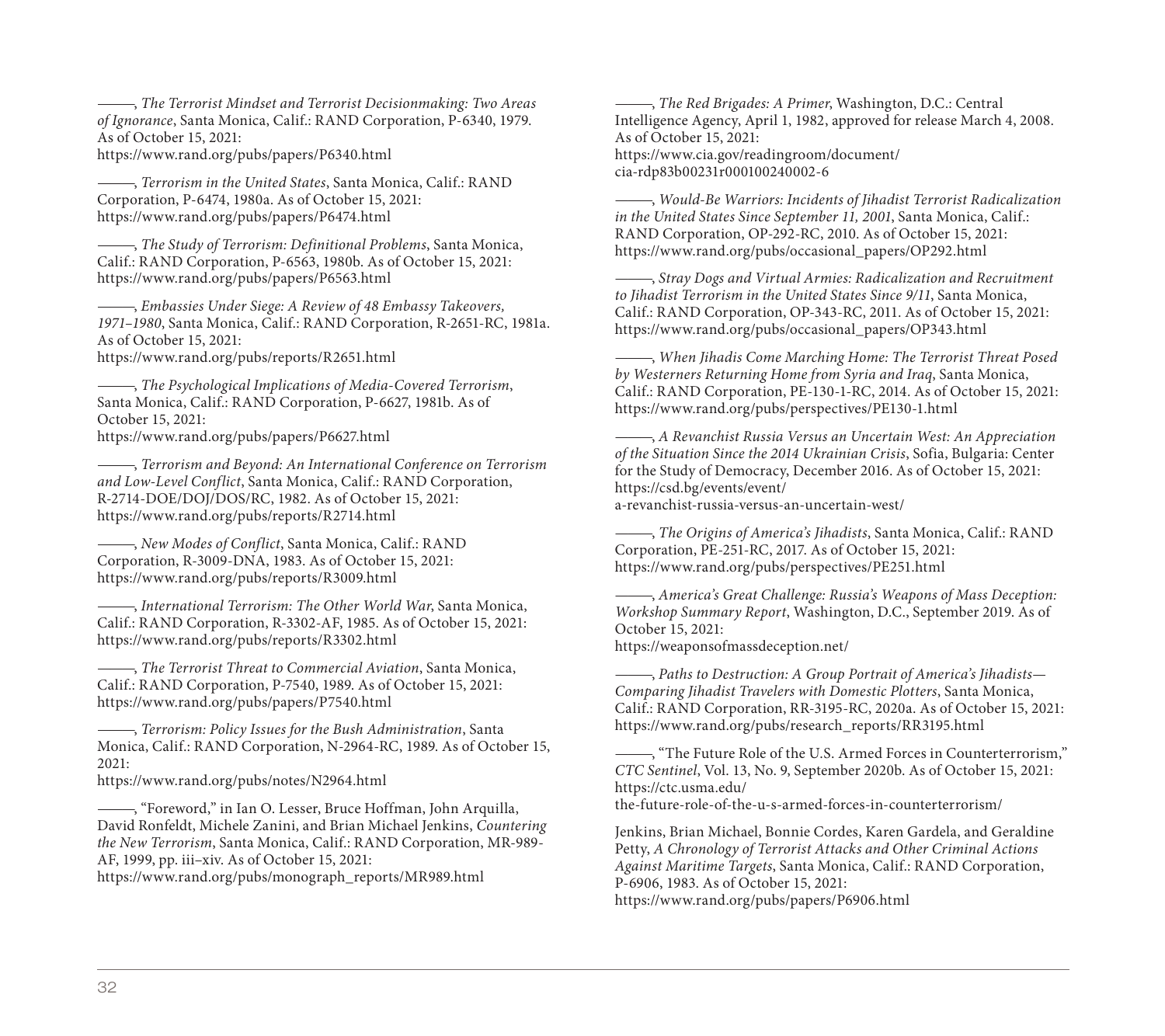Jenkins, Brian M., and Janera Johnson, International Terrorism: A Chronology, 1968–1974, Santa Monica, Calif.: RAND Corporation, R-1597-DOS/ARPA, March 1975. As of October 15, 2021: [https://www.rand.org/pubs/reports/R1597.html](https://www.rand.org/pubs/reports/R2939.html)

———, International Terrorism: A Chronology (1974 Supplement), Santa Monica, Calif.: RAND Corporation, R-1909-1-ARPA, 1976. As of October 15, 2021:

[https://www.rand.org/pubs/reports/R1909-1.ht](https://www.rand.org/pubs/notes/N1300.html)ml

Jenkins, Brian, Janera Johnson, and David Ronfeldt, Numbered Lives: Some Statistical Observations from 77 International Hostage Episodes, [Santa Monica, Calif.: RAND Corporation, P-59](https://www.rand.org/pubs/notes/N1942.html)05, July 1977. As of October 15, 2021:

https://www.rand.org/pubs/papers/P5905.html

Jenkins, Brian Michael, Andrew Liepman, and Henry H. Willis, [Identifying Enemies Among Us: Evolving Terroris](https://www.rand.org/pubs/reports/R2105.html)t Threats and the Continuing Challenges of Domestic Intelligence Collection and Information Sharing, Santa Monica, Calif.: RAND Corporation, CF-317, 2014. As of October 15, 2021:

https://www.rand.org/pubs/conf\_proceedings/CF317.html

Jenkins, Brian Michael, Sorrel Wildhorn, and Marvin M. Lavin, Intelligence Constraints of the 1970s and Domestic Terrorism: Executive Summary, [Santa Monica, Calif.: RAND Corporation, R-2939-DOJ, 1](https://tcths.sanford.duke.edu/2021/01/14/muslim-american-involvement-with-violent-extremism-2001-2020/)982. As of October 15, 2021:

https://www.rand.org/pubs/reports/R2939.html

Kellen, Konrad, Terrorists—What Are They Like? How Some Terrorists Describe Their World and Actions, Santa Monica, Calif.: RAND Corporation, N-1300-SL, 1979. As of October 15, 2021: https://www.rand.org/pubs/notes/N1300.html

———, On Terrorists and Terrorism, Santa Monica, Calif.: RAND Corporation, N-1942-RC, 1982. As of October 15, 2021: https://www.rand.org/pubs/notes/N1942.html

Krahenbuhl, Margaret, Political Kidnappings in Turkey, 1971–1972, Santa Monica, Calif.: RAND Corporation, R-2105-DOS/ARPA, 1977. As of October 15, 2021:

https://www.rand.org/pubs/reports/R2105.html

Kruglanski, Arie W., Jocelyn J. Bélanger, and Rohan Gunaratna, The Three Pillars of Radicalization: Needs, Narratives, and Networks, Oxford: Oxford University Press, 2019.

Kurzman, Charles, Muslim-American Involvement with Violent Extremism, 2001–2020, Chapel Hill, N.C.: Duke Sanford Triangle Center on Terrorism and Homeland Security, 2021. As of October 15, 2021: https://tcths.sanford.duke.edu/2021/01/14/ muslim-american-involvement-with-violent-extremism-2001-2020/

Lesser, Ian O., Bruce Hoffman, John Arquilla, David Ronfeldt, and Michele Zanini, Countering the New Terrorism, Santa Monica, Calif.: RAND Corporation, MR-989-AF, 1999. As of October 15, 2021: https://www.rand.org/pubs/monograph\_reports/MR989.html

Lignereux, Aurélien, "Le moment terroriste de la chouannerie : des atteintes à l'ordre public aux attentats contre le Premier Consul [The Terrorist Moment of Chouannerie: From Threats to Public Order to Political Attacks Against the First Consul]," La Révolution française, [Vol. 1, 2012. As of October 16, 2021:](https://www.nytimes.com/1976/07/18/archives/bargain-with-terrorists-is-americas-nonegotiating-policy-a.html)  http://journals.openedition.org/lrf/390

Mallison, W. Thomas, and Sally V. Mallison, "The Juridical Status of [Privileged Combatants Under the Geneva P](https://www.nytimes.com/1981/04/24/us/data-on-terrorism-under-us-revision.html)rotocol of 1977 Concerning International Conflicts," Law and Contemporary Problems, Vol. 42, No. 2, Spring 1978, pp. 4–35.

Meleagrou-Hitchens, Alexander, Seamus Hughes, and Bennett Clifford, The Travelers: American Jihadists in Syria and Iraq, Washington, D.C.: George Washington University, Program on Extremism, February 2018. As of October 15, 2021: https://extremism.gwu.edu/sites/g/files/zaxdzs2191/f/ [TravelersAmericanJihadistsinSyriaandIraq.p](https://www.hsdl.org/?abstract&did=851118)df

Merari, Ariel, Driven to Death: Psychological and Social Aspects of Suicide Terrorism, Oxford: Oxford University Press, 2010.

Merari, Ariel, and Boaz Ganor, "Interviews with, and Tests of, Palestinian Independent Assailants," Terrorism and Political Violence, October 28, 2020.

Miller, Judith, "Bargain with Terrorists?" New York Times, July 18, 1976. As of October 16, 2021: https://www.nytimes.com/1976/07/18/archives/ bargain-with-terrorists-is-americas-nonegotiating-policy-a.html

Mohr, Charles, "Data on Terrorism Under U.S. Revision," New York Times, April 24, 1981, p. A17. As of October 15, 2021: https://www.nytimes.com/1981/04/24/us/ data-on-terrorism-under-us-revision.html

North, Jonathan, Killing Napoleon: The Plot to Blow Up Bonaparte, Stroud: Amberley Publishing, 2019.

Office of the Director of National Intelligence, "(U) Domestic Violent Extremism Poses Heightened Threat in 2021," March 1, 2021. As of October 15, 2021: https://www.hsdl.org/?abstract&did=851118

Pape, Robert Anthony, Dying to Win: The Strategic Logic of Suicide Terrorism, New York: Random House, 2006.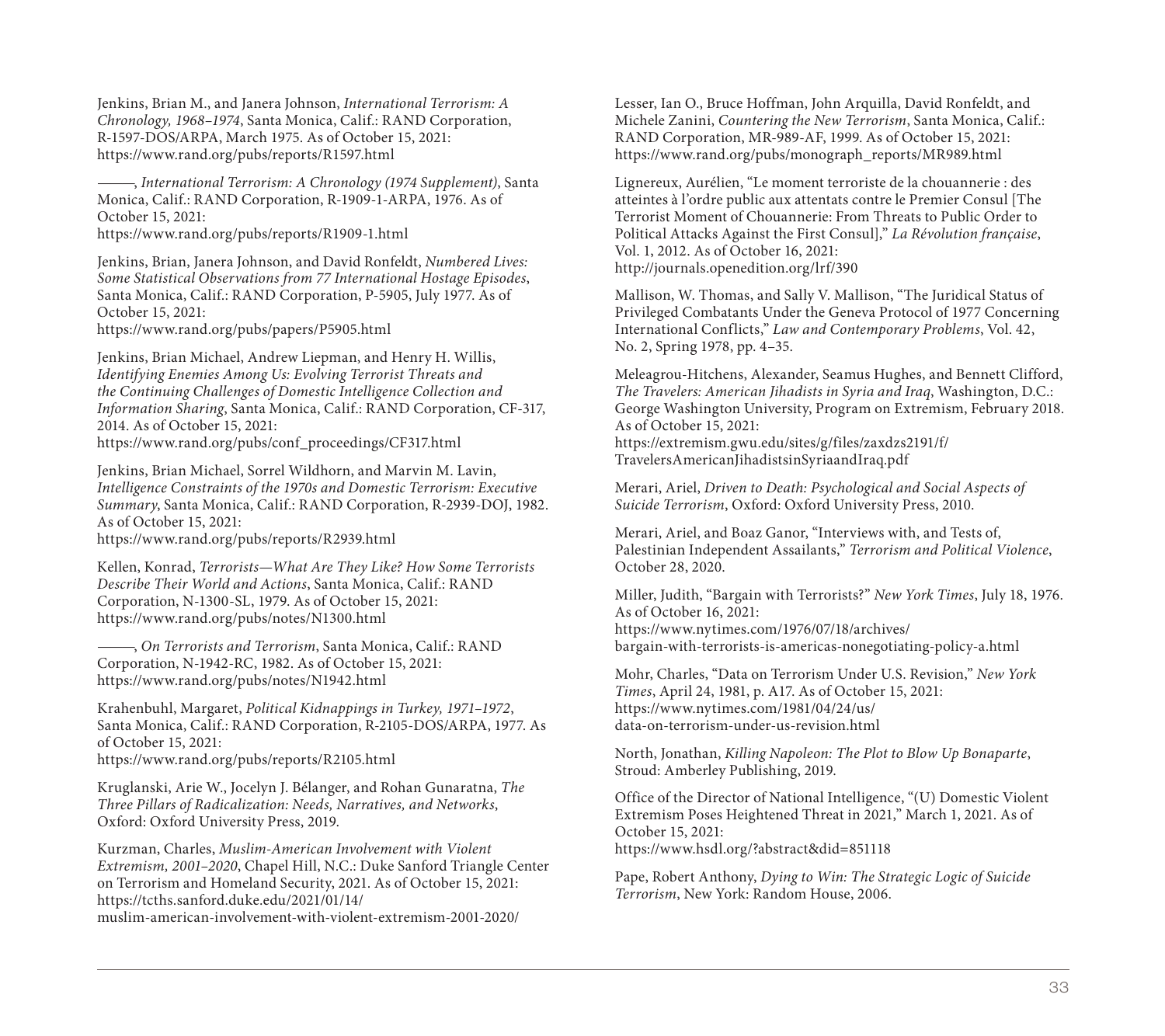Pluchinsky, Dennis A., Anti-American Terrorism: From Eisenhower to Trump—A Chronicle of the Threat and Response, Vol. II: The Reagan and George H. W. Bush Administrations, Singapore: World Scientific Publishing, 2020.

Protocol Additional to the Geneva Conventions of 12 August 1949, and Relating to the Protection of Victims of International Armed Conflicts (Protocol I), Afghanistan, Algeria, Angola, Argentina, Australia, Austria, Bahrain, Bangladesh, Belgium, Benin, Bhutan, Bolivia, Brazil, Bulgaria, Burundi, Byelorussian Soviet Socialist Republic, Canada, Cape Verde, Central African Empire, Chad, Chile, Colombia, Comoros, Congo, Costa Rica, Cuba, Cyprus, Czechoslovakia, [Democratic Kampuchea, Democratic People's Republic of Korea,](https://treaties.un.org/pages/showdetails.aspx?objid=08000002800f3586)  Democratic Yemen, Denmark, Dominican Republic, Ecuador, Egypt, Equatorial Guinea, Ethiopia, Federal Republic of Germany, Finland, France, Gabon, Gambia, German Democratic Republic, Ghana, Greece, Grenada, Guatemala, Guinea-Bissau, Guyana, Haiti, Holy See, [Honduras, Hungary, Iceland, India, Indonesia, Ir](https://www.rand.org/pubs/reports/R2842.html)an, Iraq, Ireland, Israel, Italy, Ivory Coast, Jamaica, Japan, Jordan, Kenya, Kuwait, Lao People's Democratic Republic, Lebanon, Lesotho, Liberia, Liechtenstein, [Luxembourg, Madagascar, Malaysia, Maldives, Mali, Malta, M](https://www.rand.org/nsrd/projects/terrorism-incidents.html)auritania, Mauritius, Mexico, Monaco, Mongolia, Morocco, Mozambique, Nepal, Netherlands, New Zealand, Nicaragua, Niger, Nigeria, Norway, Oman, Pakistan, Panama, Papua New Guinea, Paraguay, Peru, Philippines, Poland, Portugal, Qatar, Republic of Korea, Romania, Rwanda, San Marino, Sao Tome and Principe, Saudi Arabia, Senegal, Sierra Leone, Socialist People's Libyan Arab Jamahiriya, Socialist Republic of Viet Nam, Somalia, Spain, Sri Lanka, Sudan, Surinam, Swaziland, Sweden, Switzerland, Syrian Arab Republic, Thailand, Tunisia, Turkey, Uganda, Ukrainian Soviet Socialist Republic, Union of Soviet Socialist Republics, United Arab Emirates, United Kingdom of Great Britain and Northern Ireland, United Republic of Cameroon, United Republic of Tanzania, United States, Upper Volta, Uruguay, Venezuela, Yemen, Yugoslavia, Zaire, and Zambia, 1125 U.N.T.S. 17512, June 8, 1977. As of October 16, 2021:

https://treaties.un.org/pages/showdetails.aspx?objid=08000002800f3586

Purnell, Susanna W., and Eleanor S. Wainstein, The Problems of U.S. Businesses Operating Abroad in Terrorist Environments, Santa Monica, Calif.: RAND Corporation, R-2842-DOC, 1981. As of October 15, 2021: https://www.rand.org/pubs/reports/R2842.html

RAND Corporation, RAND Database of Worldwide Terrorism Incidents, Santa Monica, Calif., undated. As of October 15, 2021: https://www.rand.org/nsrd/projects/terrorism-incidents.html

Reid, Edna O. F., An Analysis of Terrorism Literature: A Bibliometric and Content Analysis, dissertation, University of Southern California, 1983.

-, "Terrorism Research and the Diffusion of Ideas," Knowledge and Policy, [Vol. 6, No. 1, Spring 1993, pp. 17–37.](https://www.rand.org/pubs/notes/N1610.html)

———, "Evolution of a Body of Knowledge: An Analysis of Terrorism Research," Information Processing and Management, Vol. 33, No. 1, January 1997, pp. 91–106.

Robinson, Eric, P. Kathleen Frier, Kim Cragin, Melissa A. Bradley, Daniel Egel, Bryce Loidolt, and Paul S. Steinberg, What Factors Cause Individuals to Reject Violent Extremism in Yemen? Santa Monica, Calif.: RAND Corporation, RR-1727-OSD, 2017. As of October 15, 2021: https://www.rand.org/pubs/research\_reports/RR1727.html

Ronfeldt, David, The Mitrione Kidnapping in Uruguay, Santa Monica, [Calif.: RAND Corporation, N-1571-DOS/DARPA/RC, 1987](https://www.rand.org/research/gun-policy/analysis/essays/mass-shootings.html). As of October 15, 2021:

https://www.rand.org/pubs/notes/N1571.html

———, "People's Space–Time–Action Orientations: How Minds [Perceive, Cultures Work, and Eras Differ," draft, N](https://www.rand.org/pubs/reports/R1986z1.html)ovember 2018. As of October 15, 2021:

https://ssrn.com/abstract=3283477

Ronfeldt, David, and William F. Sater, The Mindsets of High-Technology [Terrorists: Future Implications from a Historica](https://www.rand.org/pubs/papers/P5811.html)l Analog, Santa Monica, Calif.: RAND Corporation, N-1610-SL, 1981. As of July 15, 2021: https://www.rand.org/pubs/notes/N1610.html

Sageman, Marc, Turning to Political Violence: The Emergence of Terrorism, Philadelphia: University of Pennsylvania Press, 2017.

Schmid, Alex P., and Albert J. Jongman, Political Terrorism: A New Guide to Actors, Authors, Concepts, Data Bases, Theory, and Literature, Amsterdam: North-Holland Publishing Company, 1984.

Smart, Rosanna, and Terry L. Schell, "Mass Shootings in the United States," Santa Monica, Calif.: RAND Corporation, updated April 15, 2021. As of October 15, 2021: https://www.rand.org/research/gun-policy/analysis/essays/ mass-shootings.html

Wainstein, Eleanor S., The Cross and Laporte Kidnappings, Montreal, October 1970, Santa Monica, Calif.: RAND Corporation, R-1986/1-DOS/ ARPA, 1977. As of October 15, 2021: https://www.rand.org/pubs/reports/R1986z1.html

Waterman, D. A., and Brian M. Jenkins, Heuristic Modeling Using Rule-Based Computer Systems, Santa Monica, Calif.: RAND Corporation, P-5811, 1977. As of October 15, 2021: https://www.rand.org/pubs/papers/P5811.html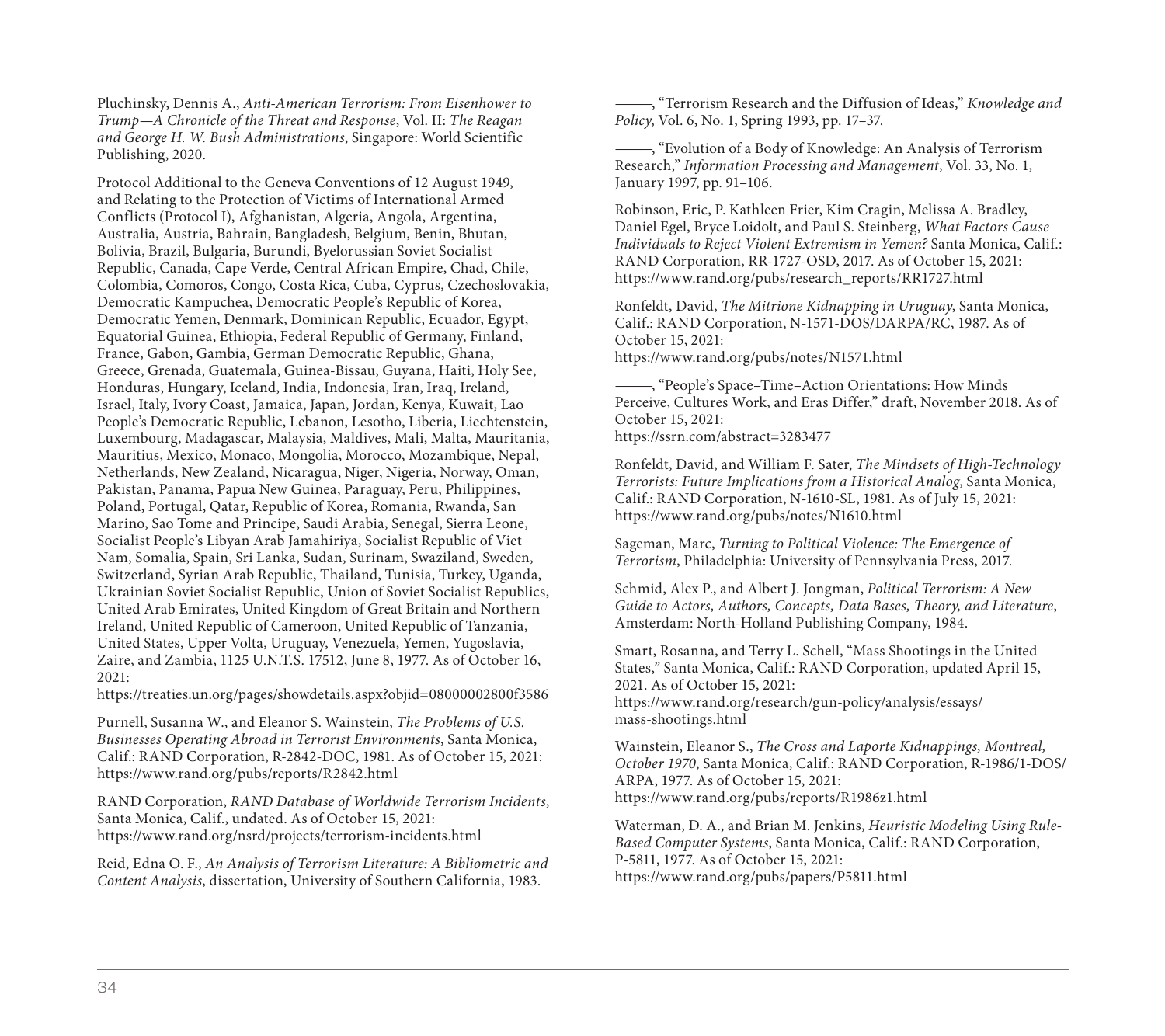Wildhorn, Sorrel, Brian Michael Jenkins, and Marvin M. Lavin, Intelligence Constraints of the 1970s and Domestic Terrorism: Vol. I, Effects on the Incidence, Investigation, and Prosecution of Terrorist Activity, Santa Monica, Calif.: RAND Corporation, N-1901-DOJ, December 1982. As of October 15, 2021: https://www.rand.org/pubs/notes/N1901.html

Williams, Heather J., Nathan Chandler, and Eric Robinson, Trends in the Draw of Americans to Foreign Terrorist Organizations from 9/11 to Today, Santa Monica, Calif.: RAND Corporation, RR-2545-OSD, 2018. As of October 15, 2021:

https://www.rand.org/pubs/research\_reports/RR2545.html

#### About the Authors

**Brian Michael Jenkins** is a senior adviser to the president of the RAND Corporation. He has authored numerous books, reports, and articles on terrorism-related topics and conducts ongoing research on terrorism. He has an M.A. in history.

**David Ronfeldt**, now retired, worked for more than 35 years at the RAND Corporation. His work resulted in new ideas about information-age conflict (cyberwar, netwar, swarming), future security strategy (guarded openness, noopolitik, noopolitics), and social theory (nascent frameworks about social evolution and social cognition). He has a Ph.D. in political science.